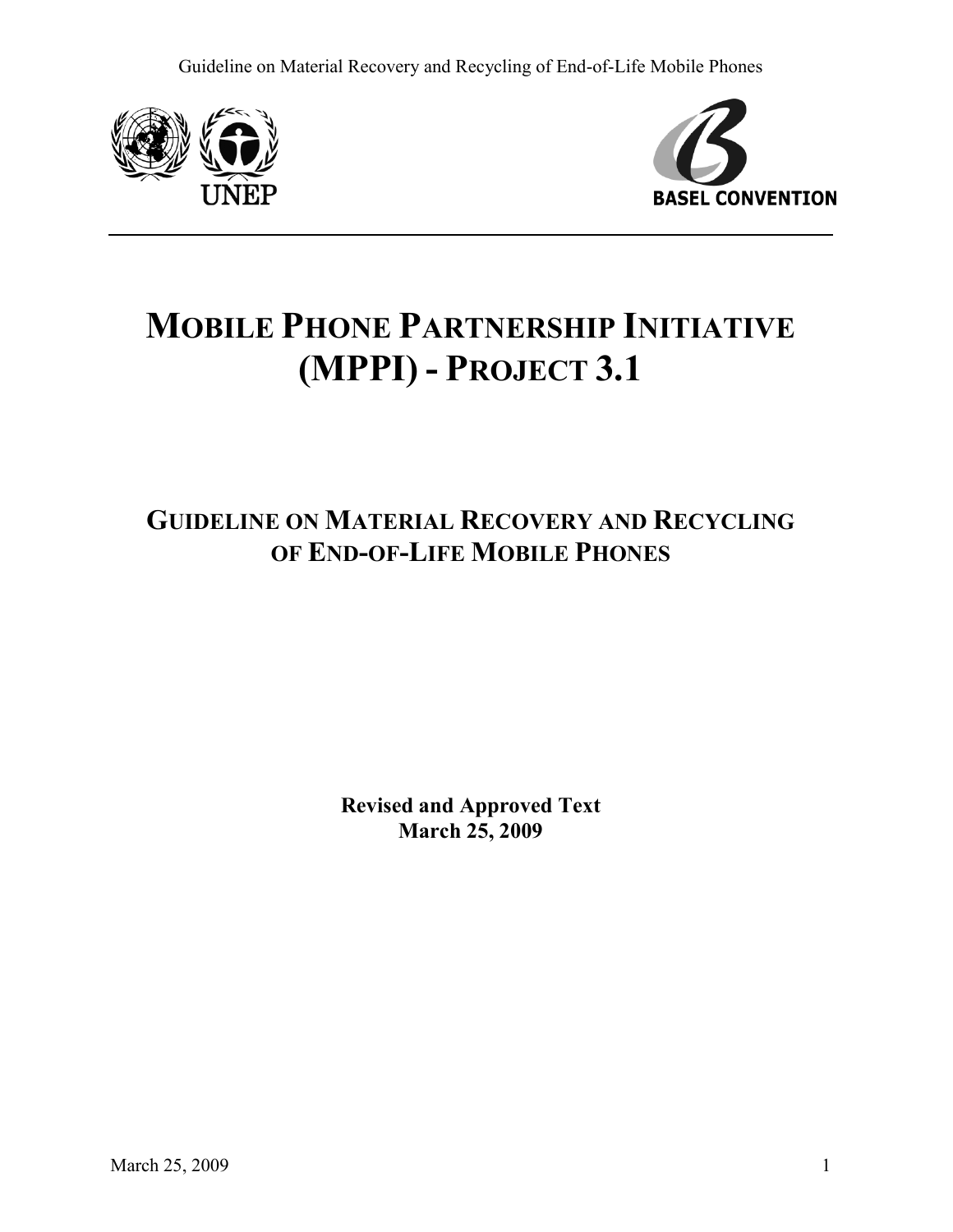## **Foreword**

The previously approved Guideline on Material Recovery and Recycling of End-of-Life Mobile Phones has been reviewed in a facility type of environment to reflect the practical situation. The Mobile Phone Working Group would like to express its appreciation to UMICORE and HOBI International for evaluating the guideline and proposing revisions to the previously approved guideline.

In addition, special thanks is extended to the chair of the Project Group 3.1, Mr. Robert Tonetti from US Environmental Protection Agency, for ensuring that all proposed changes and comments from the Project Group 3.1 participants have been reviewed and incorporated in the revised guideline.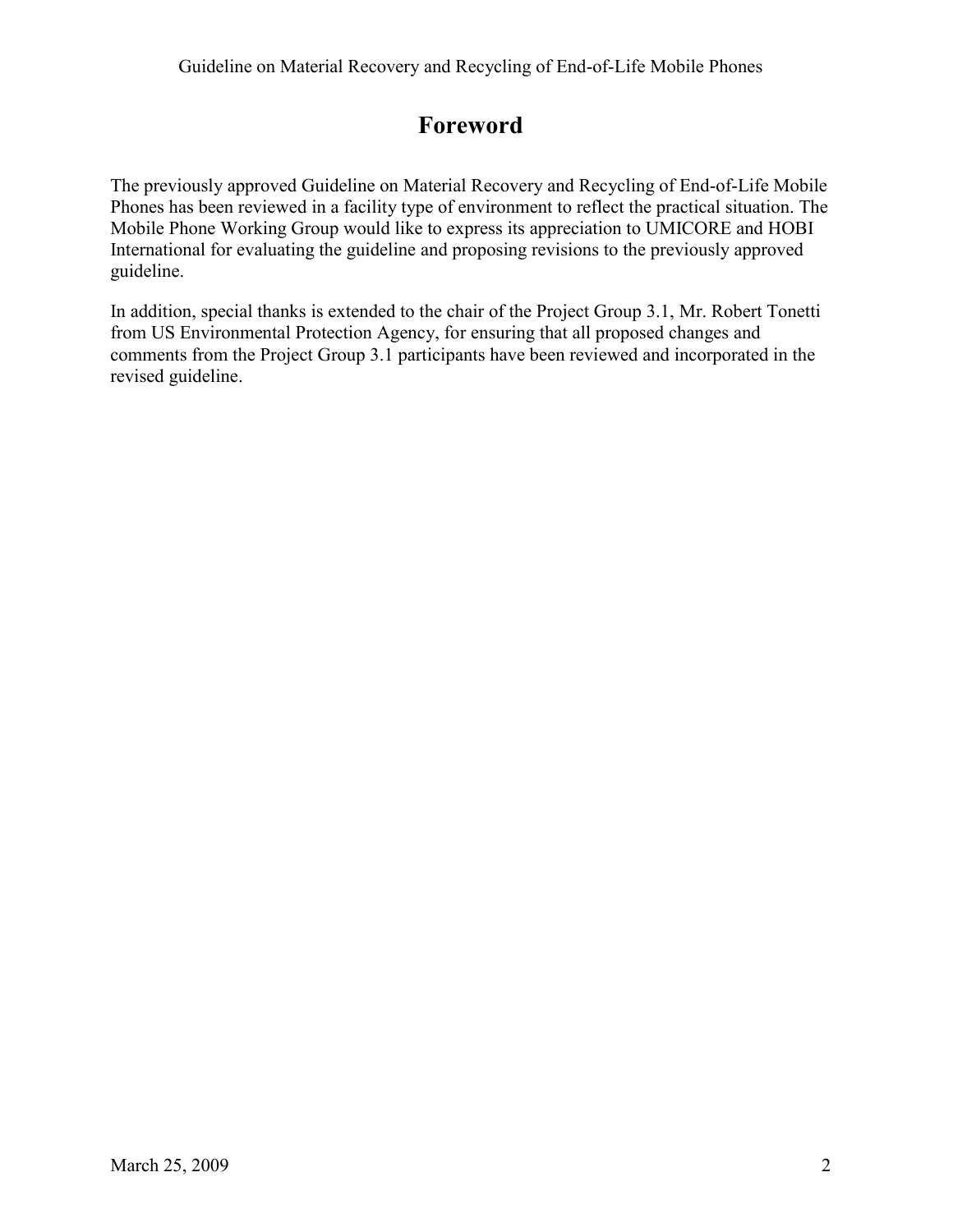## **CONTENTS**

|                                           | 1. SCOPE OF THE PROJECT (how Project 3.1 addresses the recycling of mobile phones)13                                                                                                         |  |
|-------------------------------------------|----------------------------------------------------------------------------------------------------------------------------------------------------------------------------------------------|--|
|                                           |                                                                                                                                                                                              |  |
|                                           |                                                                                                                                                                                              |  |
|                                           | 3. ENVIRONMENTAL AND HEALTH CONCERNS RELATED TO THE MANAGEMENT                                                                                                                               |  |
|                                           |                                                                                                                                                                                              |  |
|                                           |                                                                                                                                                                                              |  |
| 3.2.1<br>3.2.2<br>3.2.3<br>3.2.4          |                                                                                                                                                                                              |  |
|                                           |                                                                                                                                                                                              |  |
|                                           | 4. ENVIRONMENTALLY SOUND MATERIAL RECOVERY AND RECYCLING                                                                                                                                     |  |
|                                           |                                                                                                                                                                                              |  |
|                                           | 4.2 Flow Diagram - Recovery of Precious Metals and Other Materials from Mobile Phones  30<br>4.3 Potential Recovery from Mobile Phones Compared with World Production of<br>$Construct$ $31$ |  |
|                                           |                                                                                                                                                                                              |  |
| 4.4.1<br>4.4.2<br>4.4.3<br>4.4.4<br>4.4.5 |                                                                                                                                                                                              |  |
|                                           |                                                                                                                                                                                              |  |
| 4.5.1<br>4.5.2<br>4.5.3<br>4.5.4          |                                                                                                                                                                                              |  |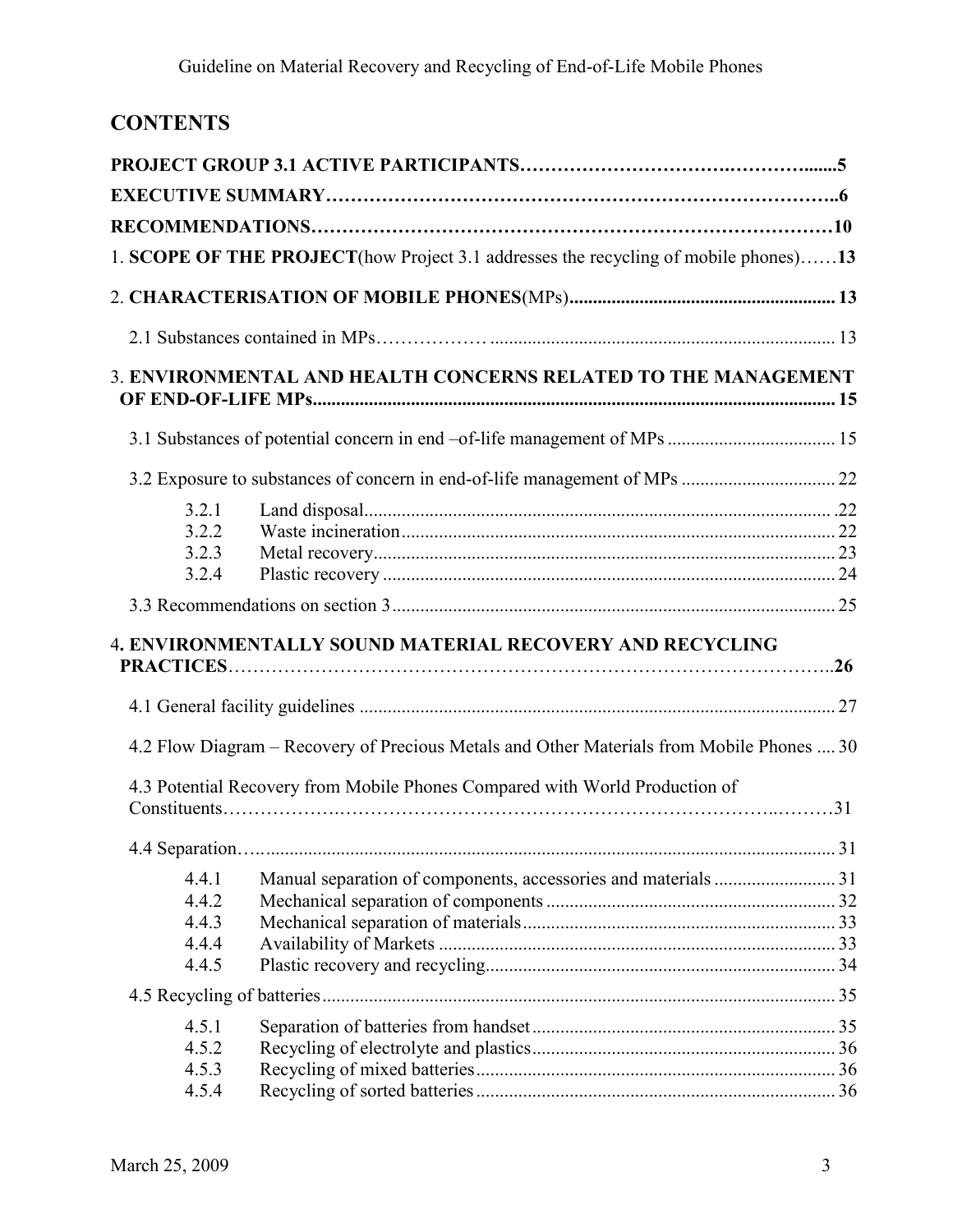|  | 4.5.5                   |                                                                                                                                    |  |  |  |
|--|-------------------------|------------------------------------------------------------------------------------------------------------------------------------|--|--|--|
|  |                         |                                                                                                                                    |  |  |  |
|  | 4.6.1<br>4.6.2<br>4.6.3 |                                                                                                                                    |  |  |  |
|  |                         |                                                                                                                                    |  |  |  |
|  |                         |                                                                                                                                    |  |  |  |
|  |                         |                                                                                                                                    |  |  |  |
|  |                         |                                                                                                                                    |  |  |  |
|  |                         |                                                                                                                                    |  |  |  |
|  |                         | 6. PROPOSAL FOR ENVIRONMENTALLY SOUND MANAGEMENT (ESM) OF END-<br>OF-LIFE MOBILE PHONES (MPs) IN THE RECYCLING PHASE TO DESIGNATED |  |  |  |
|  |                         | 6.1 Enhancement of use of international management systems (ISO 14000/EMAS)  45                                                    |  |  |  |
|  |                         |                                                                                                                                    |  |  |  |
|  |                         | 6.3 Implementation of ESM regulatory framework for the recycling phase in developing                                               |  |  |  |
|  |                         |                                                                                                                                    |  |  |  |
|  | <b>LIST OF ANNEXES</b>  |                                                                                                                                    |  |  |  |

|--|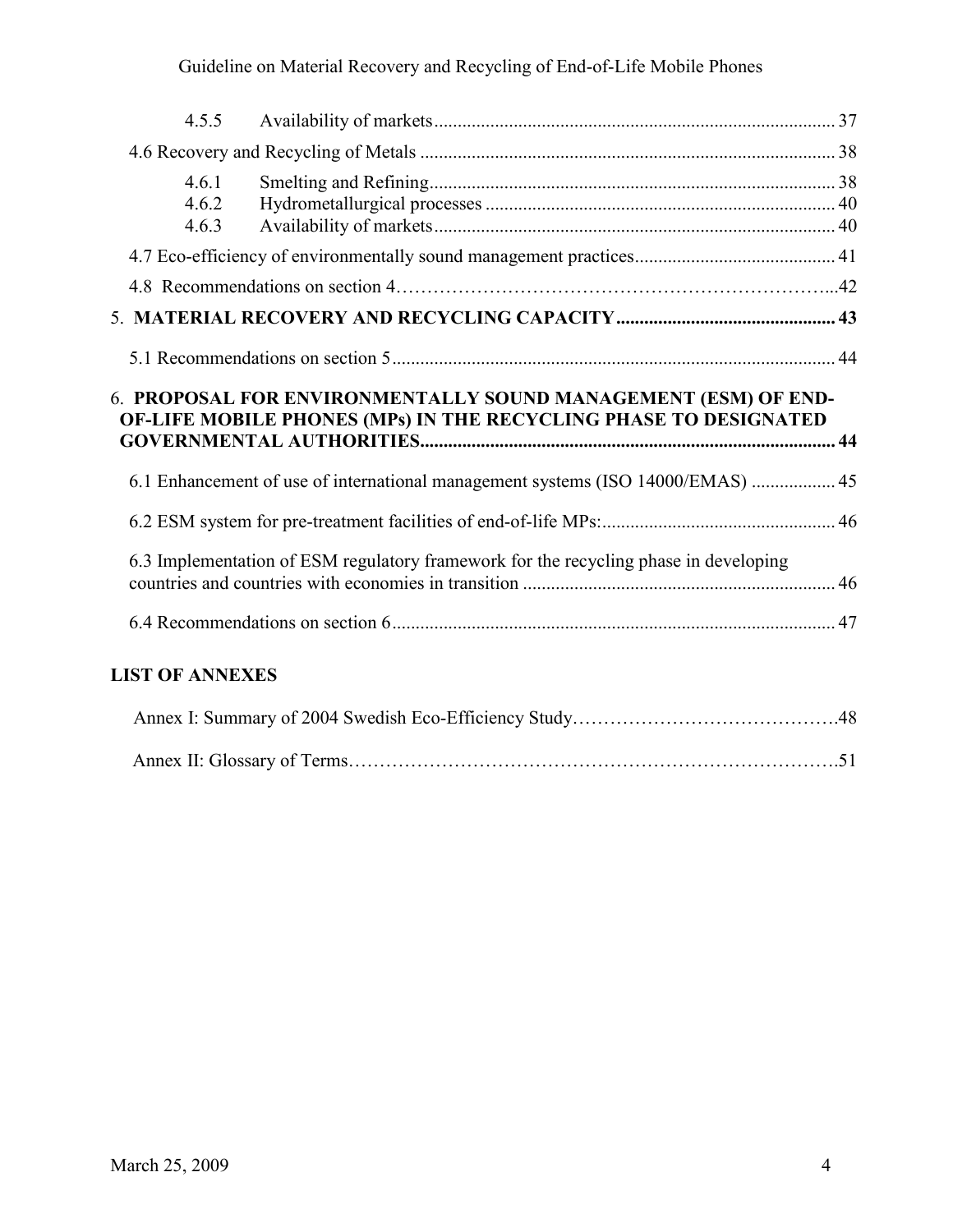#### **PROJECT GROUP 3.1 ACTIVE PARTICIPANTS**

Christian Hagelueken - UMICORE, Belgium Cindy Thomas - Noranda, Canada Daniel Cheret - UMICORE, Belgium Francoise Salame - SECO, Switzerland Gareth Rice - Panasonic, UK Gerry Straus - ReCellular, USA Gordon Shields - Shields Environmental, UK Gregor Margetson - Samsung, UK Helena Castren - Nokia, Finland Ingrid Sinclair - Noranda, USA Jack Rowley - GSMA, UK John Bullock - IPMI, USA Mats Pellback-Scharp - Sony Ericsson, Sweden Peter Hine - Sharp, UK Robert Tonetti - EPA, USA Ross Bartley - BIR, Belgium Stephane Burban - Noranda, Switzerland Wen-Ling Chiu – IER, Taiwan Milton Catelin – SBC, Switzerland John Myslicki - Consultant to SBC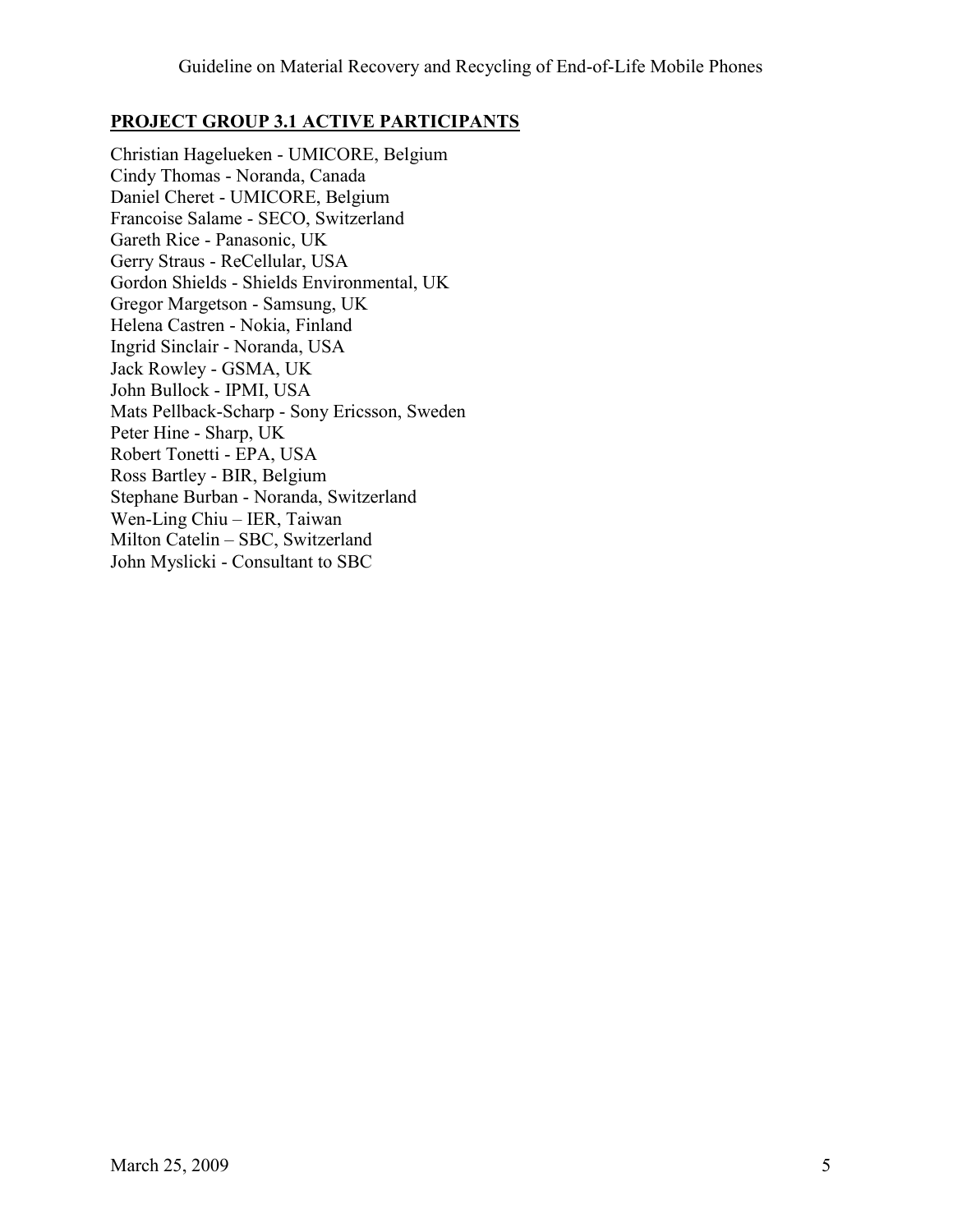#### **EXECUTIVE SUMMARY**

#### **1. Scope of the Project**

The primary objective of Project 3.1 is to provide best practice guideline for the environmentally sound material recovery and recycling of end-of-life mobile phones. This guideline does not cover the reuse, refurbishment (Project 1.1), collection and transport of endof-life mobile phones (Project 2.1), as other project groups of the Mobile Phone Partnership Initiative are addressing these areas. However, robust collection of used mobile phones is strongly endorsed, as the necessary first step in material recovery. Mobile phones that are not collected - and the vast majority are not - can not provide a source for material recovery. Thus, this guideline presumes that the separate collection of used mobile phones, and their segregation for reuse and refurbishment, has already taken place.

The guideline addresses the recycling of all three of the basic components of mobile phones, including (1) the handset, (2) the battery and (3) the battery charger and other accessories.

The guideline also addresses the adequacy of the present recycling infrastructure and its capacity for handling the increasing number of mobile phones that will become obsolete.

Finally, the guideline includes recommendations to national authorities regarding programs and policies that can be implemented to ensure that material recovery and recycling of end-of-life mobile phones is conducted in an environmentally sound, as well as economically efficient, manner.

#### **2. Characterization of Mobile Phones**

Although mobile phones consist of materials that differ from model to model and manufacturer to manufacturer, the guideline provides data characterizing the typical content of a mobile phone. The substances identified include primary constituents, minor constituents and micro or trace constituents. Typically, about 40% of the weight of a mobile phone (including handset, battery and accessories) is plastics, while 20% is glass and 10% copper.

#### **3. Environmental and Health Concerns Related to the Management of End-of-Life Mobile Phones**

Like other electronics, mobile phones contain a variety of substances that require sound handling and processing during material recovery and recycling, to prevent risks to workers, the public and the environment. The report identifies a variety of metals, plastics and other organics, as well as corrosive substances, which require sound management during material recovery and recycling.

This section of the guideline addresses the exposures and risks to human health and the environment that are posed by various processes for mobile phone material recovery and recycling—specifically, the exposures that may occur during recovery of metals and plastics. The report notes that particular care is necessary to prevent exposure of workers and the general public to substances of concern during material recovery and recycling processes that involve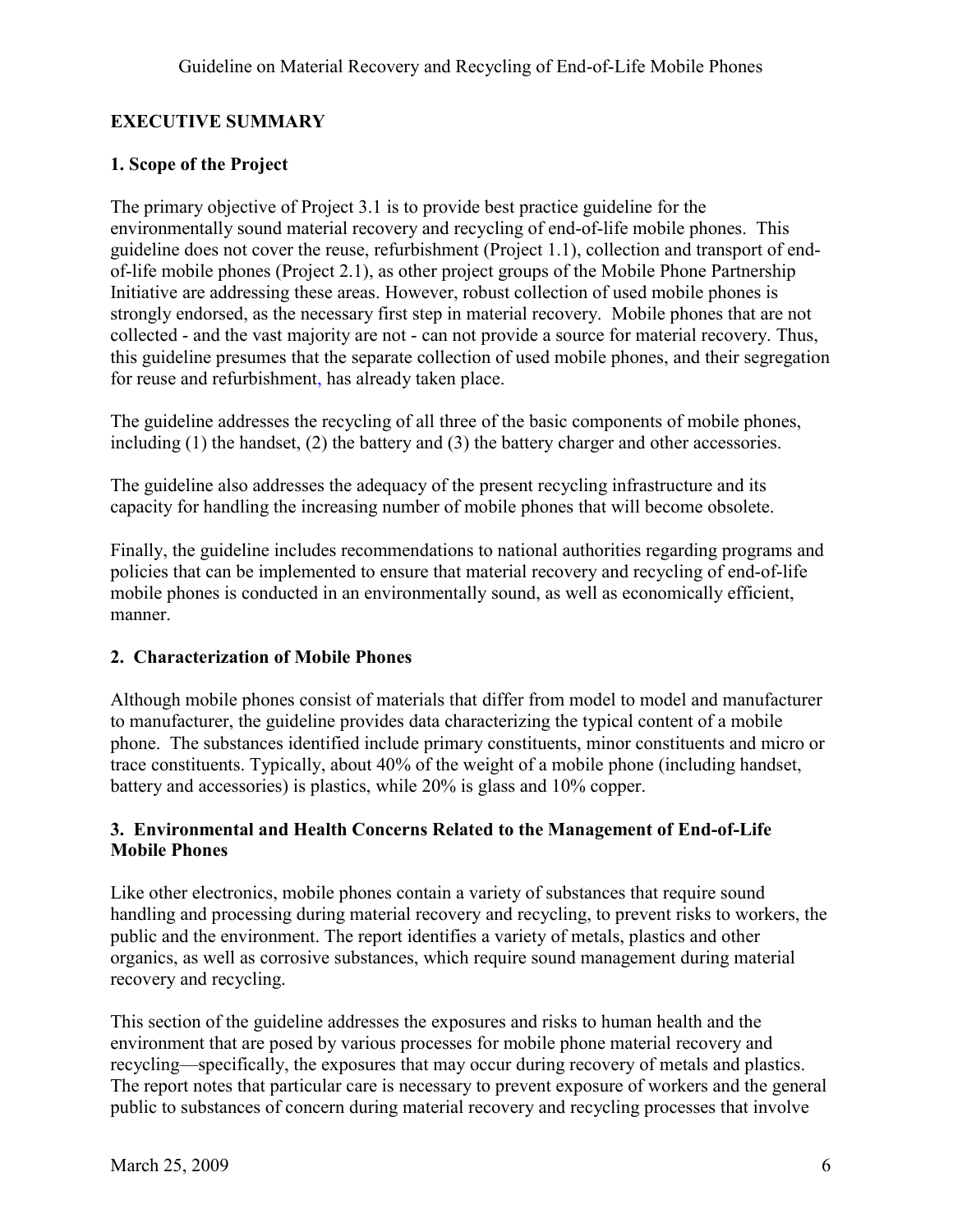the generation of dust and fumes. Dusts may be generated during the shredding of mobile phones, during the subsequent handling of shredder outputs and during the handling and/or processing of smelter slags. The use of appropriate dust abatement techniques should be applied to ensure protection of workers. Fumes may be generated during metal sampling and smelting processes, as well as during certain steps in plastics recycling, such as granulation. The report notes that exposures to several substances are of particular concern: beryllium in dusts and fumes, and dioxins and furans generated from the burning of plastics.

This section also briefly addresses potential exposures to substances of concern from landfilling and incineration of mobile phones. This is particularly relevant since mobile phone material recovery and recycling processes, such as smelting, result in the generation of some residues that require disposal.

#### **4. Environmentally Sound Material Recovery and Recycling Practices**

Environmentally sound material recovery and recycling of end-of-life mobile phone handsets focuses on recovery of metals. It always includes recovery of copper and precious metals, such as gold, silver and palladium, due to their value. Some material recovery and recycling processes also result in the recovery of materials such as steel, aluminum/magnesium, tin, cobalt, lead and plastics, amongst others. Batteries, which must always be removed from the handset in the early stages of any environmentally sound material recovery and recycling process, can be safely recycled to recover iron, aluminum, copper, nickel, cobalt and cadmium, depending upon the battery type, as well as the particular recovery process.

The guideline provides general facility guidelines for all types of facilities engaged in the preprocessing, material recovery and recycling of end-of-life mobile phones, as well as more specific guidance on the separation of components and materials, battery recycling, the recovery of metals via smelting and refining, and the use of hydrometallurgical recovery processes.

All mobile phone pre-processing, material recovery and recycling facilities should have an environmental management system in place to ensure adequate control over the impact of the facility on worker and public health, as well as the environment. This EMS could include, but is not limited to, ISO 14000 certified management systems. The facility should operate pursuant to written procedures regarding operating methods for the plant and equipment, systems for management, control of site activities, measurement and record keeping and implementation of site safety rules. The facility must comply with all applicable health and environmental regulations and be properly licensed by all appropriate governing authorities. Written plans regarding emergency preparedness and financial assurance for emergencies and facility closure should also be maintained. The guidelines also address the need for plant personnel to be properly trained, as well as provided with appropriate personal protective equipment.

A prerequisite step in the material recovery and recycling of end-of-life mobile phones is the manual separation of batteries, in order to minimize contamination of other materials in subsequent material recovery and recycling stages as well as to maximize recovery of the substances contained in the batteries. Manual separation may also be used to separate certain accessories from mobile phone handsets and, in some cases, plastic parts may be separated for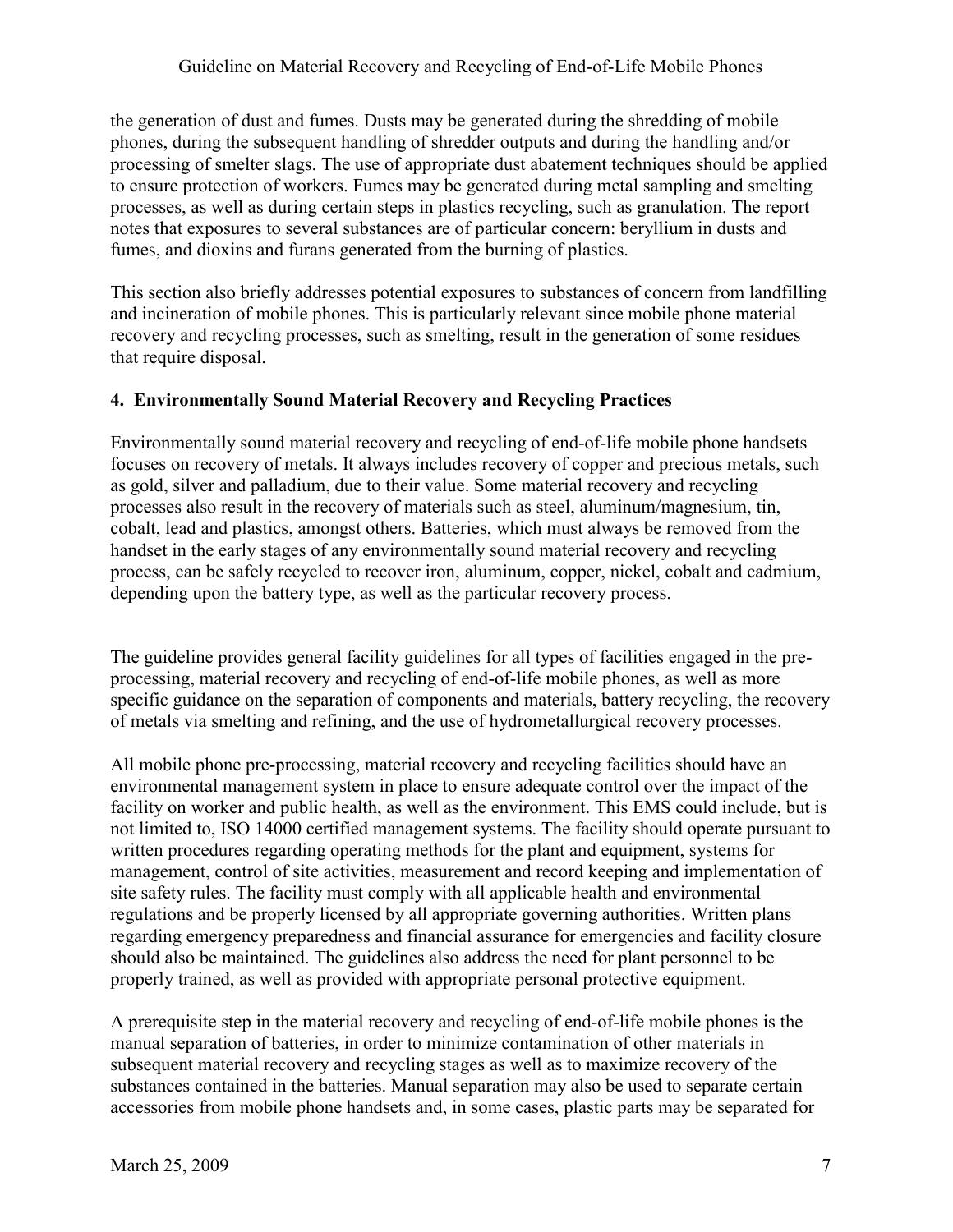recycling. Mechanical separation, including shredding, crushing and size reduction followed by various separation techniques, can also be used. However, if these mechanical means are utilized, only devices that are designed for the processing of electronic scrap should be used, so that the loss of precious metals, as well as the emission of dusts generally, will be minimized.

Recovery of plastics from end-of-life mobile phones for material recycling is not widely practiced at this time due to the lack of viable techniques for separation of a plastic fraction of marketable quality. There is, however, ongoing research on the recycling of plastics from electronic waste that could make this option technically feasible and economically viable in the future.

The environmentally sound material recovery and recycling of end-of-life mobile phones (minus batteries and accessories) can be achieved by using either manual or mechanical separation of components or material followed by processing in specialized smelters or by direct smelting in specialized smelters. Mechanical separation includes shredding and size reduction followed by separation techniques that enable the separation of plastics, as well as the separation of iron and aluminium/magnesium. After separation of these components, the remainder of a mobile phone handset, particularly the circuit board, will be most efficiently recycled in a smelter, where precious metals and most other metals in the mobile phones will be recovered. Direct smelting of end-of-life mobile phones will permit the recovery of metals such as copper, precious metals (such as gold, silver and palladium) and most other metals (except iron, magnesium and/or aluminium); plastics will be used as a source of heat and also as a reducing agent. Smelting of electronics, including mobile phones, requires specialized equipment. Most smelters do not have the proper pollution control systems for the environmentally sound material recovery and recycling of electronics. Electronic scrap, including mobile phones, contains plastics and halogens (i.e., chlorine and bromine) which, when burned, lead to the formation of dioxins and furans, which are highly toxic and carcinogenic. However, with proper smelter operation and pollution control equipment, controls can be put in place to assure the environmentally sound material recovery and recycling of metals from end-of-life mobile phones.

Although the environmentally sound management of end-of-life mobile phones includes the recovery of materials, particularly including copper and precious metals, it does not necessitate the recovery of every substance. Mobile phones are small, their disassembly is expensive, and even in large quantities they do not contain many substances that can be efficiently recovered in amounts that are economically significant. There is ongoing eco-efficiency research that examines the environmental and economic dimensions of the recovery process.

#### **5. Material Recovery and Recycling Capacity**

There are a relatively small number of smelters and refiners (both large and small) in the world that have the specialized material handling equipment and pollution control systems that are appropriate for metal recovery and recycling from end-of-life mobile phones. The building of new smelters would necessitate a great amount of investment. Furthermore, the annual recycling of mobile phones is estimated to provide not more than 65,000 tonnes worldwide, which raises the question of the appropriateness of the building of such facilities in most countries. Mobile phones are one type, among others, of electronic wastes and the quantity of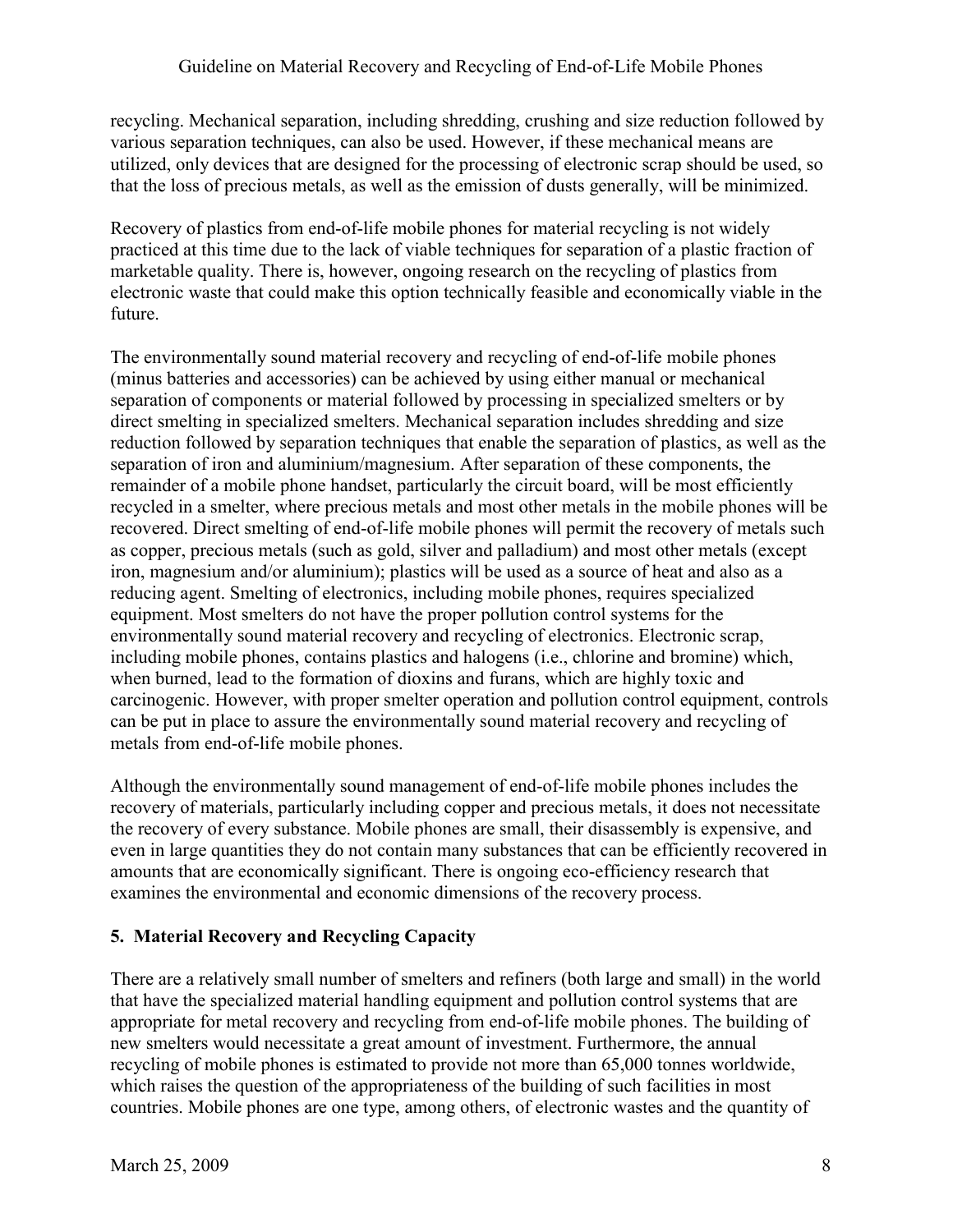all such electronic wastes (if collected for recycling) may justify the building of additional smelting/refining capacity. However, we do not see such a need, in view of existing capacity at current smelters and refiners that have the specialization necessary for environmentally sound material recovery and recycling of electronics.

Pre-processing (e.g., separation and/or shredding) capacity may be constructed where it does not exist, depending on the collection of mobile phones and domestic demand for such capacity. As with smelting facilities, other end-of-life electronics may add to local demand for such processing capacity.

Because of the unlikely creation of pre-processing and smelting facilities in every country, it will be necessary, in order to achieve environmentally sound management, that end-of-life mobile phones that are intended for material recovery and recycling, whether whole or preprocessed, be exported by many countries to other countries where such facilities exist.

#### **6. Proposal for Environmentally Sound Management (ESM) of End-of-Life Mobile Phones (MPs) in the Recycling Phase to Designated Governmental Authorities.**

In order to further develop the environmentally sound management of mobile phones by material recovery and recycling facilities, a regulatory framework must exist that establishes a balance between the necessity of environmentally sound management and economic efficiency. Thus, in developing the appropriate regulatory infrastructure for mobile phone material recovery and recycling facilities, Parties should take into account the size of the enterprise, the type and amount of waste or scrap materials, as well as the nature of the operation. Further, the regulatory infrastructure should:

- Be developed at an appropriate governmental level and be composed of legal requirements such as authorizations, licenses, permits or standards. The legal requirements should address facility operation, workers' health and safety, control of emission to air, land, water and waste management. The license or permit should describe and authorize specific facility capacities, processes and potential exposures;
- Require that facilities operate according to best available technologies, while taking into consideration the technical, operational and economic feasibility of doing so;
- Encourage the development and implementation of environmental liability regime for material recovery and recycling facilities to prevent environmental damage;
- Encourage information exchange between facility managers and governmental authorities in order to optimize recovery operations;
- Move toward internalization of the costs of the environmentally sound management of end-of-life mobile phones;
- Encourage facilities to utilize environmental management systems, such as ISO 14000 series, EMAS or other similar programs;
- $\bullet$ Recommend that material recovery and recycling facilities develop adequate monitoring, recording and reporting programmes;
- Encourage material recovery and recycling facilities to set up adequate employee  $\bullet$ training programs;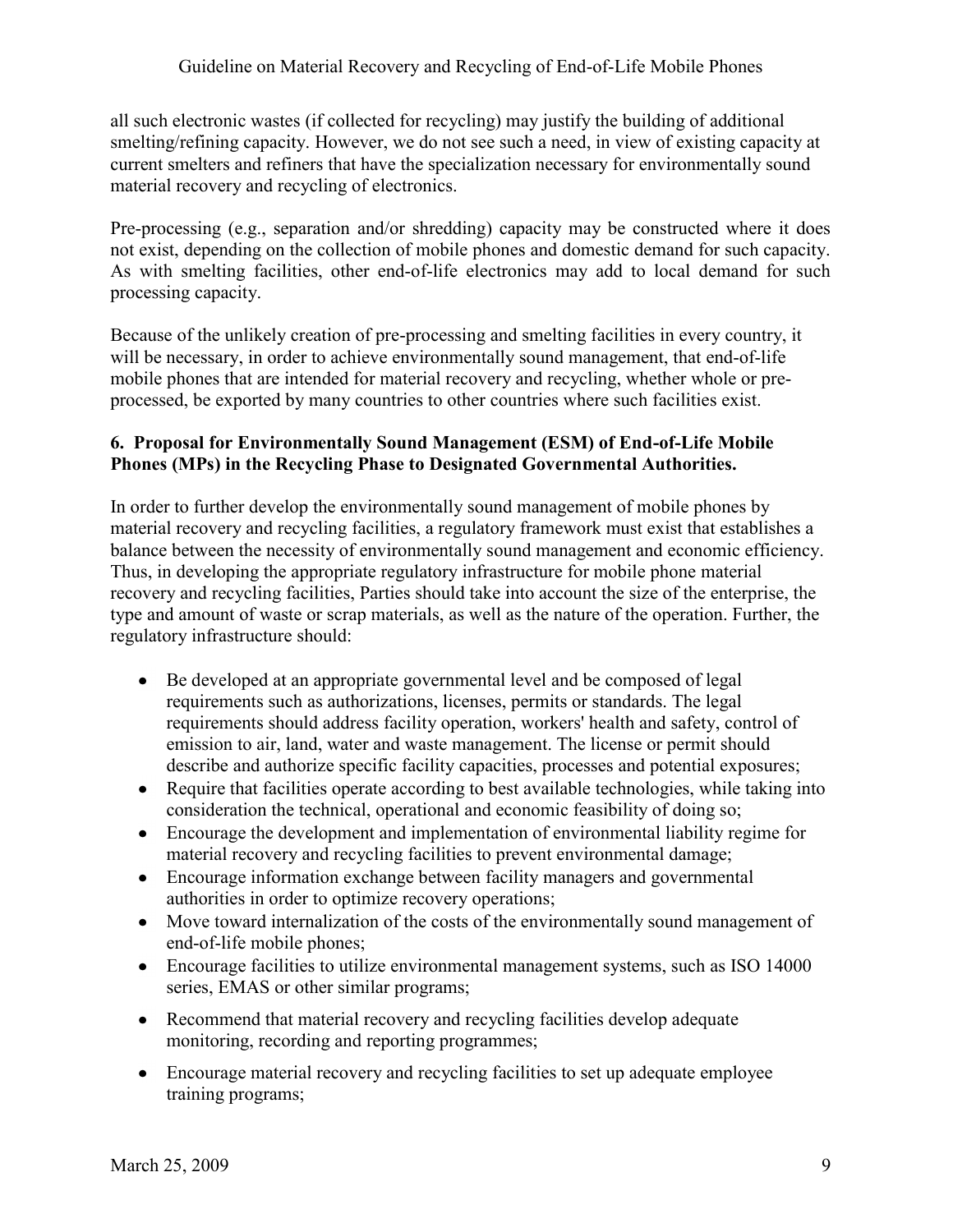- Require that material recovery and recycling facilities have an adequate emergency plan;
- Require that material recovery and recycling facilities establish an appropriate plan for closure and after-care, ensuring the financial means for such closure.

It is recognized that developing countries, as well as those with economies in transition, have the greatest challenges ahead in building the governmental and industrial infrastructures necessary, in order to achieve the environmentally sound management of end-of-life mobile phones. In this regard, critical technical assistance can be provided by Parties and Signatories who represent developed countries, as well as the Secretariat of the Basel Convention and its Regional and sub-regional training centers.

## **RECOMMENDATIONS**

#### **Goals and Objectives**

1. Parties and Signatories of the Basel Convention are encouraged to implement policies and/or programs which promote the environmentally and economically sound material recovery and recycling of end-of-life mobiles phones.

2. Consistent with the Basel Ministerial Declaration on Environmentally Sound Management, used mobile phones should be diverted from disposal practices, such as landfilling and incineration, by a robust collection program, to the more environmentally sound practices of reuse, refurbishment, material recovery and recycling.

3. It is very important that end-of-life mobile phones be collected effectively (which is usually not the case today, even in industrialised countries), taking into consideration the Guideline on Collection of Used and End-of-Life Mobile Phones, developed by the MPPI Project Group 2.1. Environmentally sound material recovery and recycling of mobile phones requires setting up an effective recycling chain, comprising the steps of robust collection of used phones, testing/refurbishment/reuse if appropriate, preparing/dismantling of non-reusable phones or parts, and recycling of handsets and batteries.

4. Environmentally sound material recovery and recycling of mobile phones and associated accessories such as chargers, plugs, cigarette lighter adapters, Bluetooth devices, headphones, hands-free car sets, protective cases and belt clip/holders, consistent with the practices contained in this guideline, should be utilized. All steps should be taken to ensure that unsound mobile phone material recovery and recycling practices are avoided, such as those where proper worker and environmental protections are not implemented (e.g., primitive and "backyard" operations) and those where there is no attempt to maximize material recovery.

5. Priority should be given to eco-efficient material recovery and recycling processes which achieve high recovery yields of the various materials contained in mobile phones and associated accessories such as chargers, plugs, cigarette lighter adapters, Bluetooth devices, headphones, hands-free car sets, protective cases and belt clip/holders, and to minimise losses of valuable materials, while reducing the environmental impact of their production.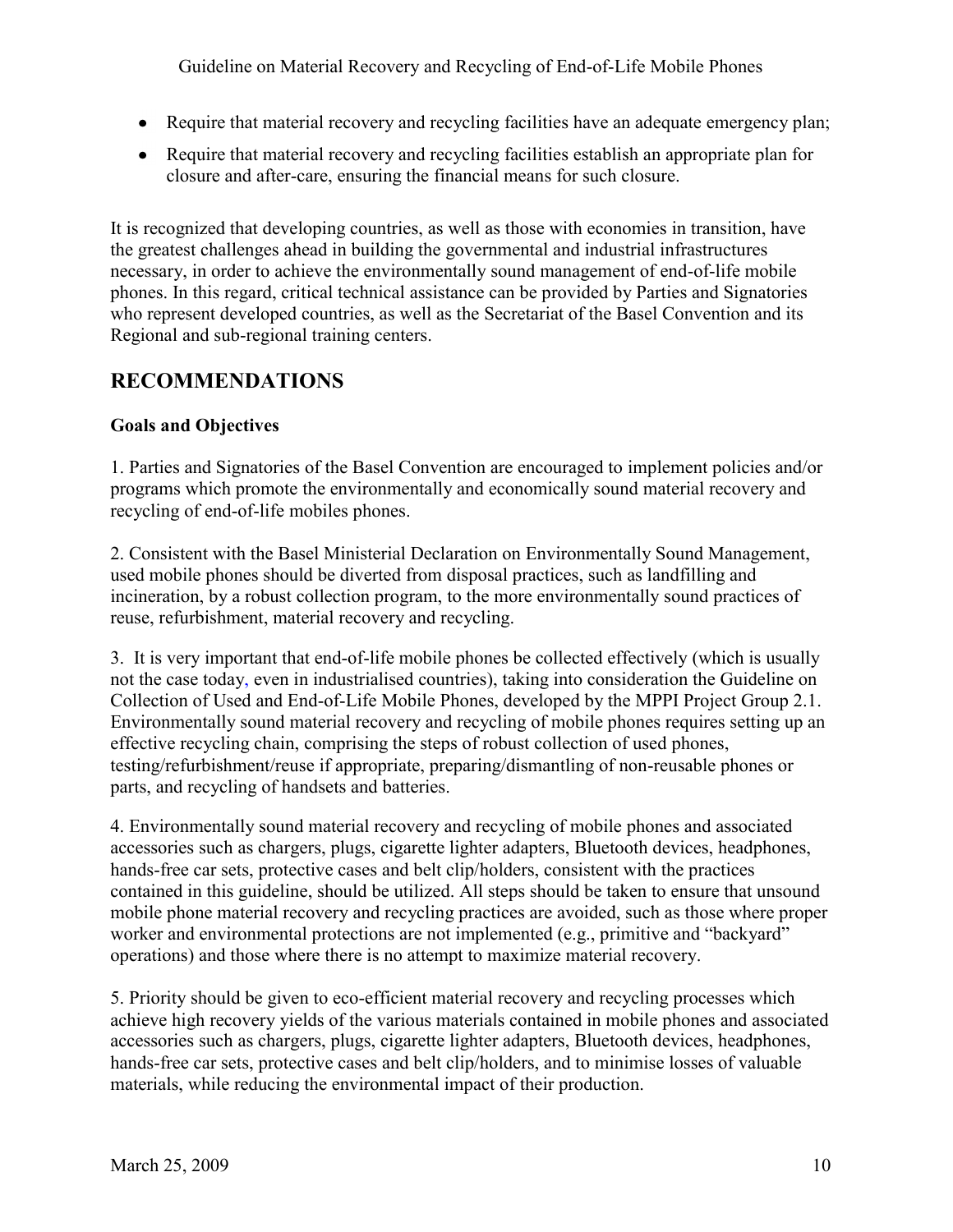#### **Development of Recycling Infrastructure**

6. The Basel Principles of self sufficiency, proximity and least transboundary movement, as well as the necessity of economic efficiency, should be taken into account when considering investments in mobile phone material recovery and recycling facilities or operations, as well as when developing domestic policies for environmentally sound material recovery and recycling.

7. Because conformance with this guideline may mean an increase in recycling costs, Parties, industry and other interested persons should collaborate to ensure that there is adequate financing for mobile phone material recovery and recycling.

#### **Facility-Level Guidelines**

8. Mobile phone material recovery and recycling facilities should be certified by an independent environmentally sound management system, like ISO 14000 series and the European Eco-Management Audit Scheme (EMAS), or by an equivalent system. The procedures needed for pre-processing facilities to achieve certification/registration for international environmental sound management systems should be simplified.

9. The General Facility Guidelines of Section 4.1 of this guideline should be implemented by all pre-processing, smelting, refining and other processing facilities that are involved in any aspect of mobile phone material recovery and recycling.

10. If shredding is utilized, mobile phone batteries should be removed prior to shredding. Batteries should also be removed prior to any smelting or refining. Mobile phone batteries should be sent to an authorized battery recycler.

11. Where mobile phones or their components are shredded or heated, appropriate measures to protect workers, the general public and the environment from dusts and emissions are especially important. Such measures include adaptations in equipment design or operational practices, air flow controls, personal protective equipment for workers, pollution control equipment or a combination of these measures.

12. Companies capable of pre-processing, smelting, refining or performing other steps in mobile phone material recovery and recycling should identify themselves to their competent authorities. Competent authorities should inspect and verify that these companies are practicing environmentally sound management consistent with this guideline.

13. Mobile phone collectors and pre-processors should perform due diligence to assure that subsequent handlers and processors operate consistent with this guideline.

#### **Design for Recycling**

14. The material recovery and recycling phase of end-of-life mobile phones should be taken into account by manufacturers during product design, by considering the issues of increased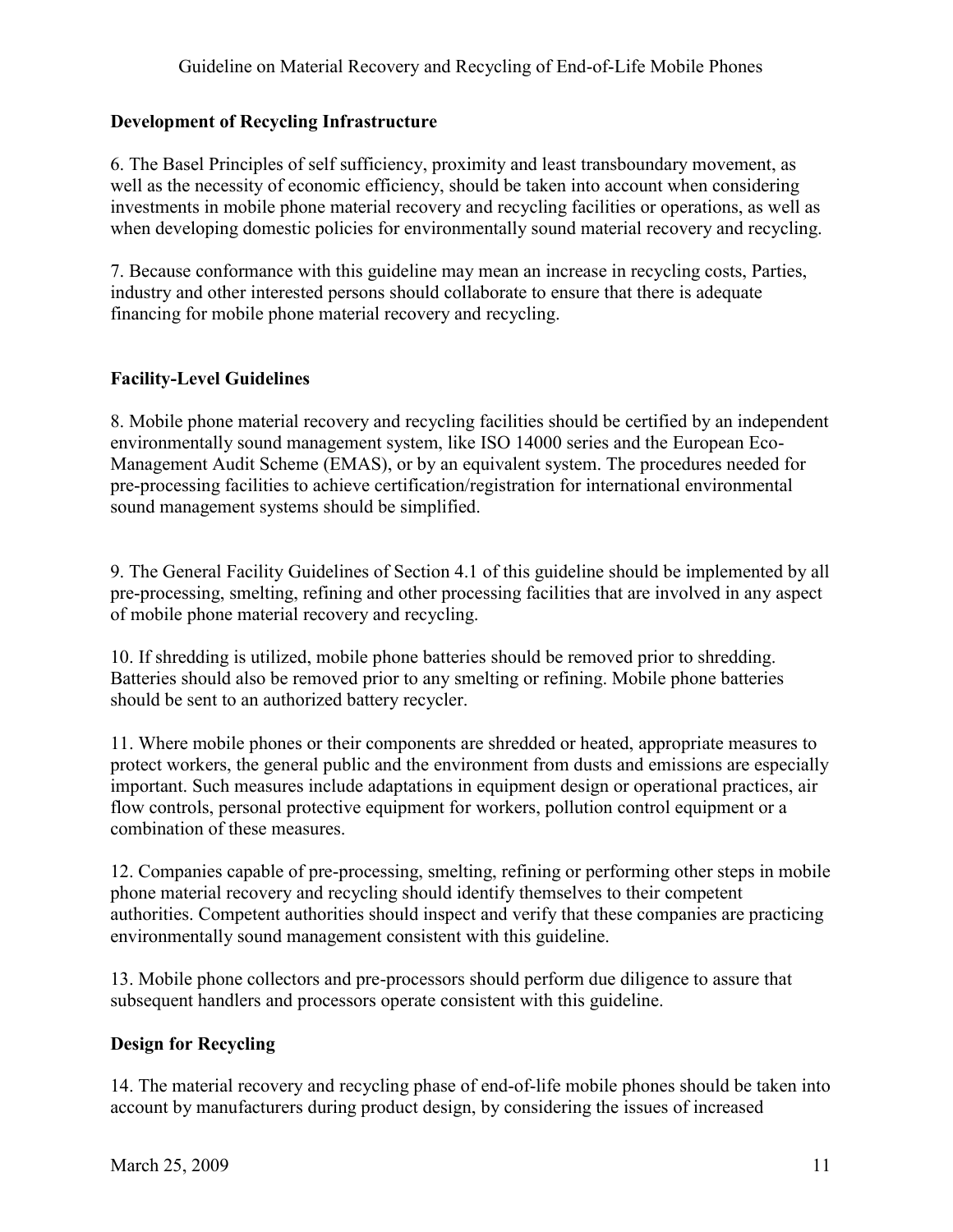recyclability and reduction in toxicity. (See the guideline of the Project Group 4.1 for greater detail.)

15. Beryllium and some flame retardants have been identified in this document as substances of particular concern during the processing of end-of-life mobile phones. Manufacturers should give consideration to the use of substitute materials that perform the same function.

16. Mobile phone manufacturers should collaborate to address the recyclability of plastics in mobile phones. Specifically, consideration should be given to greater consistency in material selection during the design stage for all mobile phones, which would allow plastics recyclers to eliminate sorting steps necessary to achieve compatibility of plastics types.

#### **Future Collaborative Steps**

17. Parties of the Basel Convention are encouraged to extend the role of the Basel Convention Regional Centers to develop training and technology transfer regarding the environmentally sound material recovery and recycling of end-of-life mobile phones, in order to help developing countries and countries with economies in transition implement regulatory frameworks for the environmentally sound management of end-of-life mobile phones.

18. An audit checklist or similar tools should be developed to assist parties and others in performing inspections and due diligence audits based on this guideline.

19. Further eco-efficiency analyses should be performed to greater inform decision making by Parties, as well as other interested persons, regarding optimal approaches for the material recovery and recycling of end-of-life mobile phones.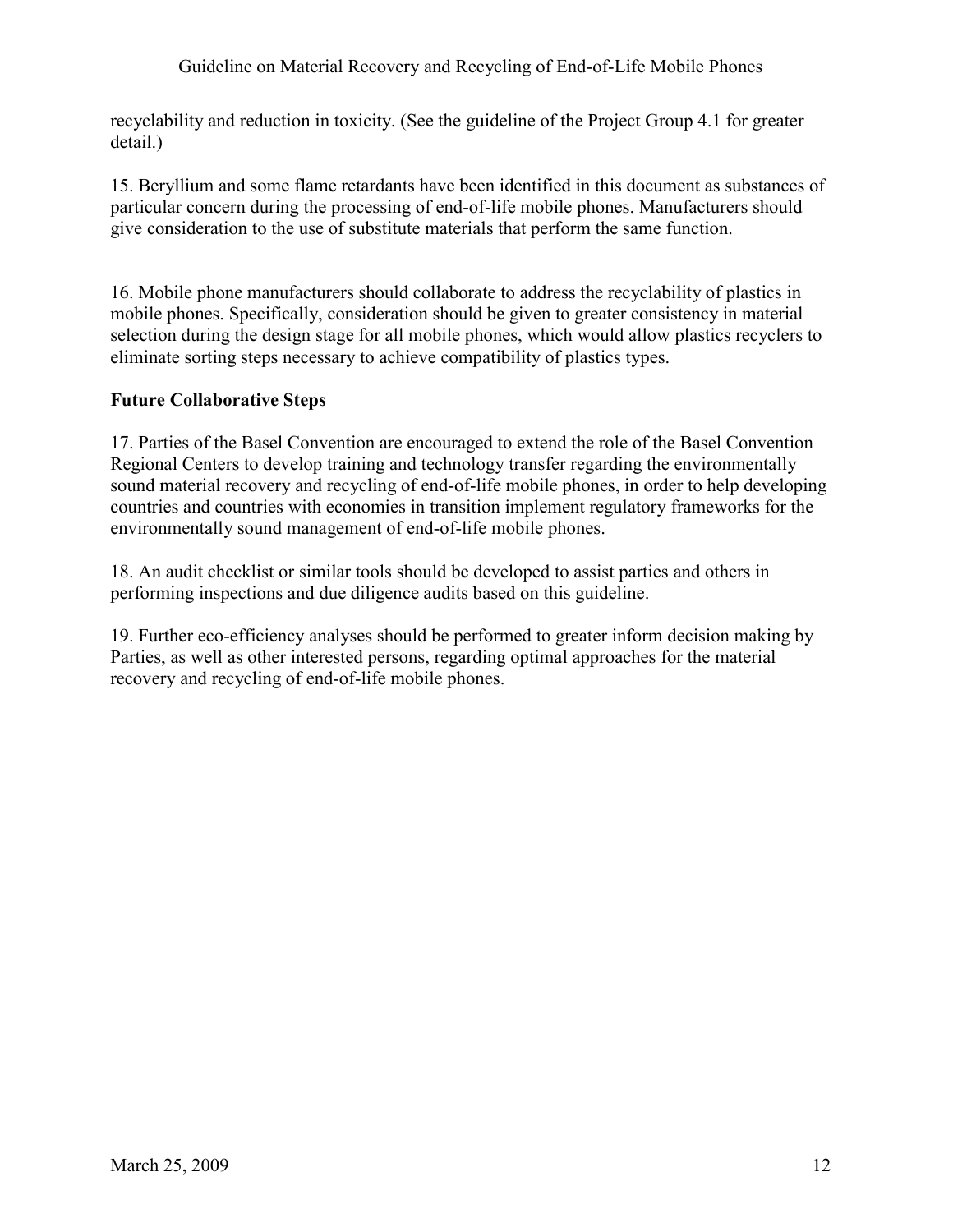### <span id="page-12-0"></span>**1. SCOPE OF THE PROJECT (how Project 3.1 addresses the recycling of mobile phones)**

The primary objective of Project 3.1 is to provide best practice guideline for the environmentally sound material recovery and recycling of end-of-life mobile phones. . Because other projects of the Basel Mobile Phone Partnership Initiative (MPPI) address the reuse, refurbishment (Project 1.1), collection, and transport of used mobile phones (Project 2.1), this guideline does not provide best practice guidelines in those areas. However, robust collection of used mobile phones is strongly endorsed, as the necessary first step in material recovery. Thus, this guideline presumes that the separate collection of used phones, and their segregation for reuse and refurbishment, has already taken place.

Mobile phones are commonly segregated from other electrical and electronic waste streams for economic reasons. This is not necessary for environmental reasons.

The report addresses the material recovery and recycling of all components of end-of-life mobile phones. The three basic components of a mobile phone include (1) the handset, which includes a case (usually plastic), display screen, keypad, antenna, printed wiring board, microphone and speaker, (2) the battery and (3) the battery charger and other accessories (such as a carrying case, earphones and connecting cables).

The guideline also addresses the adequacy of the present material recovery and recycling infrastructure and its capacity for handling the increasing number of mobile phones that will become obsolete and will, it is hoped, be directed to material recovery and recycling rather than landfill, incineration or some form of improper disposal.

Finally, the guideline includes recommendations to national authorities regarding programs and policies that can be implemented to ensure that material recovery and recycling of end-of-life mobile phones is conducted in an environmentally sound, as well as economically efficient, manner.

## <span id="page-12-1"></span>**2. CHARACTERIZATION OF MOBILE PHONES (MPs)**

#### <span id="page-12-2"></span>**2.1 Substances contained in MPs**

Mobile phones may differ from manufacturer to manufacturer, and from model to model. Thus the substances in any mobile phone will be somewhat different from the substances in another, dependent upon design, manufacturer, and age of product. For example, in larger parts such as the case, most mobile phones have a plastic case, but some might use aluminum, or magnesium. For microelectronic components, quite different substances might be added by a manufacturer in extremely small quantities. However the general composition is similar among all mobile phones, and is similar to other types of small electronic equipment. The following table indicates substances in three categories that may be useful: primary constituents, minor constituents, and micro or trace constituents. (Note that not all substances are used in every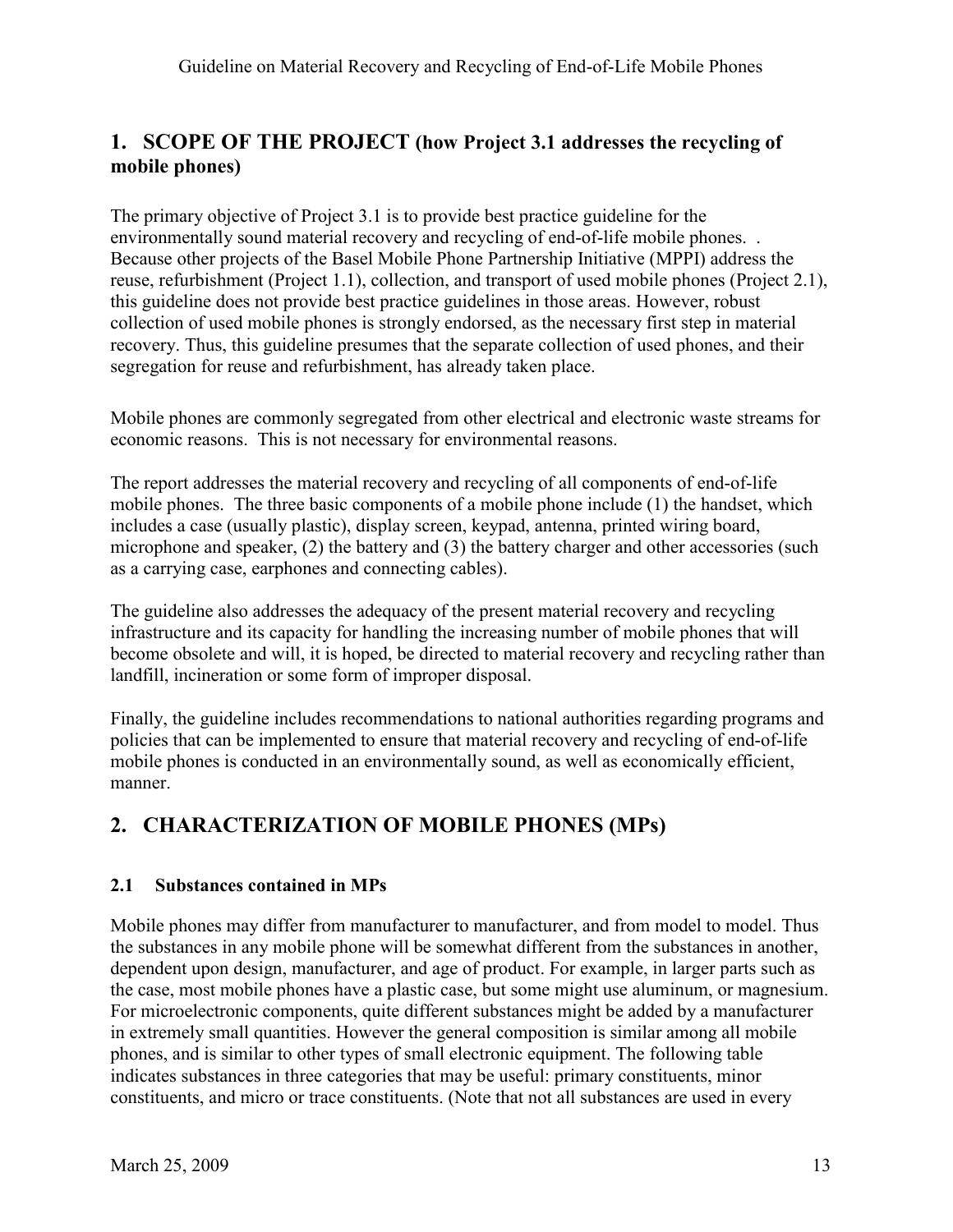mobile phone, e.g. nickel or lithium battery, so numbers will not add to 100%, and numbers metric phone, e.g. model of numal battery, so halliests with her did to 100%, and halliest may not be the same as those in a typical newer mobile phone as reported by Project 4.1 manufacturing partners in the Guideline on Awareness Raising-Design Consideration, Annex I).

| Name of substance              | Location in mobile phone                             | Typical % content of a mobile phone<br>(including battery)                      |  |  |  |
|--------------------------------|------------------------------------------------------|---------------------------------------------------------------------------------|--|--|--|
| <b>Primary Constituents:</b>   |                                                      |                                                                                 |  |  |  |
| <b>Plastics</b>                | Case, circuit board                                  | $~140\%$                                                                        |  |  |  |
| Glass, ceramics                | LCD screen, chips                                    | $~20\%$                                                                         |  |  |  |
| Copper, compounds              | Circuit<br>board,<br>wires,<br>connectors, batteries | $~10\%$                                                                         |  |  |  |
| Nickel, compounds              | NiCd or NMH batteries                                | $~2$ -10% $*$                                                                   |  |  |  |
| Potassium hydroxide            | battery, NiCd, NiMH                                  | $< 5\%$ *                                                                       |  |  |  |
| Cobalt                         | <b>Lithium-ion Battery</b>                           | $1-5%$ *                                                                        |  |  |  |
|                                |                                                      |                                                                                 |  |  |  |
| Carbon                         | <b>Batteries</b>                                     | $< 5\%$                                                                         |  |  |  |
| Aluminum                       | Case, frame, batteries                               | $~12\%$ **                                                                      |  |  |  |
| Steel, ferrous metal           | Case,<br>frame,<br>charger,<br>batteries             | $~10\%$                                                                         |  |  |  |
| Tin                            | Circuit board                                        | $~1\%$                                                                          |  |  |  |
|                                |                                                      |                                                                                 |  |  |  |
|                                |                                                      | * only if these battery types are used,<br>otherwise minor or micro constituent |  |  |  |
|                                |                                                      | ** if aluminum case used, amount would<br>be much larger, ~20%                  |  |  |  |
|                                |                                                      |                                                                                 |  |  |  |
| <b>Minor Constituents</b>      |                                                      | (typically less than 1%, more than<br>$0.1\%$ )                                 |  |  |  |
| <b>Bromine</b>                 | Circuit board                                        |                                                                                 |  |  |  |
| Cadmium                        | NiCd battery                                         |                                                                                 |  |  |  |
| Chromium                       | Case, frame                                          |                                                                                 |  |  |  |
| Lead                           | Circuit board                                        |                                                                                 |  |  |  |
| Liquid crystal polymer         | LCD screen                                           |                                                                                 |  |  |  |
| Lithium                        | Lithium-ion battery                                  |                                                                                 |  |  |  |
| Manganese                      | Circuit board                                        |                                                                                 |  |  |  |
| Silver                         | Circuit board, keypad                                |                                                                                 |  |  |  |
| Tantalum                       | Circuit board                                        |                                                                                 |  |  |  |
| Titanium                       | Case, frame                                          |                                                                                 |  |  |  |
| Tungsten                       | Circuit board                                        |                                                                                 |  |  |  |
| Zinc                           | Circuit board                                        |                                                                                 |  |  |  |
|                                |                                                      |                                                                                 |  |  |  |
| Micro or Trace<br>Constituents |                                                      | (typically less than 0.1%)                                                      |  |  |  |
| Antimony                       | Case; circuit board                                  |                                                                                 |  |  |  |
| Arsenic                        | Gallium arsenide LED                                 |                                                                                 |  |  |  |
| <b>Barium</b>                  | Circuit board                                        |                                                                                 |  |  |  |
| Beryllium                      | Connectors                                           |                                                                                 |  |  |  |
| <b>Bismuth</b>                 | Circuit board                                        |                                                                                 |  |  |  |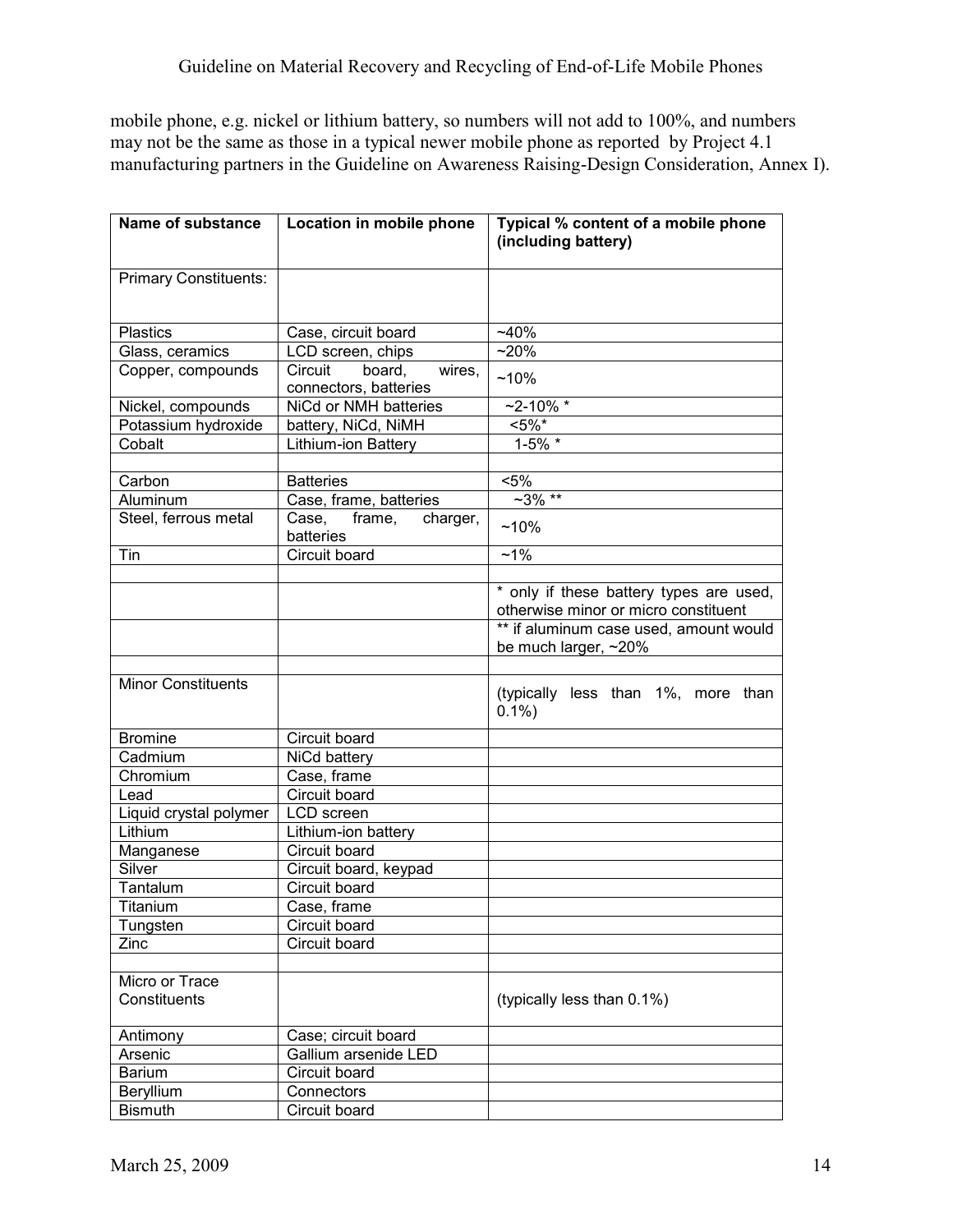| Calcium         | Circuit board             |                                   |
|-----------------|---------------------------|-----------------------------------|
| <b>Fluorine</b> | Lithium-ion Battery       |                                   |
| Gallium         | Gallium arsenide LED      |                                   |
| Gold            | Connectors, circuit board |                                   |
| Magnesium       | Case                      | Note: If Mg used for phone case,  |
|                 |                           | amount would be much larger, ~20% |
| Palladium       | Circuit board             |                                   |
| Ruthenium       | Circuit board             |                                   |
| Strontium       | Circuit board             |                                   |
| Sulfur          | Circuit board             |                                   |
| Yttrium         | Circuit board             |                                   |
| Zirconium       | Circuit board             |                                   |

### <span id="page-14-0"></span>**3. ENVIRONMENTAL AND HEALTH CONCERNS RELATED TO THE MANAGEMENT OF END-OF-LIFE MPs**

#### <span id="page-14-1"></span>**3.1 Substances of potential concern in end-of-life management of MPs**

#### **Lead**

Lead is commonly found in electrical and electronic devices, used in very small quantities, in tin-lead solder, which very efficiently bonds components into integrated electronic devices. Tin-lead solder has been used in almost all mobile phones in their electronics, typically less than one gram per phone. However, the major mobile phone manufacturers have long sponsored fundamental research and co-operative work with suppliers to identify lead-free alternatives that can maintain the quality and reliability needed in hand-held electronics. Since lead based solder is now banned in Europe (and is being phased out in other regions around the world), most new mobile phones will not contain lead based solder; however, older end-of-life mobile phones that are being sent for material recovery may contain lead based solder.

Lead can be reclaimed from solder wastes, but recycling lead/tin solders can be extremely dangerous without appropriate technology because emissions of dioxins, beryllium, arsenic, isocyanates and lead are likely. Some integrated smelters recover lead.

Small quantities of lead compounds are used in some plastics, although this use is being phased out. Lead is still used extensively in PVC coated wires  $(2 - 5%)$  and this use of lead is not being phased-out as yet. This lead is not recycled but is released if the wires or insulation are burned. Lead may also be found in lead-acid gel batteries used in larger, older mobile phone devices. This lead can be recovered through battery recycling.

Lead: (Y31 Lead; lead compounds, Annex I, UNEP Basel Convention) (CASRN 7439-92-1). Lead is a cumulative neurological poison and a probable human carcinogen (U.S. EPA B2). The U.S. EPA requires lead in outside ambient air not to exceed 1.5 micrograms per cubic meter (1.5µg/m3) averaged over 3 months. The U.S. EPA limits lead in drinking water to 15 µg per liter (15 ppb). The U.S. Occupational Safety and Health Administration (OSHA) limits workplace exposure to airborne lead to 50  $\mu$ g/m3, and requires increased surveillance when workers are exposed to airborne lead above 30µg/m3.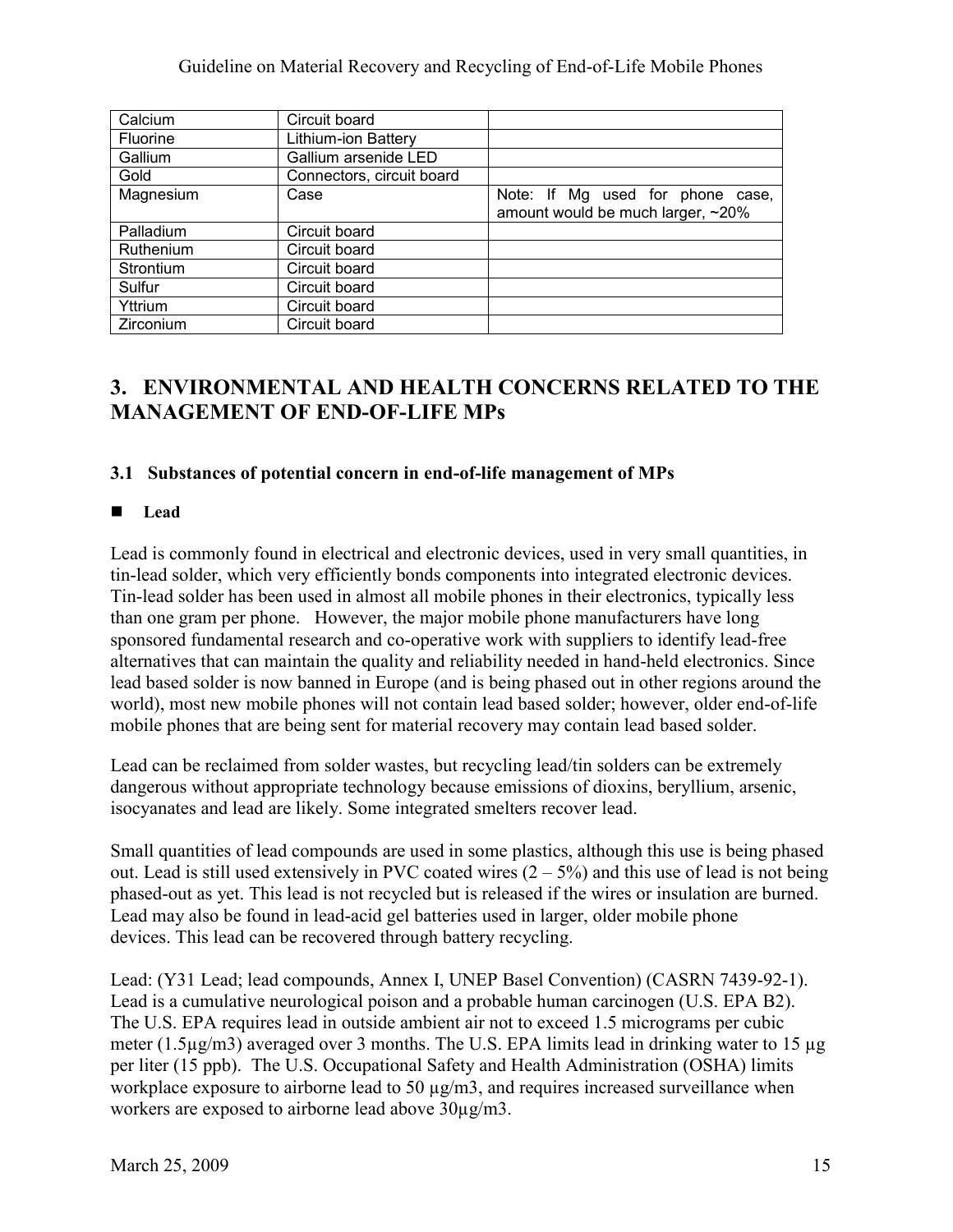#### **Cadmium**

About three-fourths of cadmium is used in nickel-cadmium batteries. The use of cadmium as anticorrosive plating and in pigments and stabilizers is now banned in northern European countries, although there is still some use of cadmium for these purposes in other countries. Cadmium is also used in electronic components. As nickel-cadmium batteries are easy to collect for material recovery and recycling, most of the secondary cadmium comes from these spent batteries. Recovery of cadmium from batteries is complex and hazardous and must only be done in a specialized facility.

Some mobile phones use a nickel cadmium battery, which contains cadmium and cadmium hydroxide, typically less than 25% of the weight of the battery. Since the mid-1990s, nickelcadmium batteries are being quickly phased out of all electronic devices in favour of NiMH and Li-ion batteries. Cadmium is also used in electronics in very small quantities as a surface finish on printed wiring boards, and in electrical contact alloys for relays and switches. Some cadmium may be used in these electronic applications in some mobile phones.

Cadmium: (Y26 Cadmium; cadmium compounds, Annex I, UNEP Basel Convention) (CASRN 7440-43-9). Cadmium is toxic, particularly by inhalation, to the respiratory tract, and to the kidney and liver, and is a probable human carcinogen (U.S. EPA B1). The U.S. EPA has set a limit of 5 ppb cadmium in drinking water. The U.S. OSHA limits cadmium in workplace air to 100  $\mu$ g/m3 as fume and 200  $\mu$ g/m3 as dust.

#### **Mercury**

No current use of mercury in mobile phones is now known. However, certain old mobile phones may have contained mercury oxide or silver oxide button cell batteries with mercury content.

Mercury: (Y29 Mercury; mercury compounds, Annex I, UNEP Basel Convention) (CASRN 7439-97-6). Mercury is a neurological poison, and is not classifiable as to human carcinogenicity. The U.S. EPA has set a limit of 2 ppb for mercury in drinking water. Mercury vapors are a health hazard. The U.S. OSHA has set a limit of 0.05 mg/m3 of metallic mercury vapour for an 8-hour workday and 40-hour work week. Methyl mercury can form in nature from elemental mercury and is one of the most serious toxic threats known. It presents a serious liability and risk for mercury waste disposers/recyclers.

#### **Chromium**

Chromium is used to plate metal, usually steel, to protect it from corrosion and give it a shiny appearance.

Almost all mobile phones have plastic cases that do not require corrosion protection. Chromium: (Y21 Hexavalent chromium compounds, Annex I, UNEP Basel Convention). The U.S. limits (MCL/MCLG) for chromium in drinking water is 0.1 mg/L. In very small amounts, Cr (III) is an essential nutrient in our diet, helping maintain normal metabolism of glucose, cholesterol, and fat in human bodies. All forms of chromium can be toxic at high levels, but Cr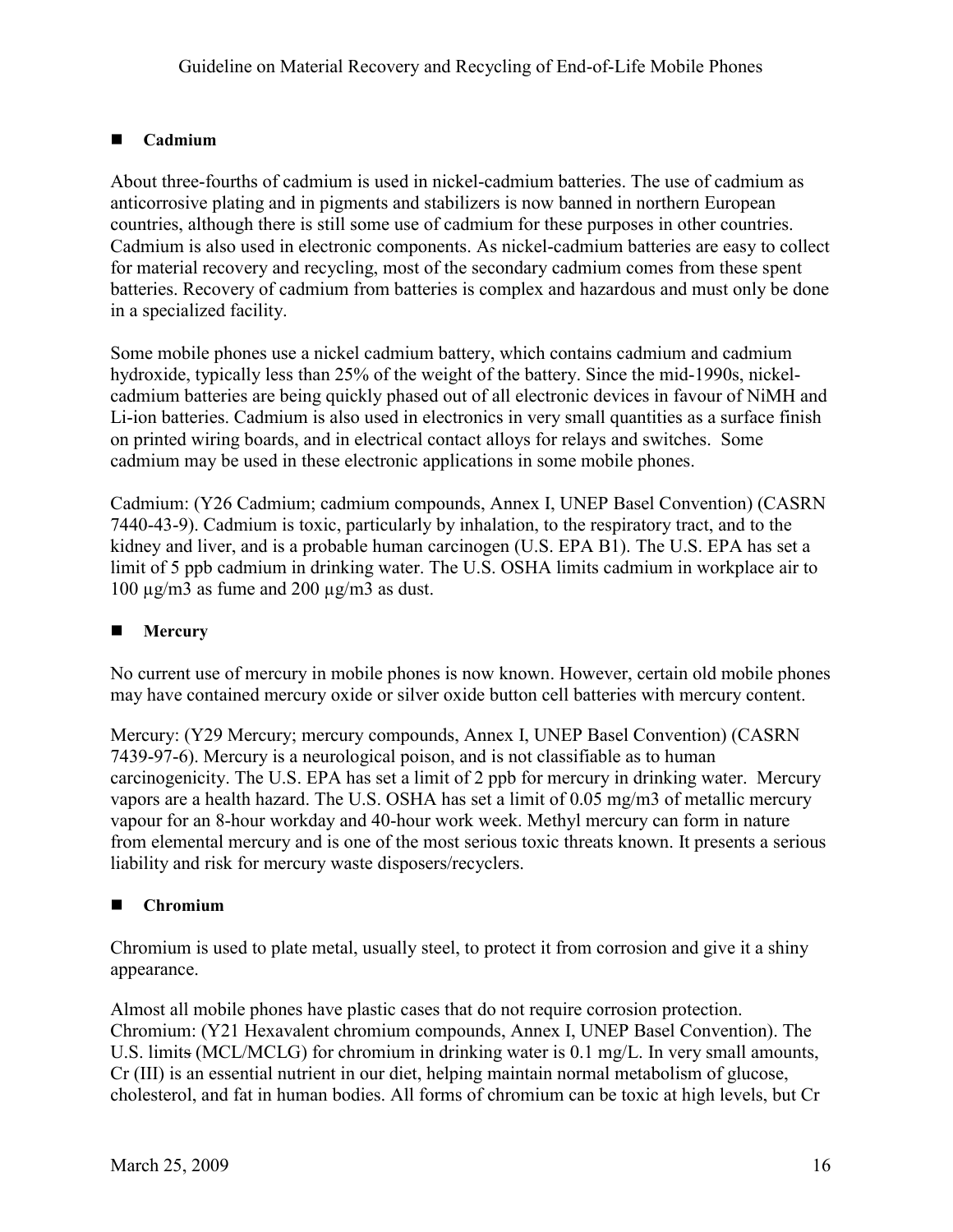(VI) is the most toxic. At short-term exposure levels above the MCL, chromium causes skin and stomach irritation, or ulceration. Long-term exposure at levels above the MCL can cause dermatitis, damage to the liver, kidney circulation and nerve tissue damage, and death in large doses. Skin contact with liquids containing Cr (VI) may lead to allergic reactions.

#### **Beryllium**

Beryllium is used as an alloying addition to copper and nickel (up to a maximum of 2%) for springs and electrical contacts. The oxide, beryllia, is used in some electronic equipment as a heat sink. Some small amounts of the oxide may be encountered in the recycling of electronic goods and should be recovered or otherwise isolated from the environment.

A mobile phone may contain beryllium in a copper-beryllium alloy (98% copper, ≤2% beryllium) used at connecting points with external wires and devices, in an amount typically less than 0.1 gram per phone. Beryllium is contained in a copper-beryllium alloy with an elastic property that is useful in connectors. A modern mobile phone will contain approximately 3 mg of beryllium per handset, or about 40 parts per million. In the smelting process, this beryllium may be released from the molten mass as a fine particulate, and the prevention of worker inhalation of this particulate requires considerable attention and care, with engineered ventilation to remove and collect it from ambient air. The most proficient copper smelters have established an internal control of ambient beryllium at 0.01 µg/m3, which is 200 times lower than the current permitted exposure level allowed by the U.S. OSHA. To achieve this level, these smelters have not only implemented engineered emission control systems, but have also established an incoming feedstock beryllium limit of 200 ppm. A current design mobile phone meets this standard, so beryllium is not an absolute barrier to environmentally sound material recovery and recycling, but it is a consideration in selection of appropriate recovery processes and facilities.

Beryllium: (Y20 Beryllium; beryllium compounds, Annex I, UNEP Basel Convention) (CASRN 7440-41-7). Inhalation of beryllia or beryllium-containing dust, mist or fume may cause a chronic lung disorder called beryllicosis in susceptible persons, and beryllium is a probable human carcinogen (U.S. EPA B1). The U.S. EPA restricts the amount of beryllium that industries may release into the atmosphere to 0.01 μg/m3, averaged over a 30-day period. The U.S. OSHA sets a limit of 2 μg/m3 of workplace air for an 8-hour work workday. This is under regulatory review and is widely considered to be inadequately protective for very small particulate, such as fume.

#### **Antimony**

Antimony is not used in pure form but as a minor (albeit important) alloying additive. The metal finds applications in solders. Antimony trioxide is the most important of the antimony compounds and is primarily used in flame-retardant formulations and may also be present in mobile phone plastic cases and circuit boards.

When antimony-containing alloys are reclaimed, the minor amounts of antimony are likely to remain with the base metal in the alloy. For example, if an antimony-lead alloy is melted, the air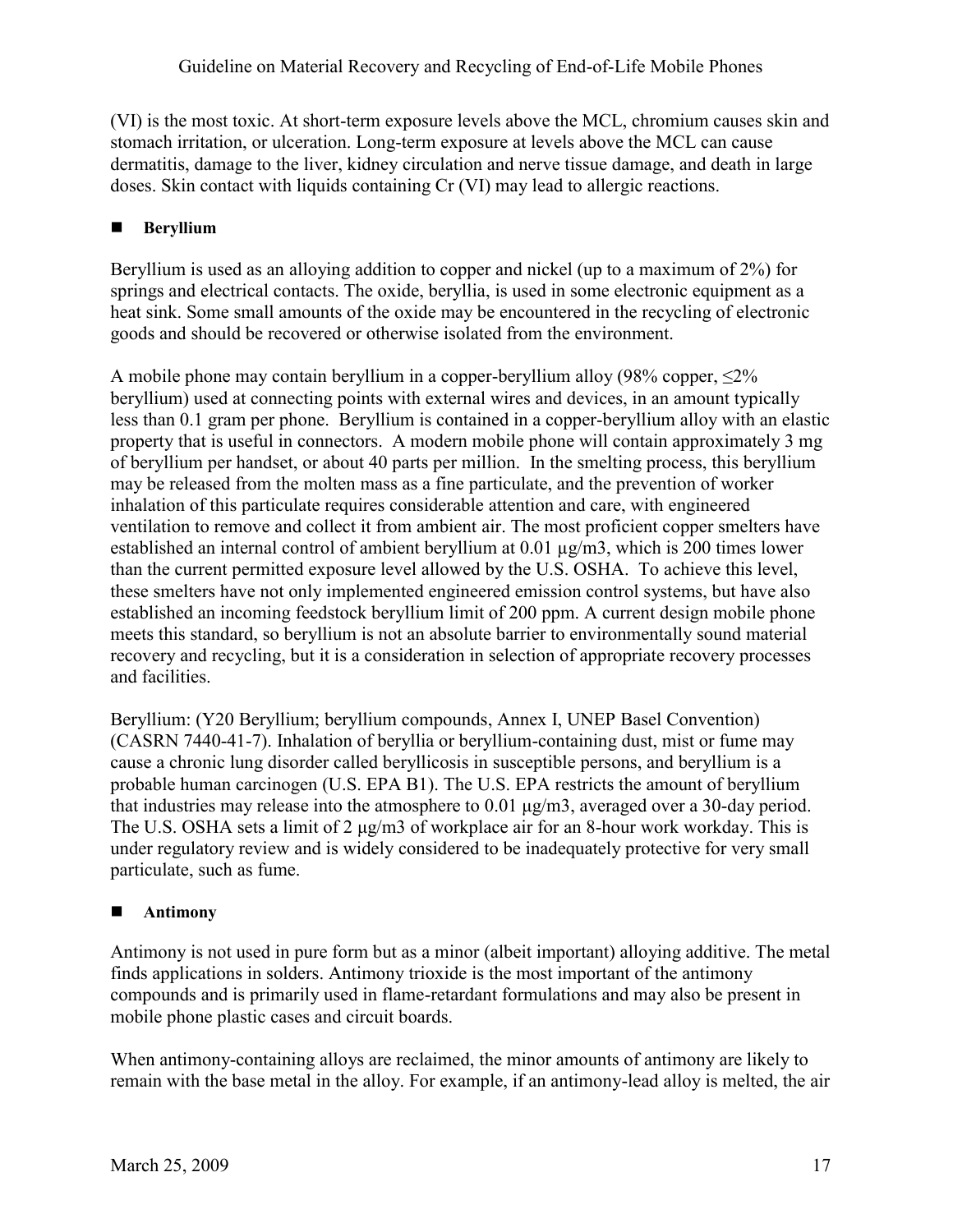pollution control equipment is much more likely to capture lead than antimony. Lead melts at 327°C and antimony at 630°C. Some integrated smelters recover antimony as a product.

Antimony: (Y27 Antimony; antimony compounds, Annex I, UNEP Basel Convention). The U.S. limit (MCLG/MCL) for antimony in drinking water is 0.006 mg/L. Antimony, in shortterm exposure levels above the MCL, leads to gastrointestinal disorders, nausea, vomiting, and diarrhea. Antimony, when left on the skin can irritate it. In long-term exposures at levels above the MCL, decreased longevity, cardiovascular problems, and altered blood levels of glucose and cholesterol can be expected. Antimony is beneficial when used for medical purposes. It has been used as a medicine to treat people infected with parasites. Antimony is not known to be or classified as a carcinogen.

#### **Arsenic**

Arsenic, in minute quantities, serves a variety of functions in the electronics industry. It is used in the processing of gallium arsenide crystals (used in cell phones, lasers etc.), as a dopant in silicon wafers, and to manufacture arsine gas, which is used to make superlattice materials and high performance integrated circuits. Arsenic metal also increases the corrosion resistance and tensile strength in copper alloys. A mobile phone typically contains a minute amount of gallium arsenide in its microelectronic circuitry, of which the arsenic content is less than a milligram. Some integrated smelters recover arsenic as a product.

Arsenic: (Y24 Arsenic; arsenic compounds, Annex I, UNEP Basel Convention) (CASRN 7440- 38-2). Arsenic is classified as a carcinogen (U.S. EPA A). The U.S. EPA has set a limit of 0.01 ppm for arsenic in drinking water. The U.S. OSHA limits arsenic in workplace air to 10  $\mu$ g/m3 for an 8 hour workday and 40 hour work week.

#### ■ Copper

Copper is the most commonly used metal in a mobile phone's electronic circuitry. It can be reclaimed rather easily by appropriate metallurgical processes.

Copper from electronic scrap may contain beryllium (See beryllium), which because of its health hazard must be captured in the air pollution control equipment. If copper-containing electronic scrap is ground for material recovery, the dust must be controlled and captured. Grinding can release beryllium-containing dusts.

Copper (CASRN 7440-50-8). Copper is a required human nutrient, is not a significant health concern, and is not classifiable as a carcinogen. In high doses it can cause respiratory and intestinal irritation, and in very high doses it can cause liver and kidney damage. The U.S. EPA has set a drinking water limit of 1.3 ppm. The U.S. OSHA has set limits of 0.1 mg/m3 for copper fume and 1 mg/m3 of copper dust and mist in workplace air for an 8-hour workday and 40-hour work week.

#### **Nickel**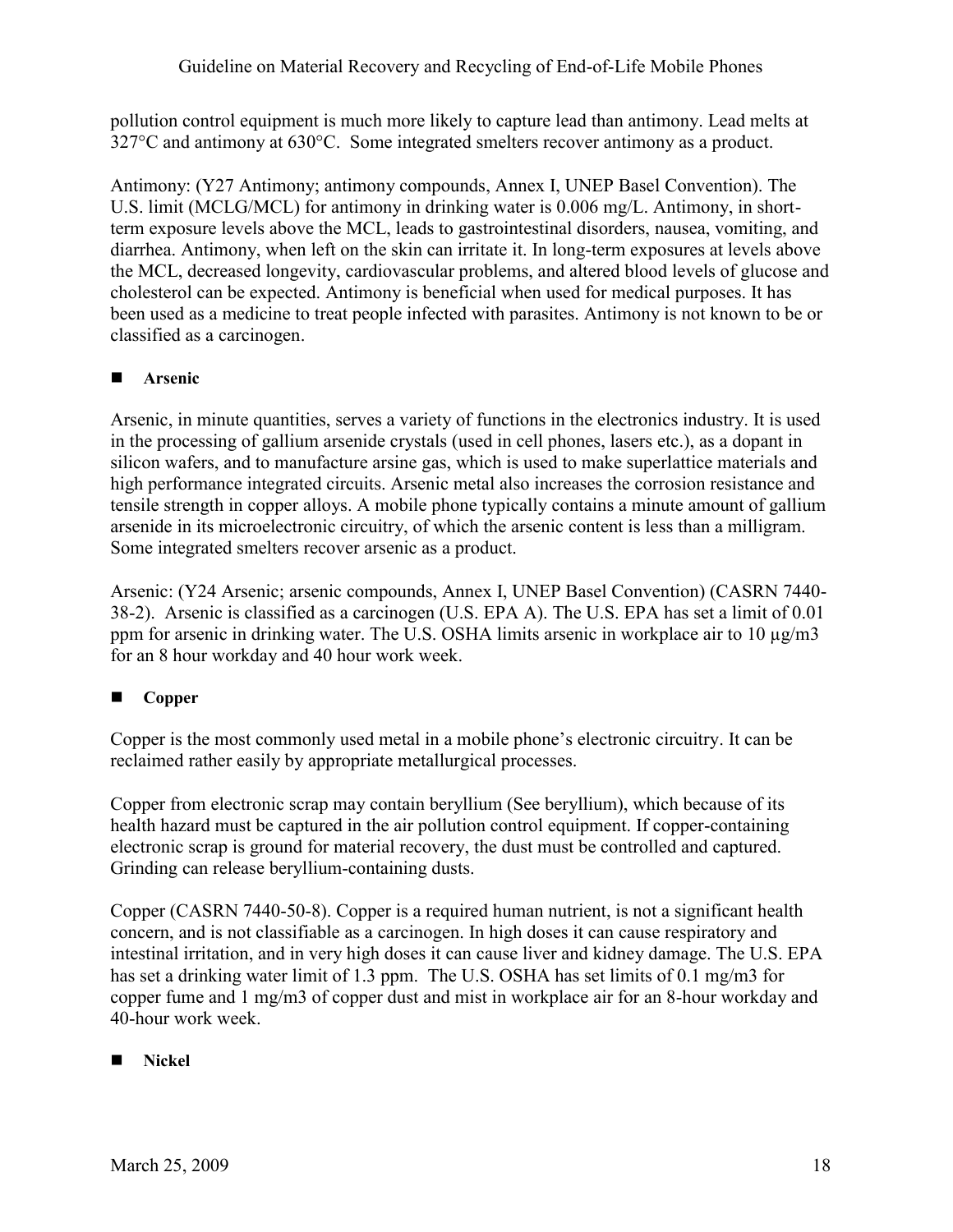Mobile phones may contain nickel as an alloying element in steel parts. A mobile phone may also contain nickel if it has a nickel cadmium battery, or if it has a nickel metal hydride battery, in the latter case the nickel is in the form of nickel hydroxide. Nickel is usually recovered in integrated smelters or specialized battery recycling processes.

Nickel (7440-02-0); nickel hydroxide (12054-48-7). Nickel refinery dust in refineries and smelters is classified as a human carcinogen (U.S. EPA A). The U.S. OSHA has set a workplace limit of l mg/m3 for nickel for an 8-hour workday, 40-hour workweek.

#### **Tin**

A mobile phone typically contains a small amount of tin in solder used in its printed wiring board. Some integrated smelters recover tin as a product.

Tin (CASRN 7440-31-5). Inorganic tin is not a significant health concern, and is not classifiable as a carcinogen. The U.S. OSHA has set a workplace limit of 2.0 mg/m3 for tin and inorganic tin compounds.

#### **zinc**

Zinc may be contained in a mobile phone in a battery or in electronic circuitry. It can be recovered in appropriate metallurgical processes.

Zinc (CASRN 7440-66-6). Zinc is a required human nutrient, is not a significant health concern, and is not classifiable as a carcinogen. Zinc is the second most common trace metal, after iron, naturally found in the human body. Zinc oxide is used as a medicament. The U.S. OSHA has set a limit of 5 mg/m3 for zinc oxide fume in workplace air for an 8-hour workday and 40-hour work week.

#### ■ Cobalt

Cobalt is generally similar to iron and nickel in its properties. It can be recovered in specialized processes.

A mobile phone may contain cobalt in a lithium ion battery.

Cobalt (CASRN 7440-48-4). Cobalt is beneficial for humans, and is part of vitamin B12. Cobalt fume and dust is an irritant to lungs if inhaled, and cobalt is a possible human carcinogen (IARC 2B). The U.S. OSHA has set a limit of 0.1 mg/m3 for cobalt in workplace air for an 8 hour workday and 40-hour work week.

#### ■ Silver

Silver is utilised principally in industrial applications, including electrical and electronic uses.

A mobile phone typically contains several grams of silver in the electronics and keypad contacts, in elemental form. It is recovered in appropriate metallurgical operations.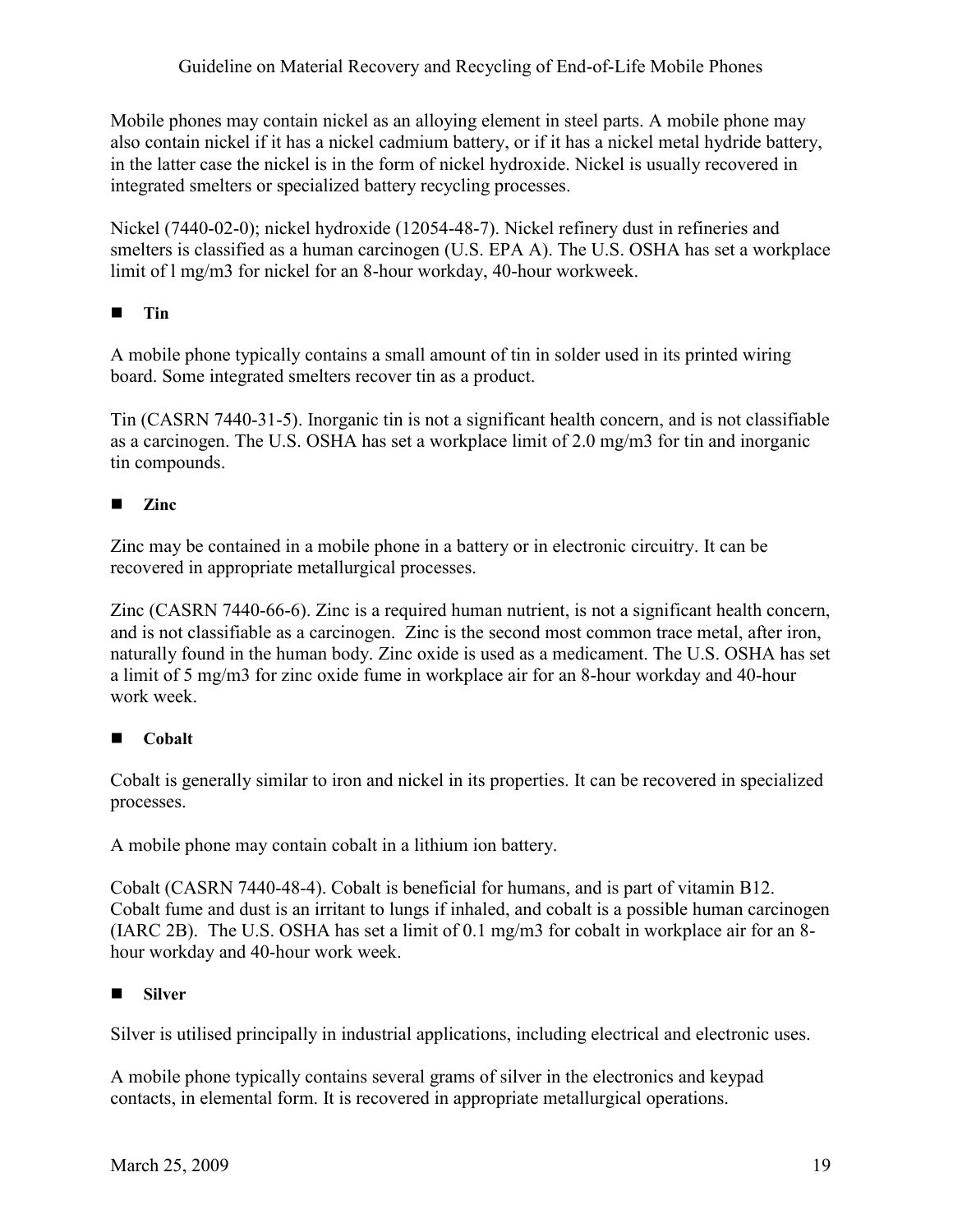Silver (CASRN 7440-22-4). Silver is not toxic to humans, and is not classified as to carcinogenicity (D), but, if bioavailable in ionic form, can be toxic to some animal species. The U.S. OSHA limits silver in workplace air to 0.01 mg/m3 for an 8-hour workday, 40-hour workweek.

#### **Concerns with combustion of organic content**

#### **Plastics**

The case of a mobile phone is typically made of PC/ABS plastic, a mix of polycarbonate (PC) and acrylonitrile butadiene styrene (ABS). The case of the charging station is typically made of polycarbonate. While these plastics are not of concern as such, they contribute hydrocarbons to a combustion process, and require complete oxidation. The printed circuit board is typically epoxy resin or fibreglass. Both the cases and wiring board are likely to contain bromine in organic compounds used as a fire retardant, which may contribute to the formation of brominated hydrocarbons in poorly combusted and controlled exhaust gas streams.

#### ■ Liquid Crystals

The display screen in a mobile phone uses "liquid crystal" (LCD) technology. "Liquid crystal" is not liquid in the normal or scientific sense of that word, because it does not flow or deviate from a fixed shape. It is a solid form of polycyclic aromatic hydrocarbon (PAH, CASRN 130498-29-2) in which internal molecules have a limited mobility to twist under electrical stimulation. A typical mobile phone contains several milligrams of "liquid crystal" between thin glass panels. Burning or smelting of an LCD screen without appropriate gas cleaning raises concerns with products of incomplete combustion, in which PAHs may be released, and in the presence of halogens, dioxins and furans may be produced. PAHs have caused cancer in laboratory animals. The U.S. OSHA has set a limit of 0.2 mg/m3 of PAHs in workplace air.

#### **Halogens/flame retardants**

Two brominated flame retardants are commonly used in current mobile phones, these are tetrabromobisphenol-A (TBBP-A or TBBA) and decabrominated biphenyl ether (DBBE). TBBP-A is reacted into the resins used to make printed circuit board substrates, and either TBBP-A or DBBE may be added to a mobile phone's plastic case. A flame retardant is used in a mobile phone case because of the possibility of an electrical malfunction, especially at the battery, if the phone is misused, with a larger than normal release of electrical current, and consequent fire. A flame retardant will not necessarily prevent such a fire, but will slow its initiation, and thus it adds a safety factor to mobile phone use. A current design mobile phone will contain approximately 2g of flame retardant.

A brominated flame retardant is unlikely to be released into the environment in recycling operations, including during the shredding of mobile phone plastic cases. When it is used as a reactant in a circuit board, TBBP-A combines chemically with the plastic of the board itself, and is unlikely to be released in its original form. However, for both types of brominated flame retardant, when mobile phones are oxidized during smelting, the bromine will be released. The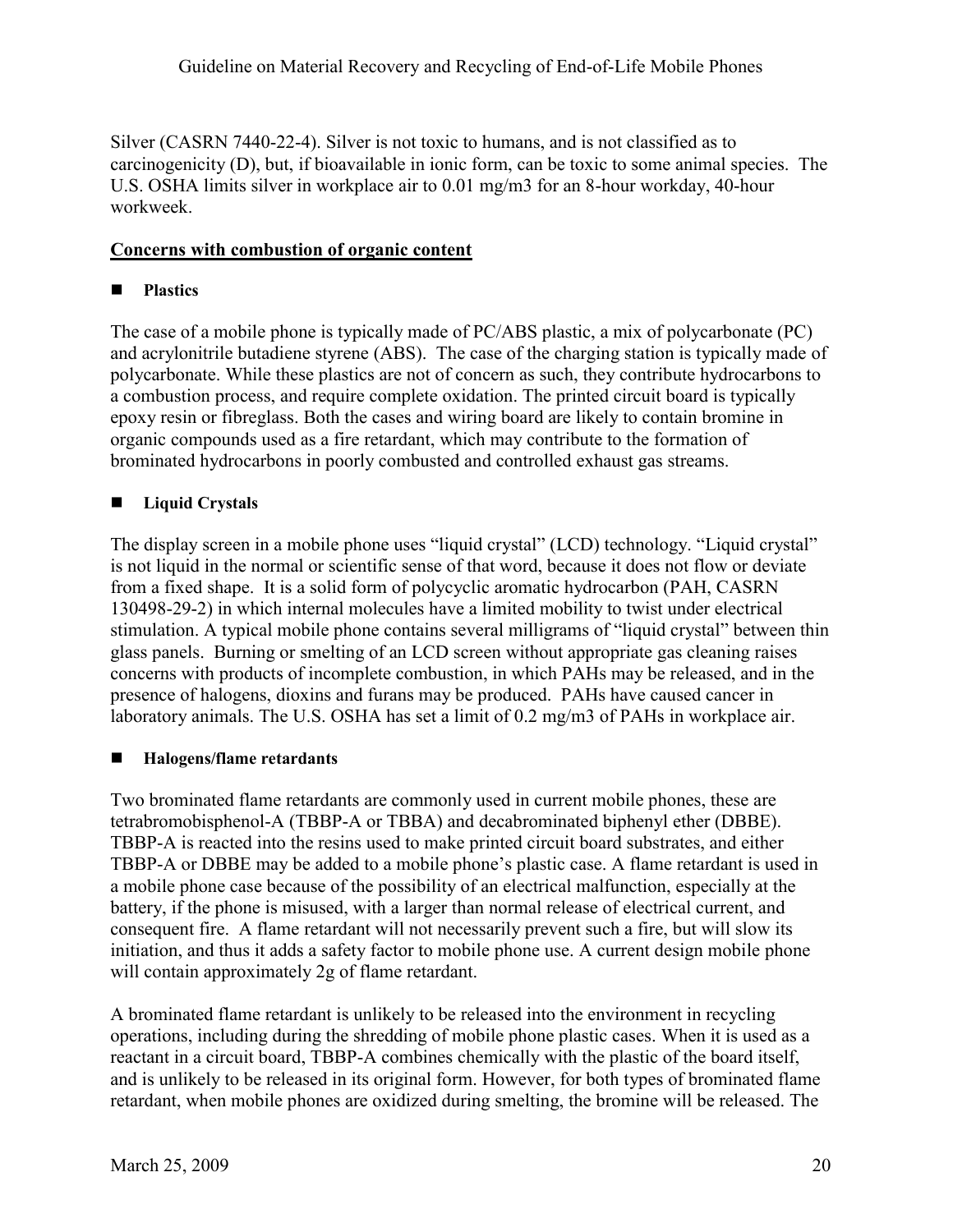released bromine may then recombine with unoxidized carbon under certain conditions in smelter emissions in the form of brominated dioxins and furans.

Smelters that use mobile phones as feedstocks therefore need to be particularly attentive to combustion conditions and emission control, and to install systems that prevent the formation of dioxins and furans. The potential for such formation in smelters is well known, as are the preventive process and emission controls, and such smelters are regulated by their competent authorities specifically for emissions of dioxins and furans.

Fluorine compounds are used in lithium ion batteries. These halogens are of concern because of the possibility that dioxins and furans may be created and released under inadequately controlled burning or smelting operations.

Some manufacturers have long been seeking substitute halogen-free flame retardants, as well as designs that do not require any flame retardants. This early work has resulted in some manufacturers producing mobile phones that do not use brominated fire retardants.

#### ■ Concerns with corrosives

The battery of a mobile phone is contained in its own sealed plastic case, and is removable from the mobile phone. Batteries may be one of three types, each named after the chemistry of the battery's active substances:

--lithium-ion, which uses a lithium-cobalt compound, or lithium-polymer, having a similar battery chemistry, but uses a different electrolyte.

--nickel-metal-hydride – using a nickel hydroxide compound.

--nickel-cadmium – using cadmium. This older battery type is now rarely, if ever, used for mobile phones, but it is present in older phones that are still in use.

Lithium ion batteries contain lithium and manganese, cobalt or nickel. Nickel-metal-hydride batteries use an alloy based on lanthanum nickel, LaNi5, or, less often, an alloy of vanadiumtitanium-zirconium-nickel. The materials used in both these types of batteries, while not without environmental considerations, are less hazardous than lead or cadmium.

Shredding or breakage of a mobile phone with their batteries may raise concerns for corrosive constituents contained in batteries such as potassium hydroxide or lithium ion.

Potassium hydroxide (CASRN 1310-58-3). A mobile phone battery may use potassium hydroxide paste as an electrolyte. Potassium hydroxide is reactive with water and is a strong caustic, causing chemical burns on contact with skin.

Lithium ion (CASRN 12190-79-3). It is very corrosive, causing chemical burns on contact with skin. Lithium ion is not as reactive as elemental lithium, but there is also a potential for fire during shredding, producing toxic fumes.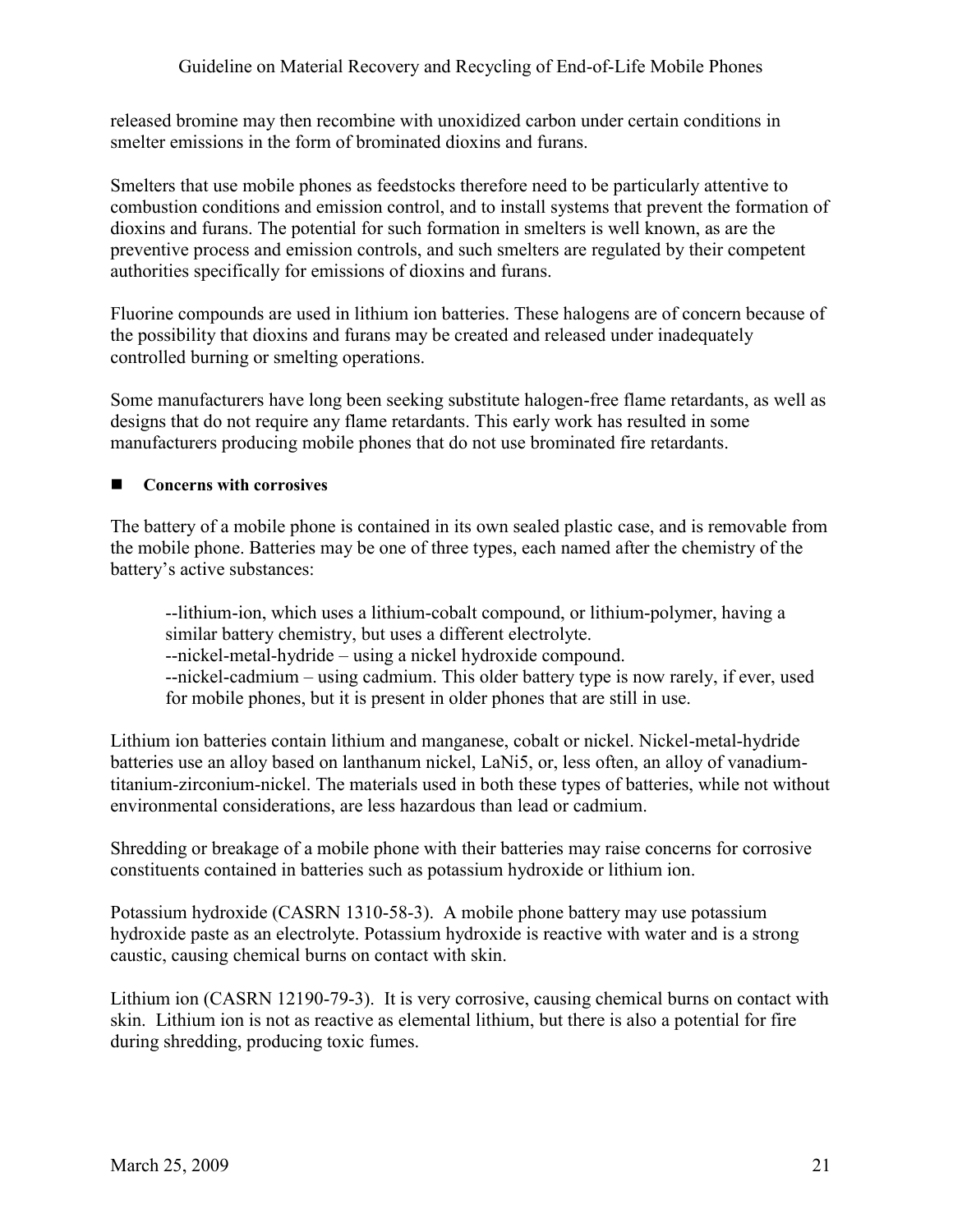#### <span id="page-21-0"></span>**3.2 Exposure to substances of concern in end-of-life management of MPs**

#### <span id="page-21-1"></span>**3.2.1 Land disposal**

Land disposal of mobile phones may place them in contact with co-disposed acids, and, over an extended period of time, the substances that are soluble in those acids may leach out. There has apparently not been research that indicates which substances will leach from a mobile phone, except for lead. There have been several studies indicating that electronic circuit boards will leach lead under landfill conditions simulated by the U.S. EPA Toxicity Characteristic Leachate Procedure  $(TCLP)^1$ .

If a landfill is not bound by an impermeable barrier, substances may migrate into ground waters, and eventually into lakes, streams, or wells, and raise a potential exposure to humans and other species. However lead does not tend to migrate in soil, but instead remains fixed to soil particles<sup>2</sup>. Thus lead exposure through drinking water due to leaching and migration to ground water is a minimal risk.

The greater risk of land disposal will be from direct ingestion of contaminants, contaminated soil and water in landfills that are not controlled. Some landfills, particularly in poor regions, are visited by people, including small children, looking for valuable materials. The route of exposure will be almost entirely by ingestion, either directly through drinking water or through food chain that has been contaminated by substances of concern.

#### <span id="page-21-2"></span>**3.2.2 Waste incineration**

Waste incineration of mobile phones will oxidize the plastic in the case and in the circuit board. Depending on the conditions, the oxidation of plastics may be incomplete, and hydrocarbon particles and other soot may be produced. This would be particularly true if the waste incineration were informal and completely uncontrolled, such as in metal drums or open burning, which might occur in poor regions. People might burn circuit boards, for example, to concentrate the metals in ash, to sell for metal recovery.

Some metals, including cadmium and lead, have relatively low melting temperatures and may melt during incineration and form fume or minute metal oxide particles that will be carried into the incinerator exhaust with the air emissions. If these metals, and any other metals that are contained in mobile phones, do not melt at the temperatures of incineration, they will remain in bottom ash. That bottom ash, if disposed on land, may raise the concerns of exposure to hazardous substances described above. And leaching from ash in land disposal conditions may be substantially faster than leaching from solid mobile phones.

<u>.</u>

<sup>&</sup>lt;sup>1</sup> Environment Australia, Hazard Status of Waste Electrical and Electronic Assemblies or Scrap, Guidance Paper, October, 1999, paragraph 46.

<sup>&</sup>lt;sup>2</sup> "When released to land, lead binds to soils and does not migrate to ground water. In water, it binds to sediments. It does not accumulate in fish, but does in some shellfish, such as mussels." US EPA, National Primary Drinking Water Regulations, Consumer Factsheet on Lead.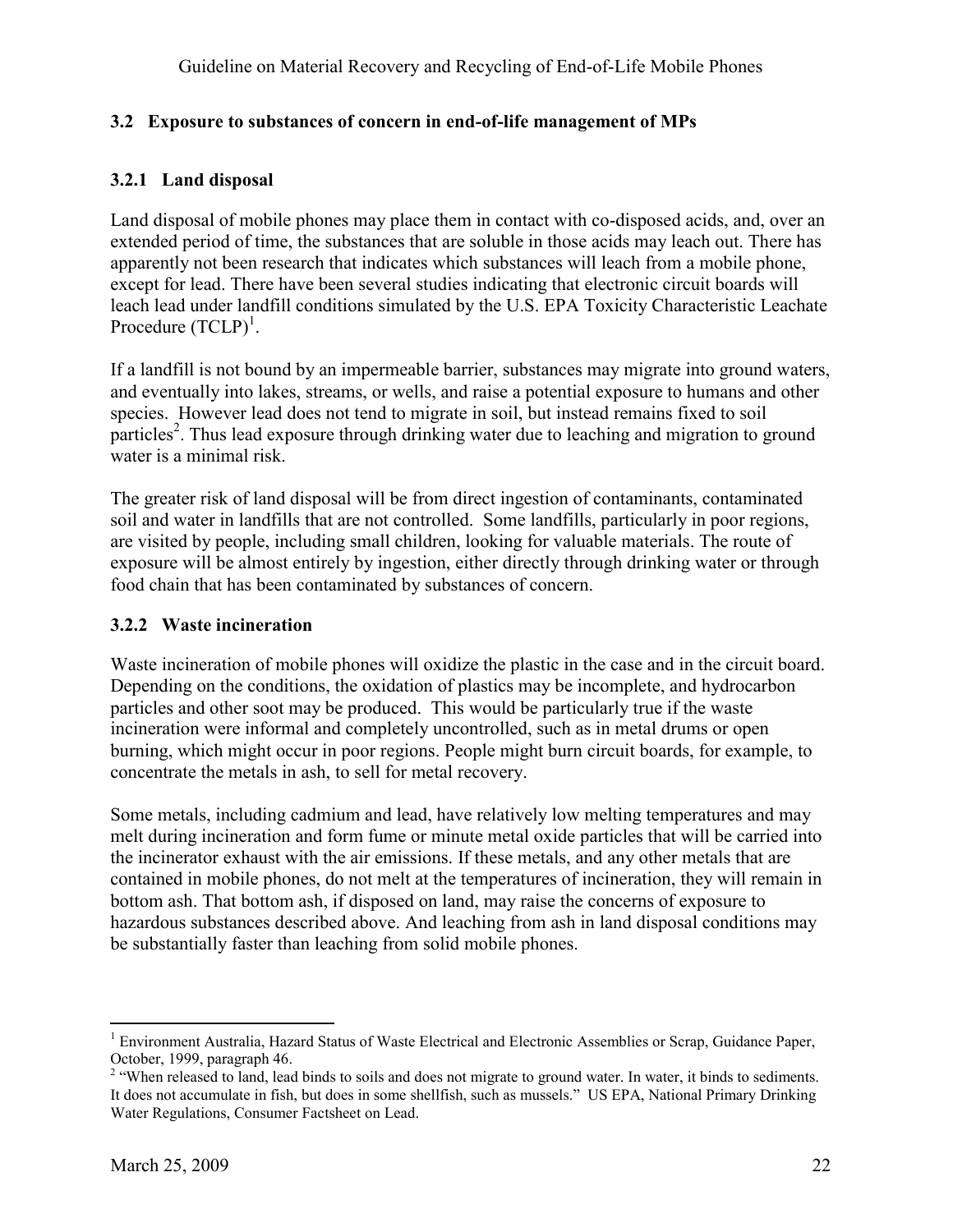In addition, if incineration is not at a sufficiently high temperature and sustained for a sufficient time, the plastics and other hydrocarbons contained in a mobile phone may not be completely oxidized to carbon dioxide and water, and may combine with halogens to form new halogenated hydrocarbons, including dioxins and furans.

Whether waste incineration is informal and completely uncontrolled, or even somewhat better controlled, burning mobile phones will release substances of concern in air emissions, and to other environmental media in subsequent management of fly ash and bottom ash<sup>3</sup>.

#### <span id="page-22-0"></span>**3.2.3 Metal recovery**

Mobile phones, especially when processed in large volumes where economies of scale can be applied, are a good source of metals. The principal interest for metal recovery from mobile phones is in the recovery of the metal of greatest amount – copper – and the metals of greatest value – gold, palladium and silver. In addition, recovery of cobalt from Li-Ion batteries is also of economic interest. If mobile phone cases are made of aluminium or magnesium these metals are also of economic interest.

Processing for metal recovery may begin with shredding in dedicated 'e-waste shredders' to reduce a mobile phone to smaller size pieces, approximately 2 cm, if this is more suitable for feeding into a smelter. The shredding process will generate both high volume noise and some dust particles that may contain any of the substances in the mobile phone. Unless these particles are controlled, workers may be exposed to those substances by inhalation and ingestion. In normal shredding, however, the amounts of substances released in the shredding process are small<sup>4</sup>. If batteries have not been removed before shredding, they will release caustic substances, and may cause electrical short circuits and fire, which may cause its own releases of toxic emissions.

The shredding process may be followed by material separation steps, to separate metals one from another, and the non-metals one from another. There are a variety of technologies employed for material separation, such as, magnets, eddy-current separators, and flotation. The dust particles that were created in the shredding process will continue to be present and will require control to prevent worker exposure. Separated materials with no market value would require disposal in authorised landfills or incinerators as appropriate.

The smelting process, which separates copper, other metals and precious metals from other materials, is a high volume, high temperature operation. Metal fume and metal oxide particulate may be released, exposing workers and downwind communities unless the emissions are controlled. The most problematic metal emission from smelting may be beryllium, but the concentration of beryllium in mobile phones is low enough to be controlled at very low

<sup>&</sup>lt;u>.</u> <sup>3</sup> Stewart, E. and Lemieux, P., Emissions from the Incineration of Electronic Industry Waste, IEEE Symposium on Electronics and the Environment, 2003, pp. 271-275. This paper describes experiments by the U.S. EPA using controlled combustion but with inadequate afterburner capacity and no other emission controls.

<sup>&</sup>lt;sup>4</sup> TBBP-A and other brominated flame retardants used in electronic scrap have been found in the working environment at a Swedish shredding facility at only extremely minute concentrations. See Sjödin, A., Carlsson, H., Thuresson, K., Sjölin, S., Bergman, A., Ostman, C., *Flame Retardants in Indoor Air at an Electronics Recycling Plant and at Other Work Environments*, Environmental Science and Technology, 35, 448-454 (2001).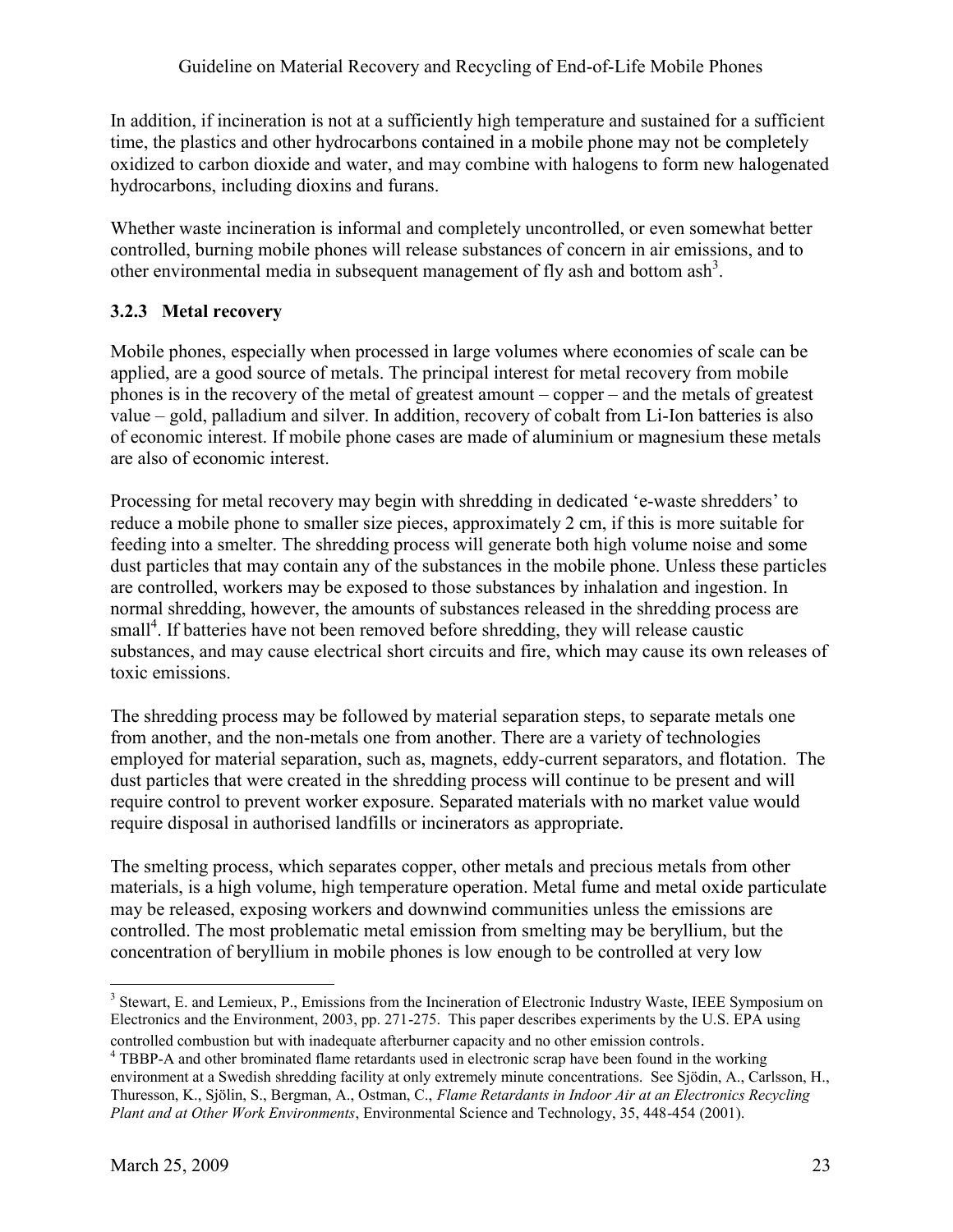concentrations, far below air quality standards<sup>5</sup>. If hydrocarbons are present in materials being smelted, the process may release particles of incomplete combustion and, if halogens are also present, may release dioxins and furans. These releases can be controlled through properly engineered processes and emission control systems, but require attention and sound management<sup>6</sup>.

Metal recovery from separated batteries will, like smelting, involve high volume, high temperature processes, and metal fume and metal oxide particulate may be released, exposing workers and communities. Cadmium is a component of NiCd batteries, has a low melting temperature, and will be easily emitted in furnace exhaust, most likely as cadmium oxide particulate. As with smelting, these releases can be controlled through properly engineered processes and emission control systems, but require attention and sound management<sup>7</sup>.

Smelting will be followed by a number of metal-specific electro-refining, dissolution and precipitation processes (hydrometallurgical processes), in which individual metals are upgraded and refined to market grade. These steps may result in waste water that may contain high toxic metal concentrations and that, if not completely reused within the refining facility, will require attention and sound management.

The slag that is produced in the smelting process will also contain substances of concern. If it still contains relatively high concentrations of metals of economic interest, it should be reintroduced into the smelter, or into other smelting processes to recover these metals. Such continued smelting will have potential releases of fume and particulate, but will increase metal recovery and avoid landfill disposal. Slag may also be ground to a powder as a preparation for further metal recovery by selective leaching and precipitation of desired metals. These further processing steps may create potential exposures of workers to metal-containing dust, and waste water with high toxic metal concentrations, and should be controlled through properly engineered processes and sound management.

Slag is typically a silicate glass, and when it has been stabilized and made insoluble in high temperature processing it will not leach substances of concern, and may be safely used as a building or road construction aggregate. If slag has not been rendered stable and insoluble, its use on land or ultimate disposal in a landfill has the same potential for release of substances of concern described above.

#### <span id="page-23-0"></span>**3.2.4 Plastic recovery**

Plastics from mobile phones have not been widely recovered as plastics yet, because few facilities can efficiently sort plastics into clean streams of a single type. In smelters with appropriate flue gas treatment, plastics may be utilised in the metal recovering process, where they serve as a source of heat and substitute for other hydrocarbon fuels and as a reducing agent. If mobile phone cases could be designed to be easily removed, and free of contaminating

 $\frac{1}{5}$  Ibidem

<sup>6</sup> OECD ENV/EPOC/WMP(97)4/REV2, Report on Incineration of Products Containing Brominated Flame Retardants, 1998. See also, e.g., Lehner, Theo, E&HS Aspects on Metal Recovery from Electronic Scrap, IEEE Symposium on Electronics and the Environment, 2003, pp. 318-322 7 see note 3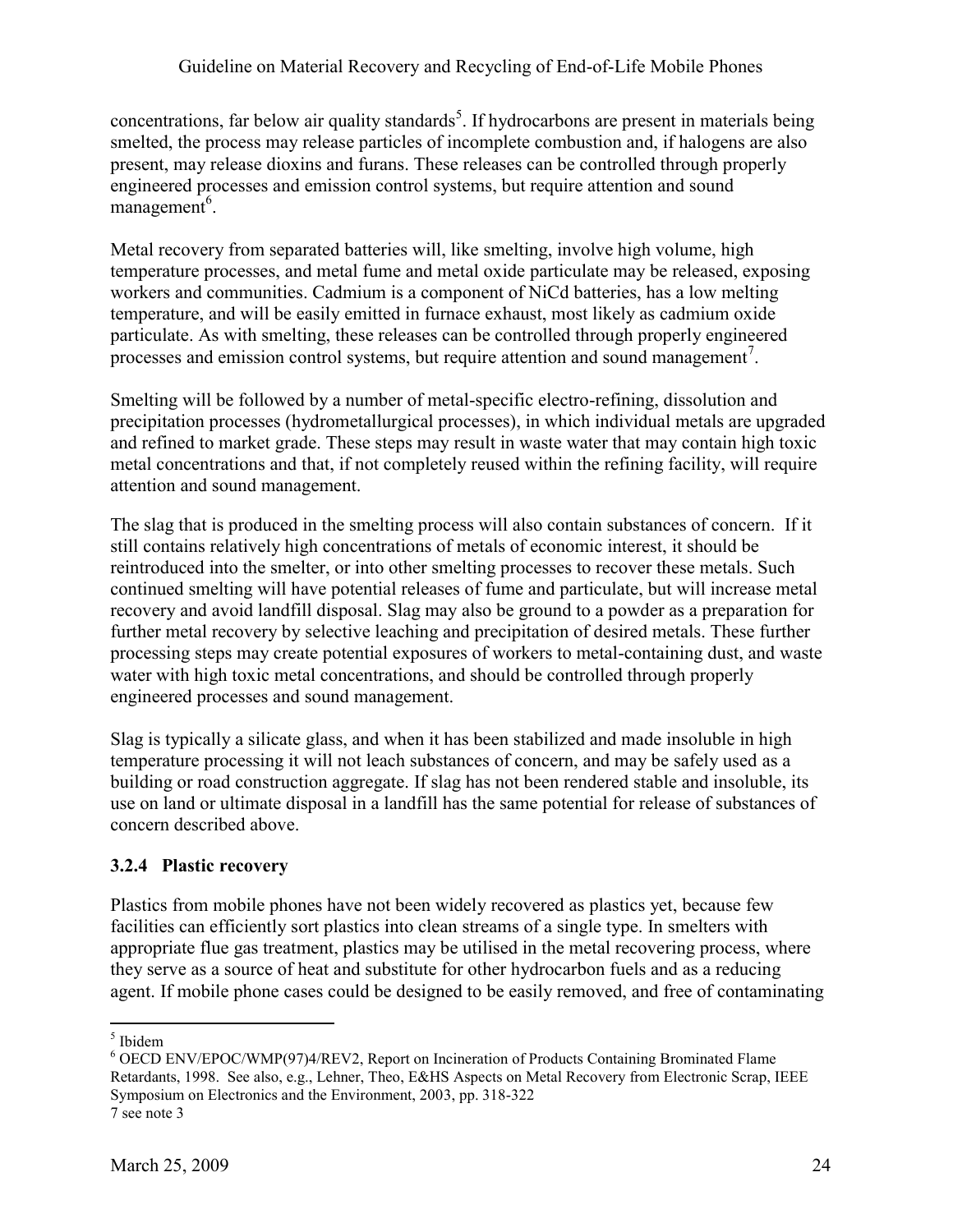substances like paints, labels and metals, as well as collected in a reasonably large volume, the engineered plastics of mobile phones, usually an acrylonitrile butadiene styrene-polycarbonate (ABS-PC), could be recycled with a positive economic value. Manual demanufacturing of mobile phones prior to precious metal recovery can produce reasonably clean streams of such plastic. There is ongoing research on the identification and sorting of plastic, and this option may be economically viable in the future. Indeed, the well known German Frauenhofer Institute<sup>8</sup> has demonstrated in its pilot project launched in 2001/2002, called "RegioPlast", that the recycling of plastic coming from electric and electronic waste is technically feasible and economically viable for larger and clean plastic parts<sup>9</sup>.

The plastic recovery process would begin with sorting of plastic types, which would not involve any exposure to hazardous substances. Sorted plastic would then be granulated, a process that can generate heat and, if not properly managed, smoke and fire.

A plastic case may contain a brominated fire retardant, in all likelihood decabrominated biphenyl ether (DBBE). DBBE is an additive flame retardant, and some amount may be released from the plastic during the granulation process, but studies indicate that the amount would be small.

After granulation, the plastic will be moulded into a desired shape under elevated pressure and temperature, and there may be exposure to substances contained in the plastic, but this would be no different for the same type of plastic from other sources.

#### <span id="page-24-0"></span>**3.3 Recommendations on Section 3**

1. Consistent with Basel Ministerial Declaration on Environmentally Sound Management, used and end-of-life mobile phones should be diverted from disposal practices such as landfilling and incineration to the more environmentally sound practices of reuse, refurbishment, material recovery and recycling.

2. Environmentally sound material recovery and recycling practices consistent with this guideline should be utilized. All steps should be taken to ensure that unsound mobile phone material recovery and recycling practices are avoided, such as those where proper worker and environmental protections are not implemented (e.g., primitive and "backyard" operations) and those where there is no attempt to maximize material recovery and recycling.

3. Priority should be given to eco-efficient material recovery and recycling processes which achieve high recovery yields of the various materials contained in mobile phones, and to minimise losses of valuable materials, while reducing the environmental impact of their production. For example the effective recovery of a small amount of gold may be more ecoefficient than the recovery of a large amount of iron or plastic/organic resins. However, the recovery process should not impede an effective recovery of other substances, as listed in the Section 3.1 table.

<sup>&</sup>lt;sup>8</sup> Institute on Technique of production and automation (IPA) Stuttgart.

<sup>&</sup>lt;sup>9</sup> For more details see section 4.4.5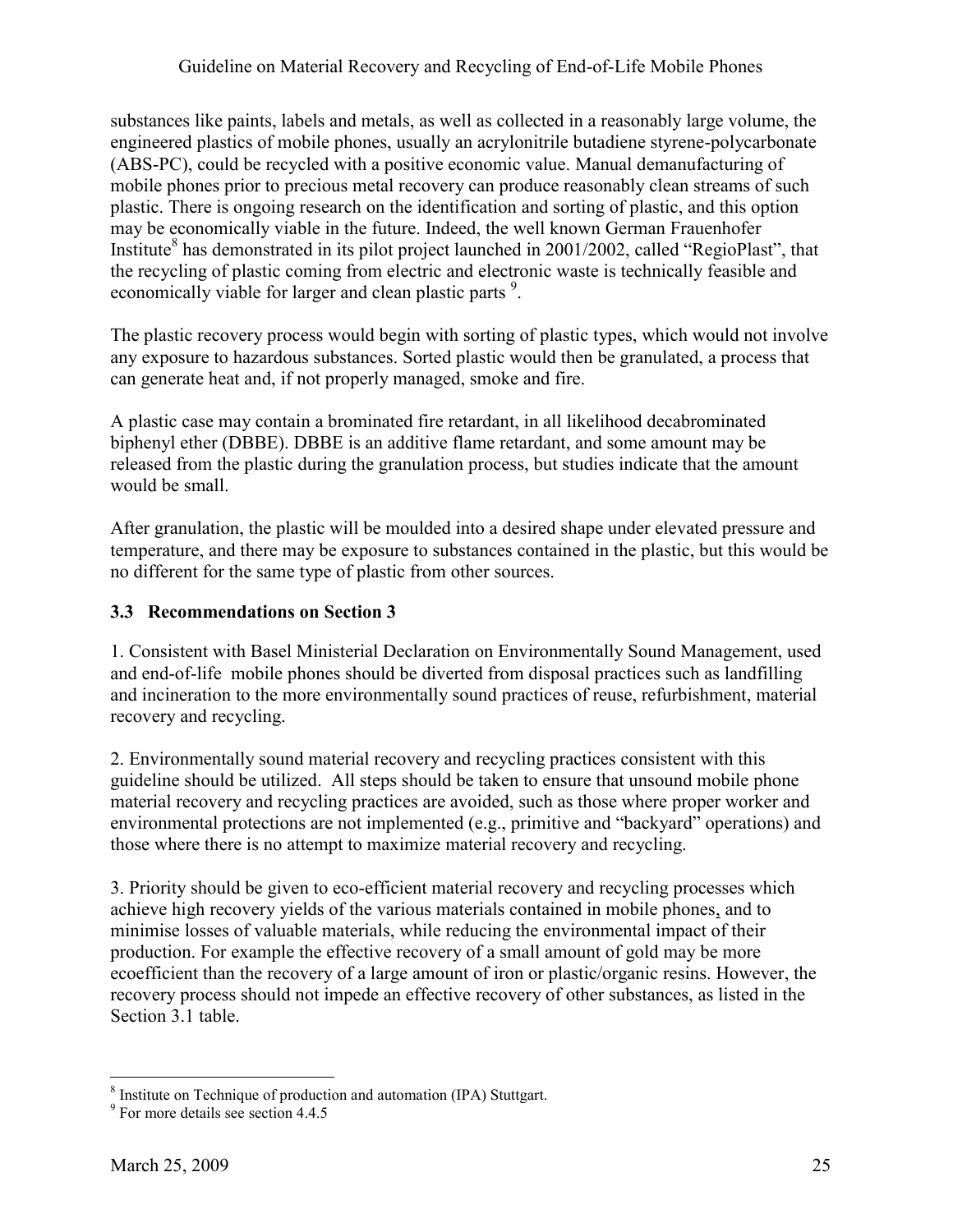4. Beryllium and some flame retardants have been identified in this document as substances of particular concern during the processing of end-of-life mobile phones. Manufacturers should give consideration to the use of substitute materials that perform the same function.

5. In order to prevent exposure of workers to substances of concern during material recovery and recycling processes that involve the generation of dust and fumes, appropriate abatement techniques should be applied (see chapter 4.1 Occupational health and safety).

6. If shredding with subsequent material sorting is applied, special attention must be placed on preventing the potential loss of precious metals, which are very valuable both from an economic and an ecological point of view. It is recommended to remove circuit boards before shredding and sorting processes and to sell the boards for reuse or treat them for recovery in appropriate metallurgical operations<sup>10</sup>.

#### <span id="page-25-0"></span>**4. ENVIRONMENTALLY SOUND MATERIAL RECOVERY AND RECYCLING PRACTICES**

End-of-life mobile phones are, when collected in sufficient volume, a useful source of metals, including copper, gold, silver, and palladium, amongst others. And from an environmental point of view, the recovery and recycling of these metals has the greatest positive impact (ecoefficiency) at this time. There is, however, ongoing research on the recycling of plastics from electronic waste that could make this option technically feasible and economically viable in the future. The plastic fraction contained in MP's can also contribute to energy efficient recycling processes by making use of its reducing properties and its caloric value as a fuel substitute in smelters and refiners.

The material recovery and recycling chain in general consists of the following main steps:

- Collection (not considered in this project)
- Segregation, i.e. sorting out MP's from other (electronic) wastes and possible reuse (not considered in this project)
- $\bullet$ Separation of MP components
	- Separation of accessories
	- Battery removal from handset
	- Manual or mechanical disassembly of other parts (optional)
- Recycling of batteries
- Recycling of accessories
- Recycling of handsets
	- Shredding (optional) or shredding and separation of materials (optional)
	- Sampling and analysis for the determination of the individual material composition
	- Smelting, i.e. upgrading of metal contents
	- Metals refining, i.e. separation and purification of metals to marketable products.

<u>.</u>

 $10$  Precious metals in the circuit boards are contained not only in metallic alloys (contacts, solders etc.), but also in ceramics (ICs, Multi Layer Capacitors) and plastic parts or resins (coatings on the PWB, interboard layers etc.).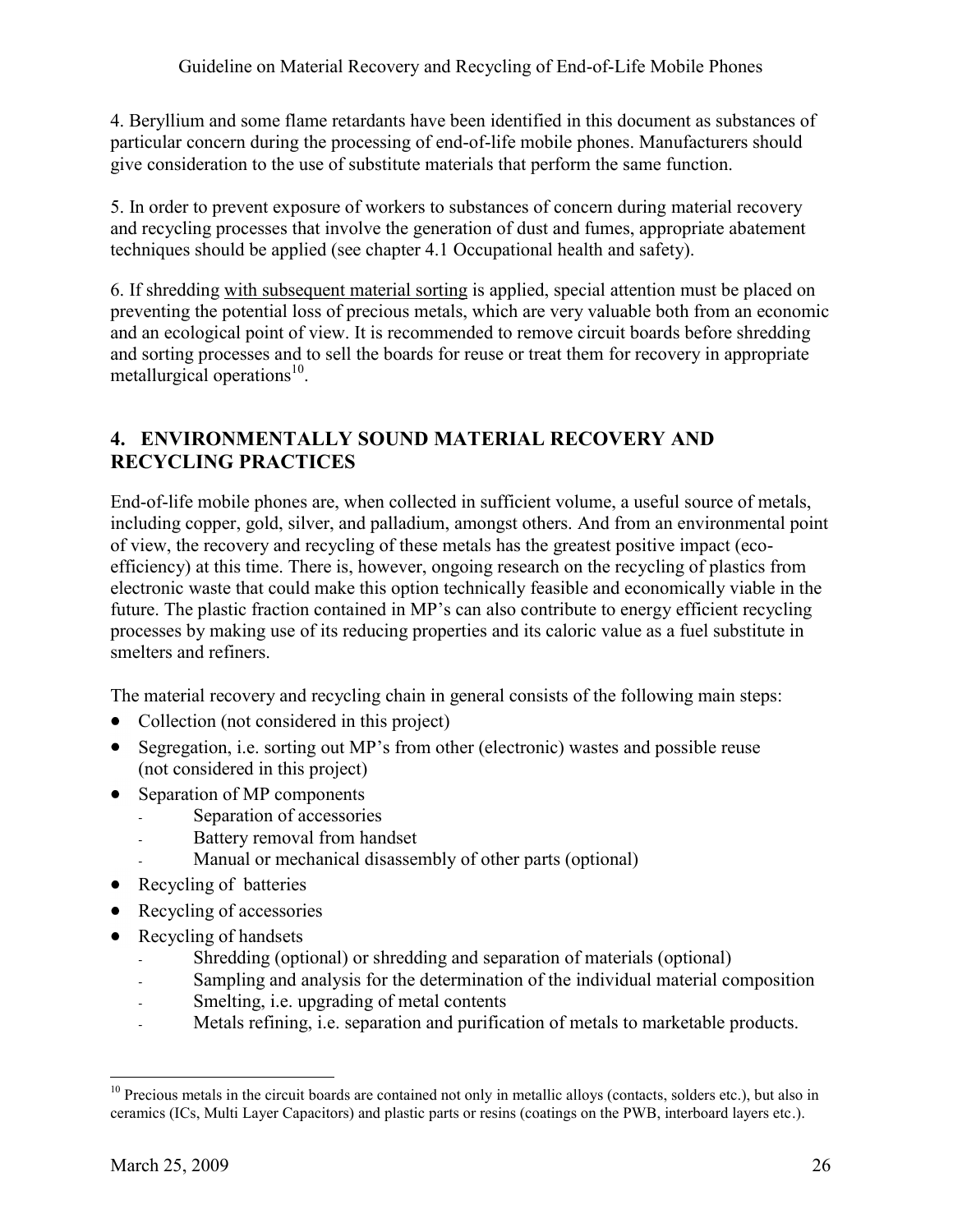#### <span id="page-26-0"></span>**4.1 General facility guidelines**

Mobile phones and their accessories will generally be treated by facilities that engage in raw material recovery, which will thus require a higher degree of governmental environmental oversight in accordance with the environmental risks associated with their processing systems. Environmental management systems become an important aspect of these operating facilities.

■ Environmental Management System :

The material recovery and recycling facility should possess and maintain a documented environmental management system to ensure adequate control over impact on the environment. This EMS could include, but is not limited to, ISO 14000 certified management systems.

The EMS system should also incorporate record keeping of shipping documents, bills of lading and chain of custody of material destined for downstream markets in the form of audits.

The facility should operate pursuant to written standards or procedures regarding operating methods for the plant and equipment, systems for management, control of site activities, site safety rules and requirements and methods for ensuring observation/monitoring (i.e., an overall operating/systems/safety manual).

■ Licensing/Permits:

The facility must comply with all applicable environmental regulations (international, federal, provincial and municipal).

Material recovery and recycling facilities must be licensed by all appropriate governing authorities.

Licensing and permits should be consistent with governmental, regional and local regulatory requirements. Specific permits required may include: storage permit, air emissions permit, water permit, hazardous waste permit, and those permits required to meet landfill and other disposal regulations. Processes should be in place to ensure continued compliance with the requirements of the permits.

**Monitoring and Record Keeping:** 

A monitoring program should be maintained to track:

- key process parameters
- hygiene risk elements, such as beryllium
- compliance with applicable regulations
- generation of any emissions or effluents
- the movement and storage of waste, especially hazardous waste

The facility should have: adequate record keeping systems to ensure compliance; records of employee training, including health and safety; manifests; bills of lading; chain of custody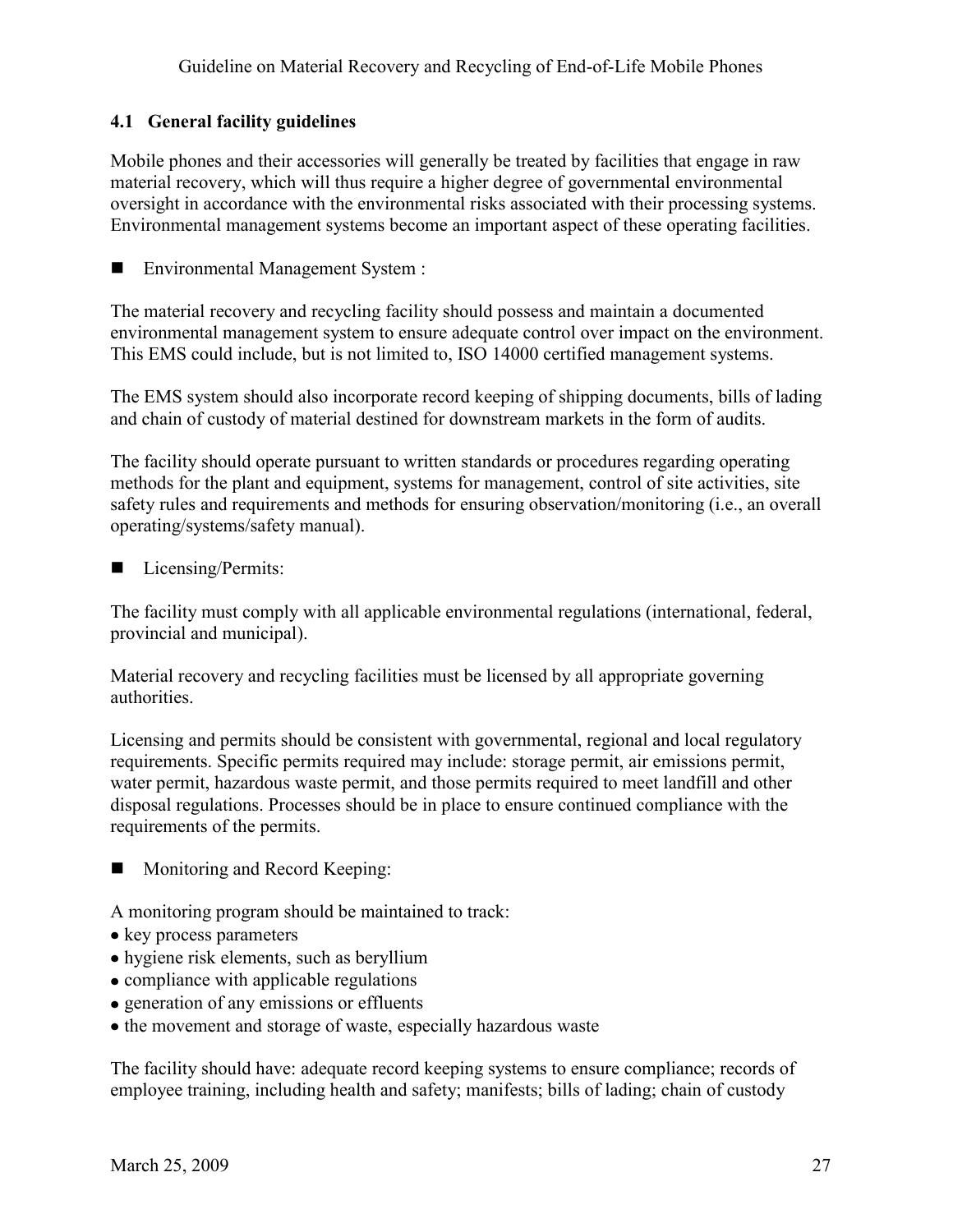documents for all materials; emergency response plans; closure plans (in the event a plant or operation closes); recordkeeping policies; fire prevention and suppression procedures; equipment failure backup plan; and security plans.

**Emergency Planning:** 

The facility should have a regularly updated emergency plan that provides guidelines on how to react to emergencies such as fires, explosions, accidents, unexpected emissions, and weather related emergencies (e.g., tornadoes, hurricanes, etc). The emergency plan should also indicate what reporting and monitoring is required for specific instances.

This plan should be communicated with local emergency response authorities.

■ Occupational Health and Safety (Best practises to ensure worker safety):

The facility must comply with all applicable health and safety regulations (federal, provincial, and industry standards).

The facility must ensure occupational health and safety of employees by:

- a) providing continuous health and safety training of personnel,
- b) providing ergonomic work areas with safe and effective tools,
- c) avoiding heavy lifting where possible, and train employees to lift in a safe manner. In some cases lifting tools may be required.
- d) making available and enforcing the use of personal protection equipment,
- e) labelling of all hazardous materials,
- f) safeguarding of dangerous mechanical processes,
- g) avoiding exposure to unacceptable occupational risk, such as airborne dust and fume, through process dust collection systems.
- h) performing periodic air monitoring to monitor elements of risk, including but not limited to lead, cadmium and beryllium.
- i) providing process fire suppression equipment and systems where appropriate,
- j) considering policies that prohibit eating food or smoking in process areas.

In certain work conditions, personal protective equipment (PPE) must be worn to ensure employee safety. The degree of PPE required will depend on the level of potential risk that the employee is exposed to and the type of equipment the employee works with.

- **Personal Protective Equipment:** 
	- Eye protection safety glasses should be worn to prevent eye injuries. Eye wash stations should be available in areas easily accessible by employees, and as regulated by local laws.
	- Head protection hard hats may be required to be worn in certain areas, such as in proximity of overhead racks and around automatic dismantling machines and smelting furnaces.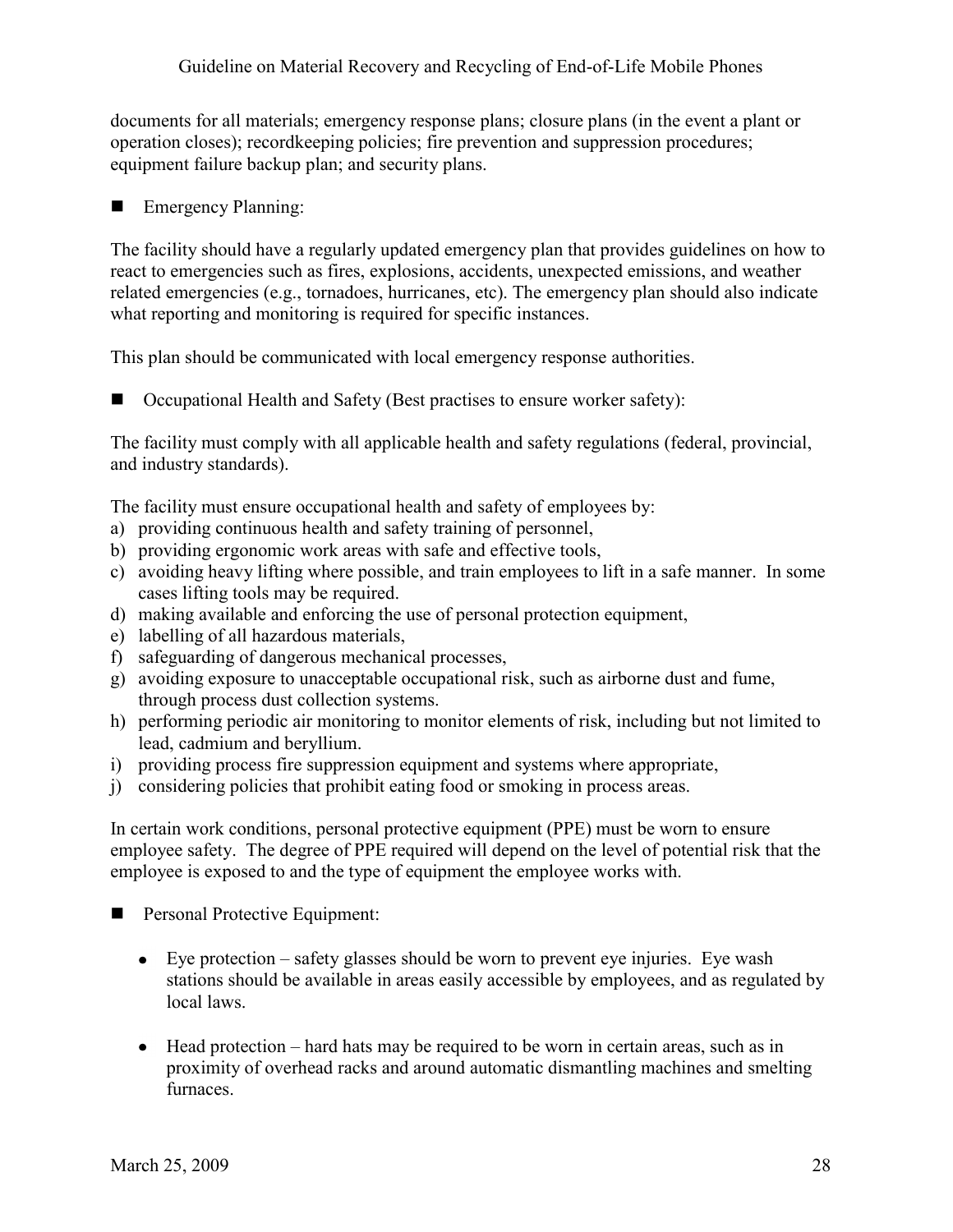- Hand protection if opening boxes, using safety knifes, handling sharp objects or using pallet jacks, gloves may be required. When manually dismantling material or handling chemicals, gloves should be also be worn. Gloves will help protect hands from cuts, scrapes, chemical burns and infection from blood borne pathogens.
- $\bullet$  Skin Protection in certain conditions, such as working in proximity of furnaces, chemical equipment or some types of automated equipment, wearing a fire resistant work smock may be necessary to protect exposed skin from burns or chemical exposure.
- Foot protection steel toe shoes should be worn to prevent foot injuries from falling objects, pallet jacks, chemical spills, etc.
- Hearing Protection ear plugs should be worn in work areas where prolonged noise exposure would lead to hearing damage.
- Respiratory protection dust masks or face masks should be worn in areas where there is a risk of dust inhalation.
- Training:

The facility should provide employees with periodic training to safeguard the occupational health and safety of the employee. The training should address safe work practises, required safety precautions and required personal protective equipment. Employees should be trained in the proper identification and handling of any hazardous material that may be present in incoming waste material.

Training should be documented, recorded and updated as conditions merit.

Financial Assurance:

A financial instrument should be maintained that will assure that the facility is properly cleaned up in the case of:

- Major pollutant releases or gross mismanagement of end-of-life electronics equipment, components, and scrap, and
- Closure of the facility.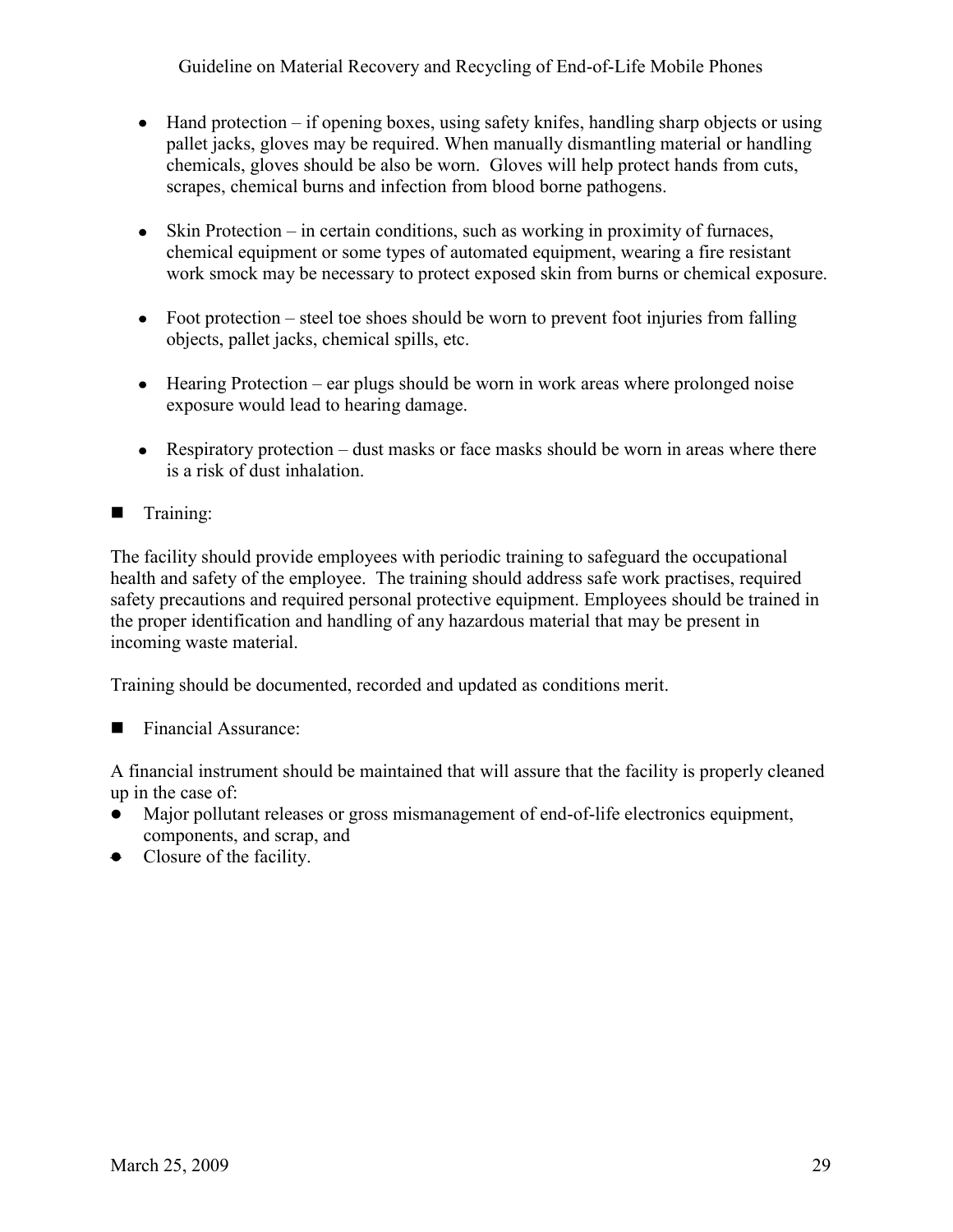<span id="page-29-0"></span>**4.2 Flow Diagram – Recovery of Precious Metals and Other Materials from Mobile Phones**



March 25, 2009 gold, palladium, silver 30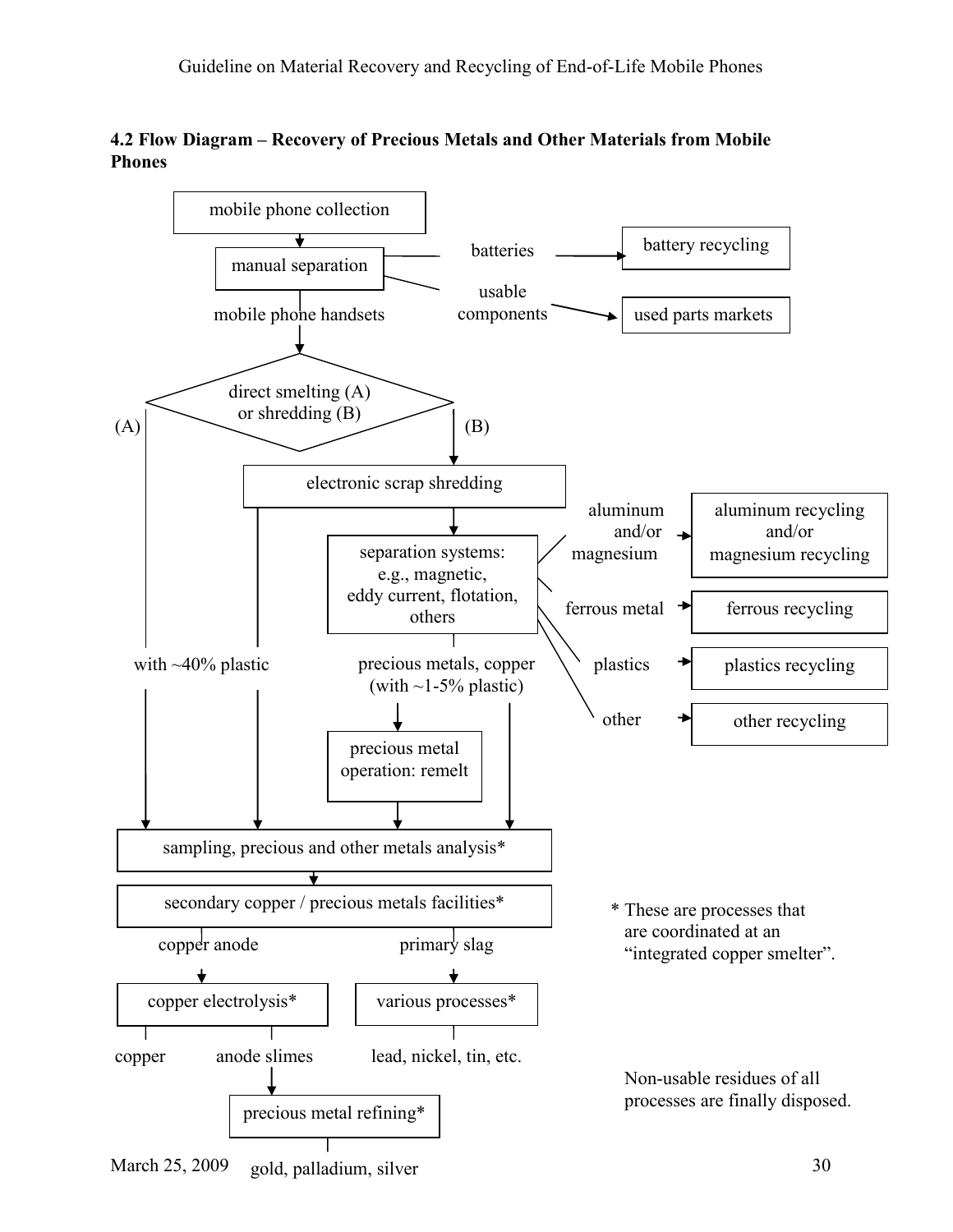<span id="page-30-1"></span>

| Material    | <b>Annual Primary Production</b> | <b>Estimated Content</b> | Percent Use |  |
|-------------|----------------------------------|--------------------------|-------------|--|
|             | (approximate, tonnes)            | 1.15 Billion Phones      | in Phones   |  |
|             |                                  | Sold in 2007 (tonnes)    |             |  |
|             |                                  |                          |             |  |
| Steel, iron | 1,300,000,000                    | 11,500                   | $0.00\%$    |  |
| Plastics    | 100,000,000                      | 46,000                   | 0.05%       |  |
| Aluminum    | 22,000,000                       | 3,450                    | 0.02%       |  |
| Copper      | 16,000,000                       | 11,500                   | $0.07\%$    |  |
| Tin         | 265,000                          | 1,150                    | 0.43%       |  |
| Silver      | 20,000                           | 400                      | 2.00%       |  |
| Gold        | 2,500                            | 40                       | 1.60%       |  |
| Palladium   | 220                              | 16                       | 7.27%       |  |

#### <span id="page-30-0"></span>**4.3 Potential Recovery from Mobile Phones Compared with World Production of Constituents**

#### **4.4 Separation**

#### <span id="page-30-2"></span>**4.4.1 Manual separation of components, accessories and materials**

Prior to material recovery and recycling of end-of-life mobile phones, several items need to be separated and sorted. Batteries must be removed before mechanical or pyrometallurgical processing, i.e., prior to any shredding and/or smelting. Accessories may also be sorted and separated from the mobile phone handset. Plastic parts may be manually removed, if feasible or required, and recycled separately from the mobile phone.

The metals of economic interest and of environmental concern are primarily located in the electronic circuitry in the handset. However, the accessories must not be neglected: the charging base station will contain a small amount of copper, at contact points with the handset, and a transformer will contain copper wire. Other accessories such as earphones and connecting cables will contain a small amount of copper. These devices should be checked for potential continued use with a useable mobile phone, but if they are not suitable for such use, they should be processed in an appropriately controlled recycler and/or smelter for the economic and environmental benefit of recovered metal.

Mobile phone accessories tend to have a lower metallic value than the mobile phones. In this case, pre-sorting becomes an important step in the material recovery and recycling process. Examples of mobile phone accessories include chargers, plugs, cigarette lighter adapters, Bluetooth devices, headphones, hands-free car sets, protective cases and belt clip/holders.

Even though accessories are separated from the handset, accessories can still be sent to the same reclamation facilities as the handset.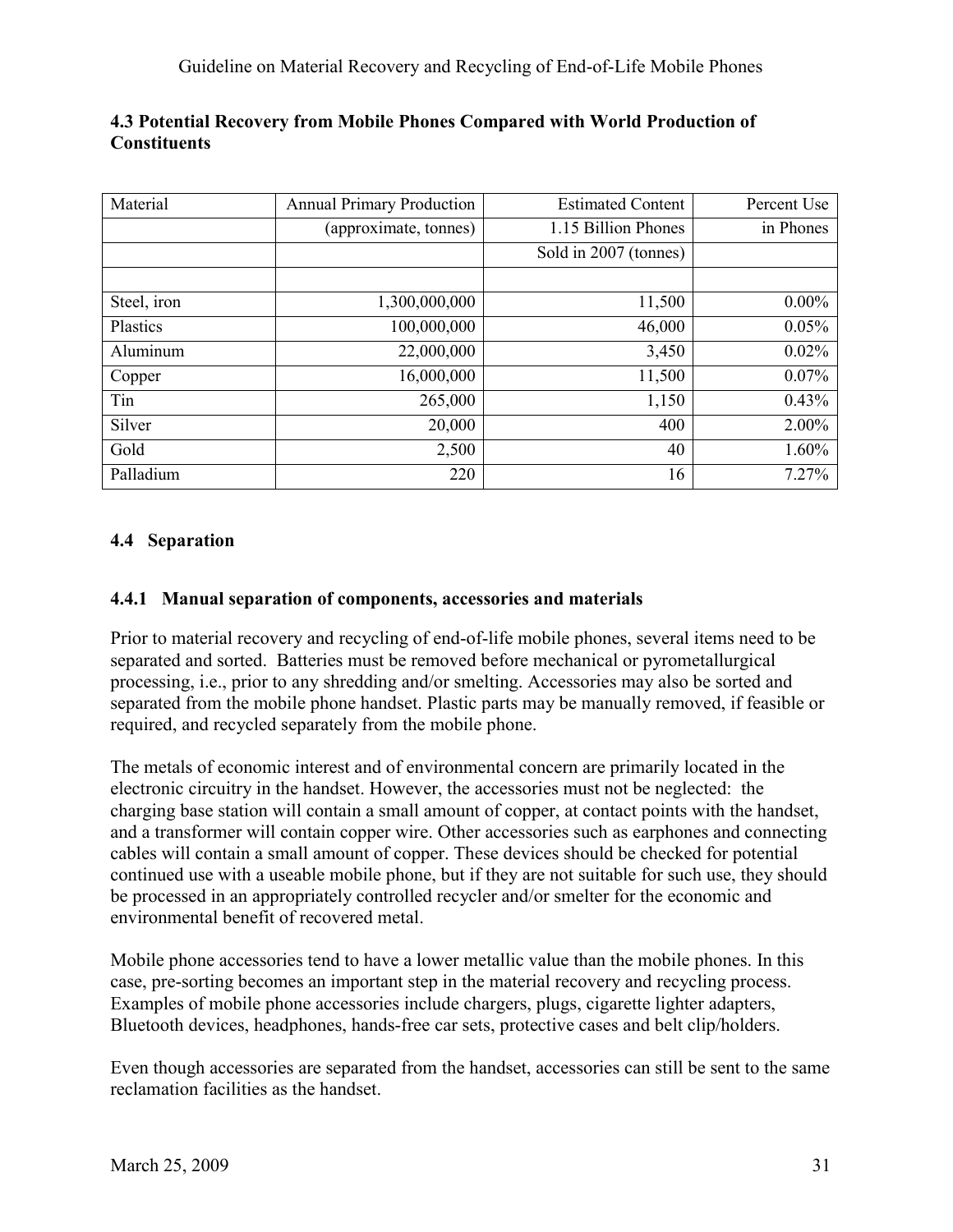Batteries need to be removed prior to handset recycling; otherwise little or no manual dismantling is probably required. The greatest element is plastic, which can be recycled back to plastic or used for its energy value as part of the smelter stream.

Shredding may be done for size reduction, for sample preparation or prior to separating metals and non-metals.

Batteries used in mobile phones include rechargeable nickel cadmium (Ni-Cd), nickel metal hydride (NiMH), lithium ion (Li-ion) and lithium-polymer batteries. These batteries should be removed prior to further processing of the handset. If removed manually in a dedicated dismantling process, care should be taken to avoid repetitive strain injury. Once removed, batteries should be managed with care to avoid breakage. While they are not fragile, they may break in rough handling, and leak caustic electrolyte or other substances. Batteries may still contain an electrical charge, and their handling must include appropriate measures to prevent any fire caused by short circuits. The removed batteries must be sent for material recovery and recycling to facilities using processes specific to each battery chemistry. Such facilities should be properly authorized to recycle batteries by local authorities.

Other parts: A mobile phone can be further disassembled after battery removal, using manual labour, and some components can be recovered for potential reuse. Disassembly of small devices, however, is very labour-intensive.

Manual separation of mobile phone components has the disadvantage of generating high costs (See Section 4.7 for further discussion and greater detail about costs). It is therefore recommended, that separation be limited to what is necessary for enabling subsequent ecoefficient recycling processes. This includes:

- $\bullet$ Separation of accessories: if possible, they should be reused. Although they also can be treated in a smelter/refinery, they need to be isolated for sampling purposes and to avoid mechanical problems in the smelter feed stream (blockages caused by cables).
- Separation of batteries: an individual, appropriate treatment of batteries, especially for NiMH and Li-ion, achieves best material recovery and recycling efficiencies.

<span id="page-31-0"></span>In regions with access to affordable and trained labour, it can also be beneficial to manually separate circuit boards from the mobile phones. This leads to reduced costs in the subsequent metallurgical treatment of the circuit boards, without risking losses of precious metals in the separation process. Prerequisite is that the other dismantled fractions (including the casing) can be directed to environmentally sound reuse/recycling processes as well.

#### **4.4.2 Mechanical separation of components**

Mechanical separation of components, i.e., by robots or automated processes, is under study, and may be possible when mobile phones have been designed with such separation in mind. To date, there do not appear to be any installations that have implemented an efficient mechanical separation of components.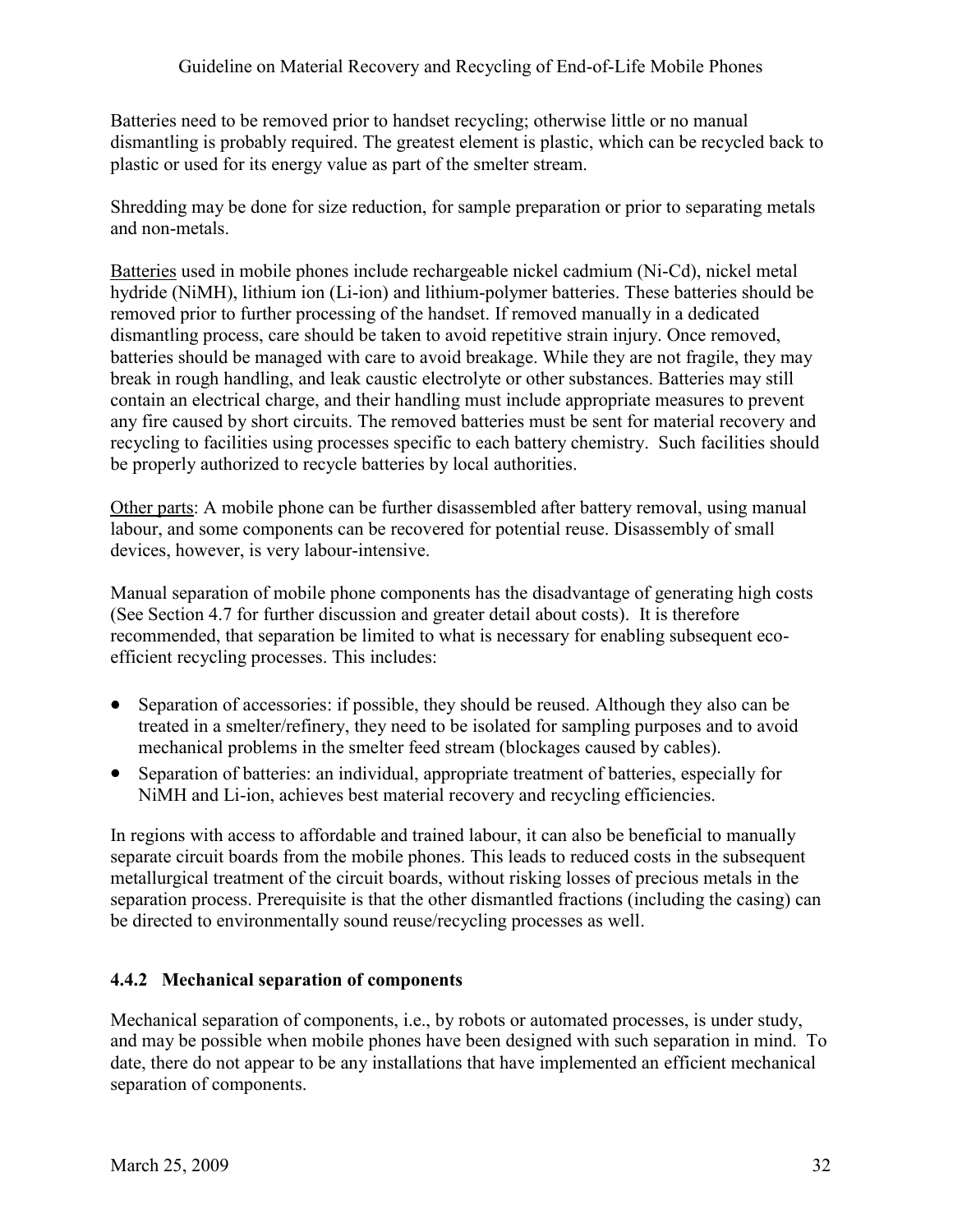#### <span id="page-32-0"></span>**4.4.3 Mechanical separation of materials**

Mechanical separation is an alternative option to a direct feed of handsets into an integrated smelting and refining process. It aims to separate the materials of the handset (without the battery), one from another. The plastics to be separated from the metals, the plastics to be separated one from another, and the metals separated one from another, dependent on their properties that enable such separation and the technologies employed.

The advantage of pre-processing is to facilitate the separation and recycling of the plastic for subsequent recovery, and also separating iron and aluminium/magnesium that would otherwise be lost in the smelter process. Manual pre-processing of different fractions can provide an advantage by improving the subsequent mechanical separation of plastic, iron, aluminium/magnesium, and circuit boards, enhancing recovery efficiency and minimizing potential loss of precious metals into other output fractions, from which they cannot be recovered.

Mechanical separation includes coarse shredding, often followed by manual sorting and further size reduction and separation techniques. Size reduction is practised to reduce the size of products, residues or raw material so that is suitable for sale or further processing. Many types of crushers are used, including cone crushers and ball crushers. Electronic components are a source of several non-ferrous metals and these may be ground in shredders or mills to liberate the circuit boards and other material from the metallic components so that separation can take place. Separation techniques are more frequently used for secondary raw materials and the most common is magnetic separation. Heavy media and density separation (swim/sink) is used by the scrap processing industry but may also be encountered in the non-ferrous metals industry, for example, in the processing of battery scrap to remove plastic material. In this case, the density and size difference of the various fractions is used to separate metal, metal oxides and plastic components using a water carrier. Air classification is also used to separate metals from less dense materials such as the plastic and fibres from electronic scrap. Magnetic separation is used to remove pieces of iron to reduce contamination of alloys. Generally, over-band magnets are used above conveyors. Moving electromagnetic fields (eddy current separation) are used to separate aluminium from other material. Other separation techniques involve the use of colour, UV, IR, X-ray, laser and other detection systems in combination with mechanical or pneumatic sorters. These are used, for example, to separate Ni/Cd batteries from other battery types; these techniques are being developed for other applications as well.

If shredding of mobile phones handsets takes place, this only should occur in a device that is dedicated to treat electronic waste, so that the loss of precious metals will be minimized.

#### <span id="page-32-1"></span>**4.4.4 Availability of Markets**

Presently there are pre-processing (mechanical processing) facilities in operation in a number of countries specifically for electrical and electronic equipment. The majority of these have been encouraged by domestic legislation already in place, and most such facilities appear to be in OECD member countries, though a number of others exist outside the OECD area. This is a rapidly growing sector where it is encouraged and supported by Extended Producer Responsibility type legislation.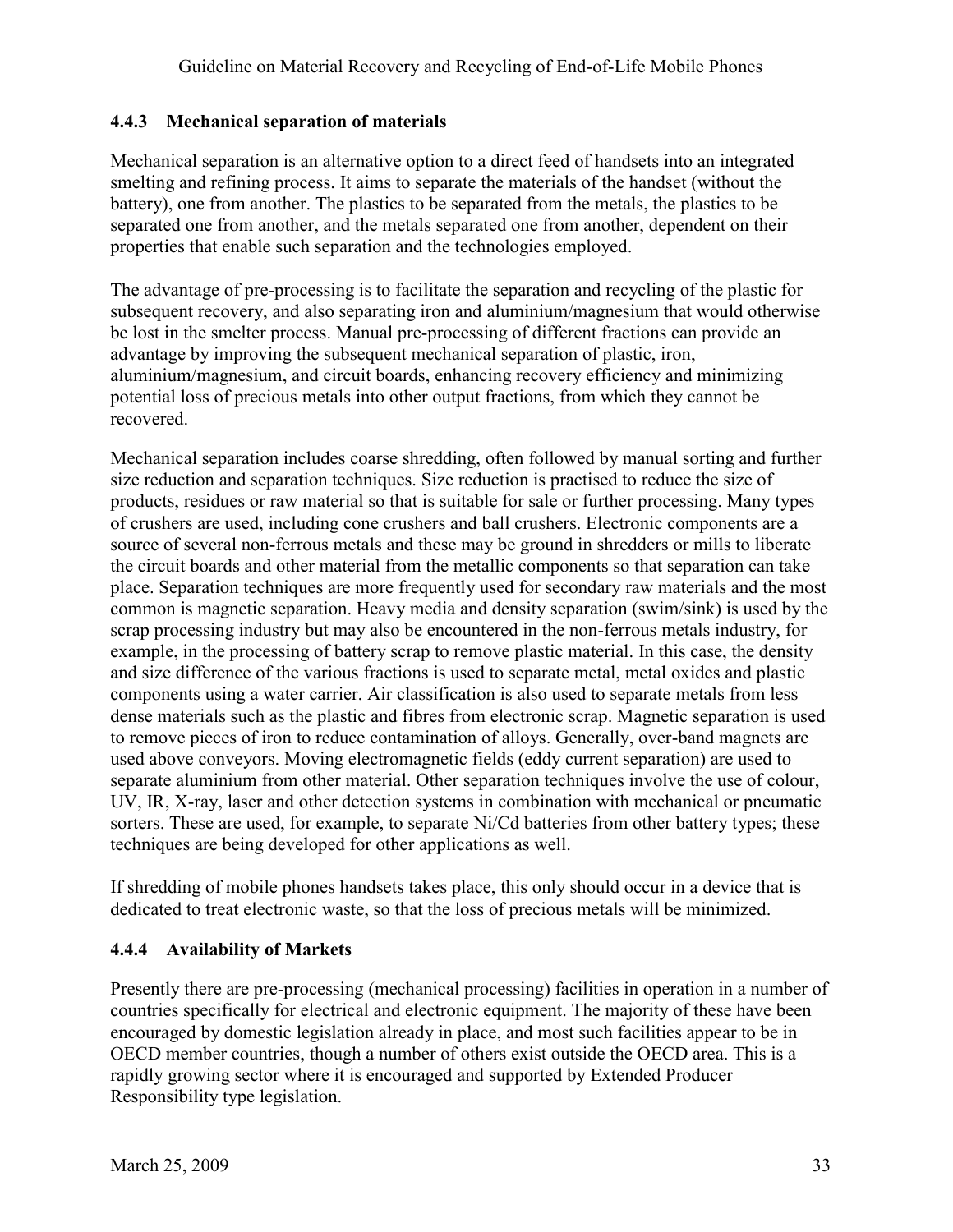The technology for pre-processing is readily available, and establishment of such facilities, with all appropriate protections of human health and the environment, is not necessarily capital intensive. Therefore, increased demand for such services will result in the establishment of new facilities or expansion of existing facilities.

#### <span id="page-33-0"></span>**4.4.5 Plastic recovery and recycling**

As described before, for small devices such as mobile phones, the economically viable separation of a plastic fraction in a marketable quality is difficult to achieve. However, two approaches are available: manual or mechanical. A labour intensive manual dismantling and sorting process is necessary to gain clean plastic fractions, although it still remains questionable if a sufficient market demand for these exists. Alternatively, mechanical pre-processing, at the present time, generates a plastic fraction which is contaminated with metals and most probably not marketable for plastic reuse or recycling.

Such a metal contaminated plastic fraction could be treated in an integrated smelter and refinery, but in this case it would be much more (eco-) efficient to treat the entire handset in such a process and save the mechanical pre-processing step. The benefit of treatment of entire handsets in a pyrometallurgical process is that not only the metals are recovered, but also the caloric and reducing value of the plastic, as it serves as a fuel substitute. This requires the presence of highly efficient off gas and water treatment installations, as has been described before.

There is ongoing research in identification and sorting of plastics and this option may be economically viable in the future. Indeed, the well known German Frauenhofer Institute<sup>11</sup> has demonstrated in its pilot project launched in  $2001/2002$ , called "RegioPlast", that the recycling of plastic coming from electric and electronic waste is technically feasible and economically viable. The plastic fraction gained from electric and electronic waste<sup>12</sup> can be used as quality certified tablets for the production of new technical plastic building components. The types of plastic used in the pilot project are polypropylene, acrylonitrile butadiene styrene (ABS), polycarbonate (PC) and polystyrene. These are comparable to the types of plastic used in mobile phones, with ABS and PC representing the major types of plastic contained in mobile phones.

The ABS and PC plastics used in mobile phones cases could have a positive economic value. However, it would need to fulfil certain conditions: first it would have to be collected in a reasonably large volume and, second, it would need to be freed of substances that would make it unsuitable for the recovery process, such as paints, labels, and metal, which are difficult to remove.

As discussed in the review of the design of mobile phones, $13$  the elimination of metal fasteners and the substitution of pigments within plastics for paint coatings could improve recovery

1

<sup>&</sup>lt;sup>11</sup> Institute on Technik of Production and automation (IPA), Stuttgart.

<sup>&</sup>lt;sup>12</sup> Mobile Phones are included in the definition on the electric and electronic waste of the Frauenhofer study.

<sup>&</sup>lt;sup>13</sup> See report of project group 4.1 p.23-24.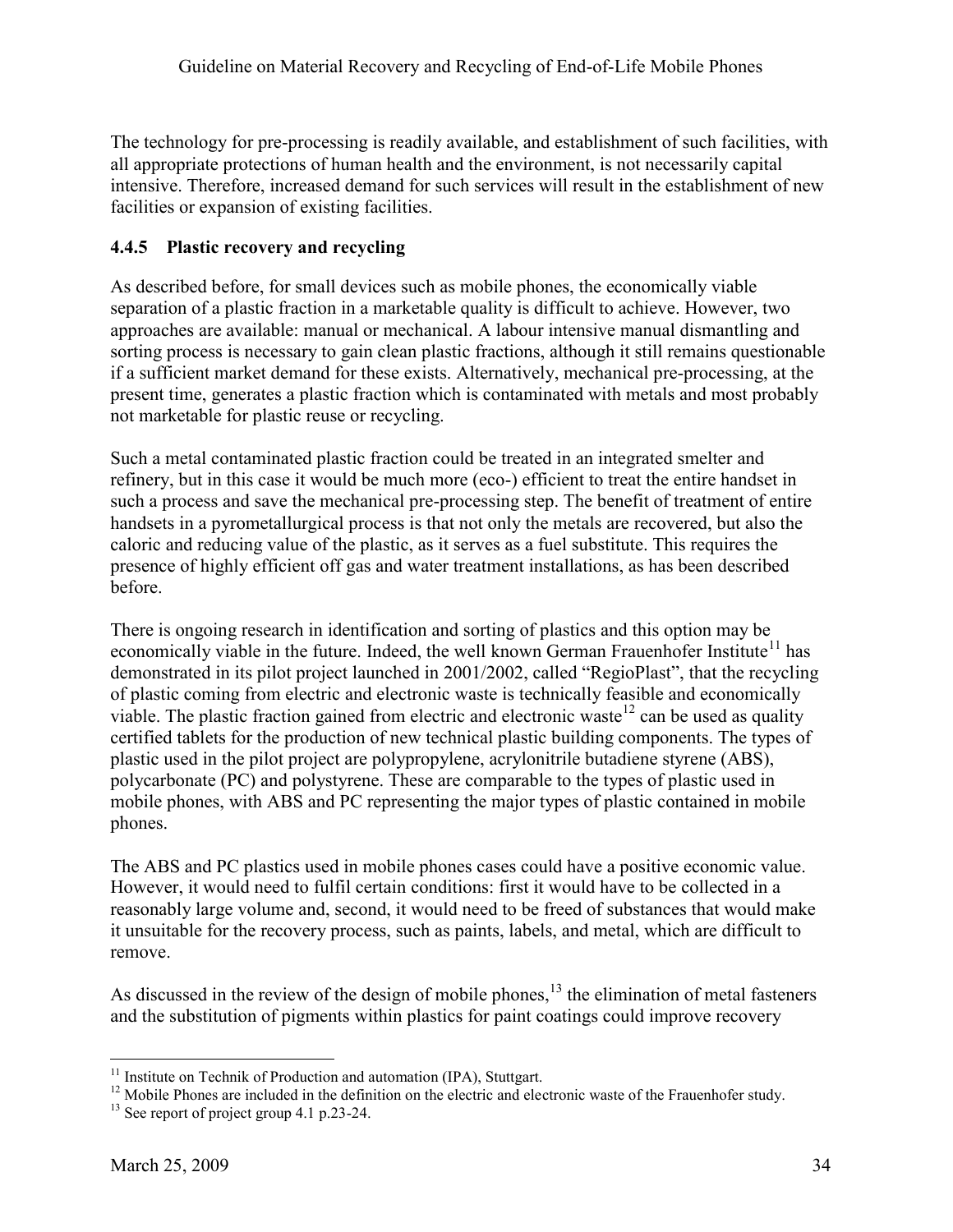economics by providing a cleaner stream of ABS and PC plastics. Plastic without paints can be recovered as black plastic, which has an important market share. Moreover, clean ABS and PC plastic recovered from mobile phones, could be combined with the same plastics from other electronic waste, so that greater volumes would be available for more economically-efficient plastic recycling.

#### <span id="page-34-0"></span>**4.5 Recycling of batteries**

Today, as mobile phone handsets are getting smaller and smaller, batteries constitute 1/3 of their weight. Three types of rechargeable batteries can be found in mobile phones: NiCd, NiMH and Li-ion/Li-Polymer. A composition overview is given on the table below (all figures expressed in percentage of weight):

| <b>System</b>    | <b>Plastics</b><br>$(w\%)$ | Fe<br>$(w\%)$ | Al<br>$(w\%)$ | Cu<br>$(w\%)$ | Ni<br>$(w\%)$  | Co<br>$(w\%)$ | $\mathbf C$<br>$(w\%)$ | C <sub>d</sub><br>$(w\%)$ | Electr<br>olyte<br>$(w\%)$ |
|------------------|----------------------------|---------------|---------------|---------------|----------------|---------------|------------------------|---------------------------|----------------------------|
| NiCd             | $5 - 15$                   | 45            |               |               | 20             |               |                        | 15                        | 15                         |
| <b>NiMH</b>      | 20                         | 18            |               |               | 28             | 3             |                        |                           | 20                         |
| Li               |                            | 16            | 13            | 16            | 1              | 20            | 15                     |                           |                            |
| Polymer          |                            |               |               |               |                |               |                        |                           |                            |
| <b>Li-ion Al</b> | $10 - 30$                  |               | 35            | 8             | $\overline{2}$ | 16            | 10                     |                           | $10 - 15$                  |
| Can              |                            |               |               |               |                |               |                        |                           |                            |
| Li-ion           | $10 - 30$                  | 35            | 5             | 8             |                | 15            | 10                     |                           | $10 - 15$                  |
| Steel can        |                            |               |               |               |                |               |                        |                           |                            |

The two systems mostly used in mobile phones applications are the NiMH and Li-ion. The last one, NiCd is an old product and is probably not used any more in new applications. However, it can be found in old end-of-life products and its recycling is, therefore, further discussed here. Also, it should be mentioned that management of end-of-life batteries should take into consideration the following:

- batteries should be separated from the handset
- batteries can be treated in mixed composition, but this is not recommended
- dedicated processes should be used
- as of today, dismantling batteries is not recommended (no valorization of plastics or electrolyte).

#### <span id="page-34-1"></span>**4.5.1 Separation of batteries from handset**

The material recovery and recycling processes for handsets and batteries are totally different, as the metals contained are different and can not be recycled within the same flow sheet. The general objective of the separation of batteries is to recover the nickel, cobalt and/or other metals. So as a first step, the separation of the battery from the handset is a pre-requisite. Due to the composition of the batteries, crushing the whole material is also not recommended for environmental and safety reasons; thus, this has to be avoided.

At present, there is no alternative to the manual separation of batteries from handsets. A few industrial processes exist for mechanical separation, although the economics range from very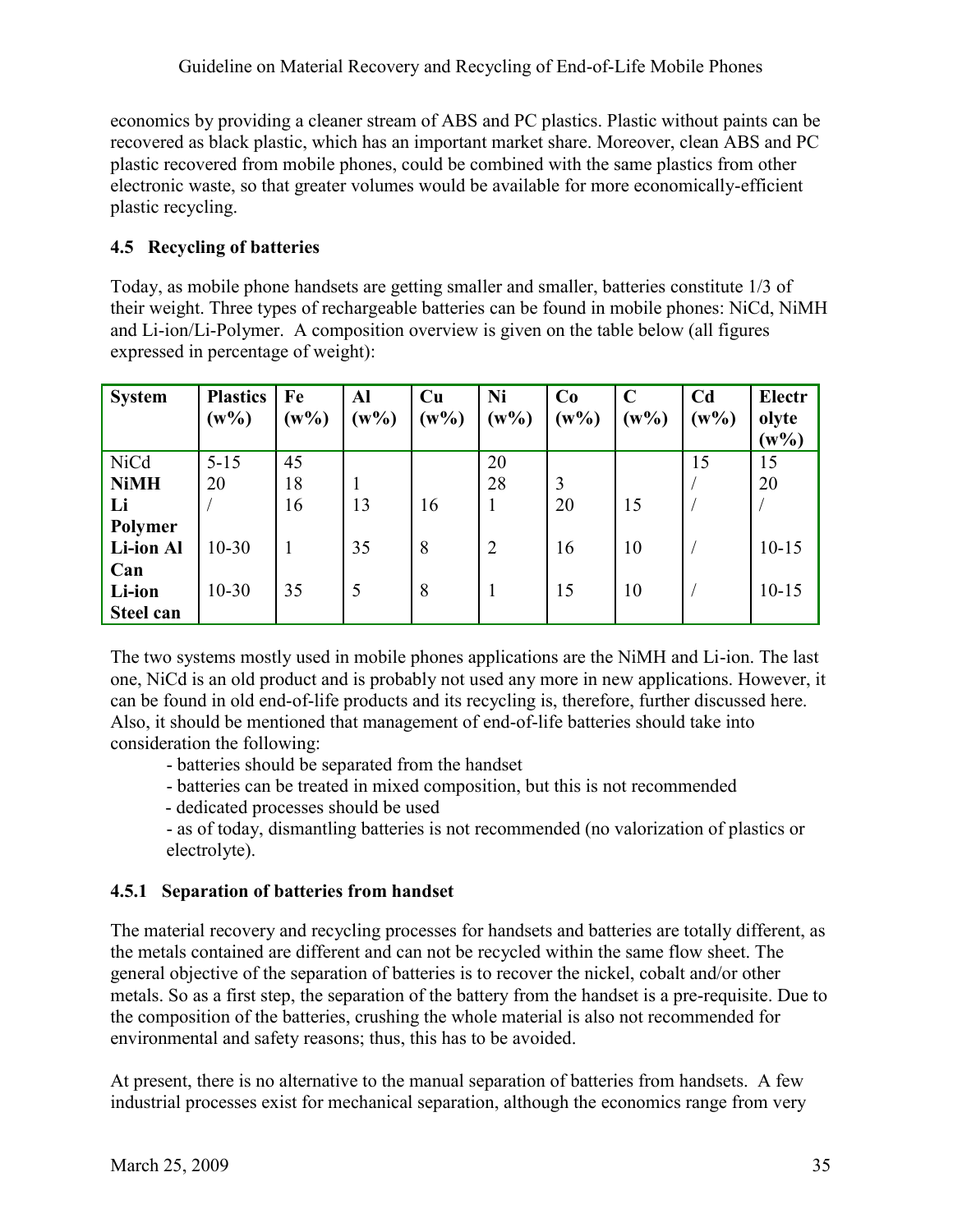negative to break even. Further design for recycling of mobile phones could give rise to a greater potential for automatic dismantling.

#### <span id="page-35-0"></span>**4.5.2 Recycling of electrolyte and plastics**

Batteries generally contain electrolyte in a plastic can. These should be recycled or separated before recovering metals.

As there is no market for recycled electrolyte (which cannot be recovered as "pure" electrolyte) nor for the plastic can, there are three existing approaches:

- Manual separation of plastics. The recovered plastics are theoretically re-usable in the plastic recycling industry, but due to their contamination with metals, they are either separately incinerated (the added value of this extra step versus direct incineration of the whole battery is strongly questionable). In most instances, it is landfilled (no valorisation, no environmental nor economic added value).
- Thermal pre-treatment: a pyrolysis step or combustion of all these carbon-based materials. This requires energy and an up-to-date gas cleaning installation to avoid the generation of dioxins and furans. In that case, the valorisation of these elements is null.
- Internal valorisation of these carbon-based materials in a one-step pyrolysis process. Depending on the recycling installation used, carbon can be fully, partially or not at all valorised. In certain cases, it can replace normal fuel that would otherwise have to be added in the process.

This last approach, with full valorisation of carbon-based material, is strongly recommended.

#### <span id="page-35-1"></span>**4.5.3 Recycling of mixed batteries**

The recycling of mixed types of batteries within the same process can be investigated. This can only be performed in a pyro-process where all batteries are melted together, producing an alloy containing all metals (Fe, Cu, Ni, Co), a slag with refractory elements (CaO, SiO2, Al2O3) and a dust containing volatiles (combustion residue from plastics, zinc, and/or cadmium).

Given that cadmium, and possibly zinc, is not recycled in these processes, as well as the question as to whether plastics will be fully valorised, the recycling of mixed lots of batteries is not the most appropriate way, and a pre-sorting operation is recommended.

#### <span id="page-35-2"></span>**4.5.4 Recycling of sorted batteries**

The objective here is to select a recycling technology per the type, or chemistry, of a battery. A first step for segregating batteries into Li-ion, NiMh and NiCd is consequently required.

Following the sorting of batteries into their types, three main processes can be used:

- semi-pyro with pre-dismantling
- pyro with pre-dismantling
- pyro without pre-dismantling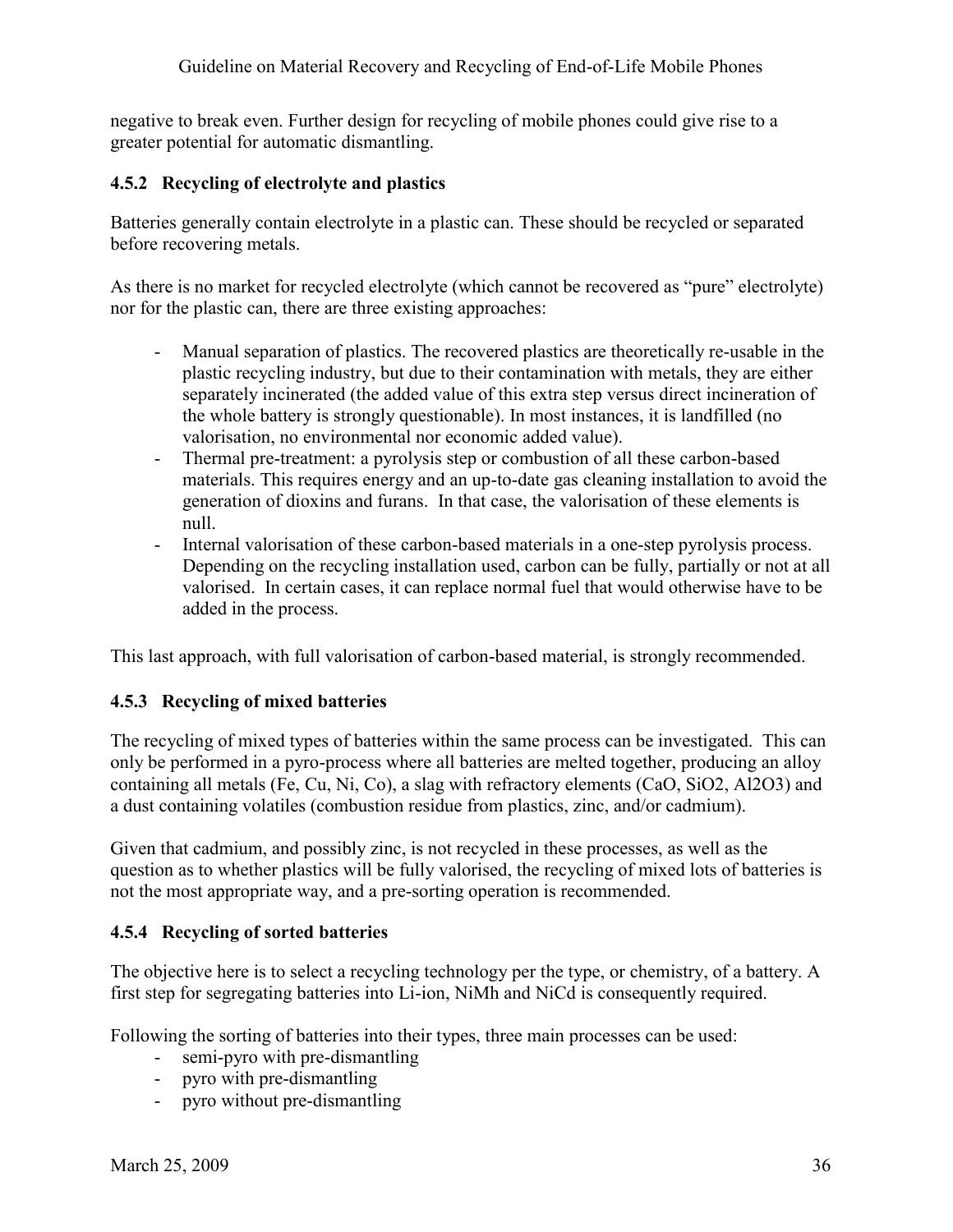In the semi-pyro with pre-dismantling, batteries are first dismantled: plastic packs are removed and even sometimes the steel or aluminium can. The remainder is then heated in a furnace where all electrolyte and other "pyrolysable" constituents are eliminated. The pyrolised batteries then are to be either directly opened or shredded and further separated via magnetic and/or eddy current separators. The residual is a Fe/Ni based product that can be eventually purified to produce a Fe fraction (recycled in the steel industry) and a mixed fraction of Co and Ni recovered by selective leaching and precipitation. Other materials generated are the dust (that has to be landfilled), plastics (valorised for combustion or most of the case landfilled), and the steel can (that can be valorised as a Fe-scrap). This process generates low recycling rates and can potentially be hazardous for workers during the dismantling operation. In addition, it requires an up-to-date gas cleaning and water treatment installation as well as a sophisticated installation for a correct shredding and separation of all constituents (required for further valorisation).

In the pyro process with pre-dismantling, the plastic pack is first removed and eventually the steel or aluminium can. After that, the rest of the battery is smelted in an oven to form a (Fe) Ni/Co alloy that can be further valorised in a Co and Ni refinery. This process is efficient when well managed (gas and water treatment) and generates high recycling rates. However, plastics are generally not valorised.

The last process, pyro without pre-dismantling, is similar to that previously mentioned, but without the first calcinations or dismantling of plastic packs. Here the plastics are directly valorised as fuel or reactant (as a reductant) in the process and an alloy Fe/Ni/Co/Cu (in the case of a dedicated furnace) or a matte (in the case of nickel smelter) that has to be further refined is produced. After refining, all or part of the metals are recovered in a form suitable for re-use in battery or other applications. This process is the most efficient one (only one step) with the highest possible recycling and recovery rates and a high eco-efficiency value (with an efficient heat exchanger, most of the energy released by plastic combustion can be recovered).

However, in all cases, special attention is required for the use of plastics—for its calorific value or as a reductant in the reactor—in an environmentally sound way.

According to its real composition and its leaching characteristics, slag should be either landfilled, purified in another step or directly valorised in other applications such as construction or cement industry (for dedicated processes). The dust fraction cannot generally be valorised and will require landfilling.

Generally, these pyro processes, without dismantling, are recommended as they provide the most eco-efficient way of recycling end-of-life batteries.

#### <span id="page-36-0"></span>**4.5.5 Availability of markets**

This guideline has stipulated the requirement to remove batteries from handsets. Separated batteries may then be sent on to material recovery and recycling facilities. Battery recycling facilities appear, based on current information, to be exclusively located in OECD countries, with locations in North America, Western Europe and Asia.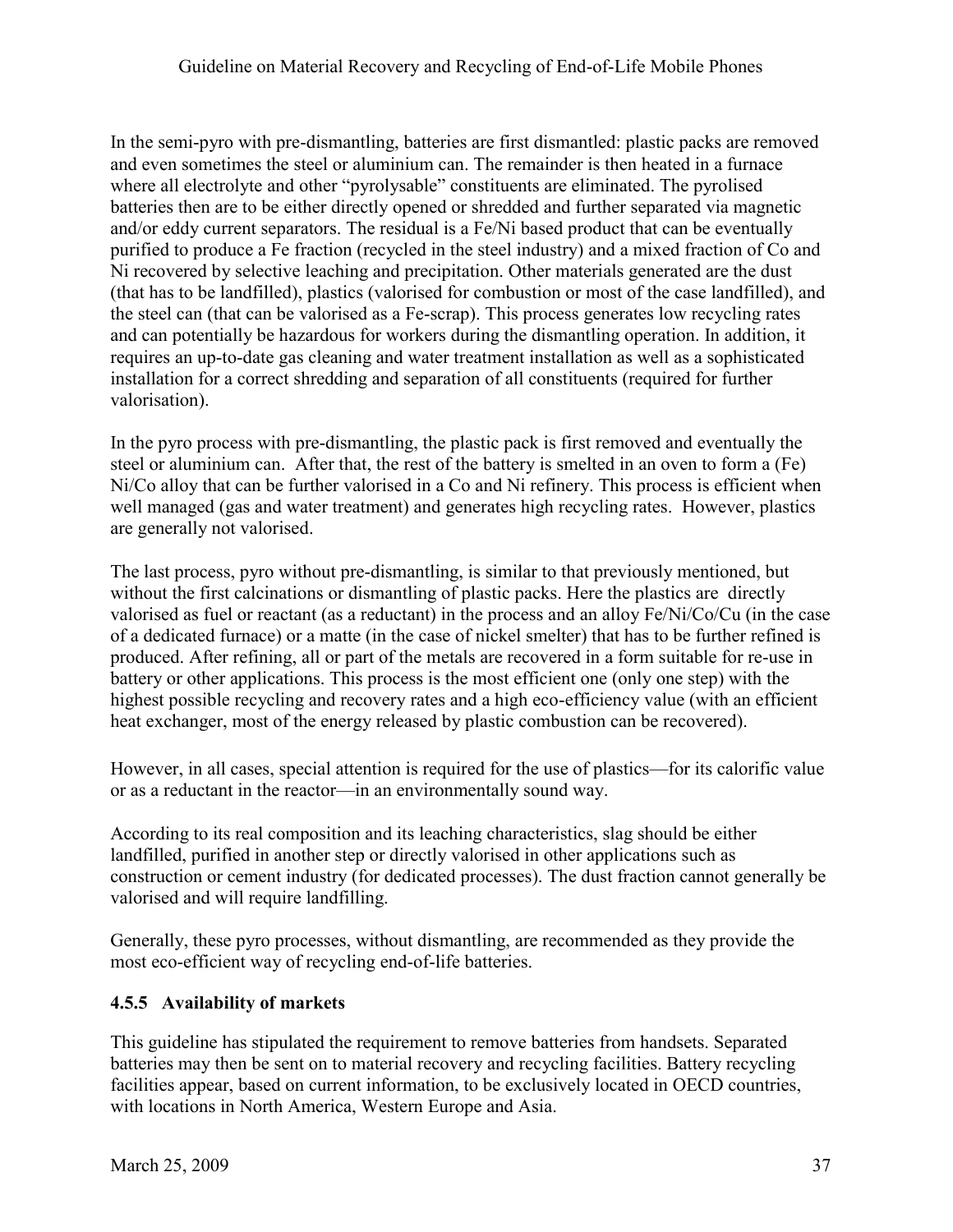#### <span id="page-37-0"></span>**4.6 Recovery and Recycling of Metals**

#### <span id="page-37-1"></span>**4.6.1 Smelting and Refining**

After separation of components, accessories and materials that may be more efficiently recycled by other means, the remainder of a mobile phone handset, particularly the circuit board, will be most efficiently recycled in a smelter, where precious metals and most other metals contained will be captured. Smelting can take place in a variety of furnaces, including electric, blast, rotary, reverberatory furnaces or top blown rotary converters (TBRC). The most common form of smelting will be copper smelting, but lead smelting may also be used. Some precious metal recovery facilities also use initial smelting furnaces that can accept mobile phone handsets.

Smelting is a process in which metals and/or metal-bearing materials are melted at high temperature, and then, while molten, separated through oxidation and/or reduction<sup>14</sup>. The base metal, typically copper but sometimes also lead, when in a molten state, dissolves the precious metals – gold, silver and palladium – while other metals, such as cadmium and beryllium, are oxidized in the process. These metal oxides have limited solubility in the molten base metal, and are of lower mass density, so they either float to the top – forming the primary slag – or, if they have a high vapour pressure at smelting temperatures, are emitted as fume or stack particulate. In either case, the slag or particulate is captured and reprocessed in the same smelter, or processed in another smelter for further metal recovery.

The molten base metal in the smelter is poured out into shaped molds, and hardens into thin flat ingots that are suitable for use as anodes in the next metal recovery step – electro-refining. Alternatively, the metal from the smelter is granulated; the granules are subsequently leached with sulphuric acid in an electrowinning plant. Precious metals and some other elements remain for further treatment in the tankhouse slimes*.*

A smelter processes substances of concern at very high temperatures, and could present risks to human health and the environment. Emission of combustion gases and metal particulate at a number of points, including charging doors, slag tap, casting molds, and furnace stack, can be controlled, and must be captured and routed to a control system consisting of one or more devices, such as an acid gas scrubber, venturi, cyclone, electrostatic precipitator and fabric filter (baghouse). Worker safety is particularly important, and the areas of concern mentioned further down must be followed at smelters with great attention.

The detailed control of pollution from a smelter is beyond the scope of this guideline, and reference should be made to more detailed papers. The World Bank, the European Commission Integrated Pollution Prevention and Control (IPPC) Reference Document on Best Available Techniques in the Non Ferrous Metals Industries<sup>15</sup> and the U.S. Environmental Protection

<u>.</u>

 $14$  Analogous to mechanical pre-processing, in smelting, a chemical disintegration takes place at high temperatures, which liberates the different elements contained in a handset and enables a subsequent metallurgical separation of the metals from one another

<sup>15</sup> http://europa.eu.int/comm/environment/ippc/brefs/nfm\_bref\_1201.pdf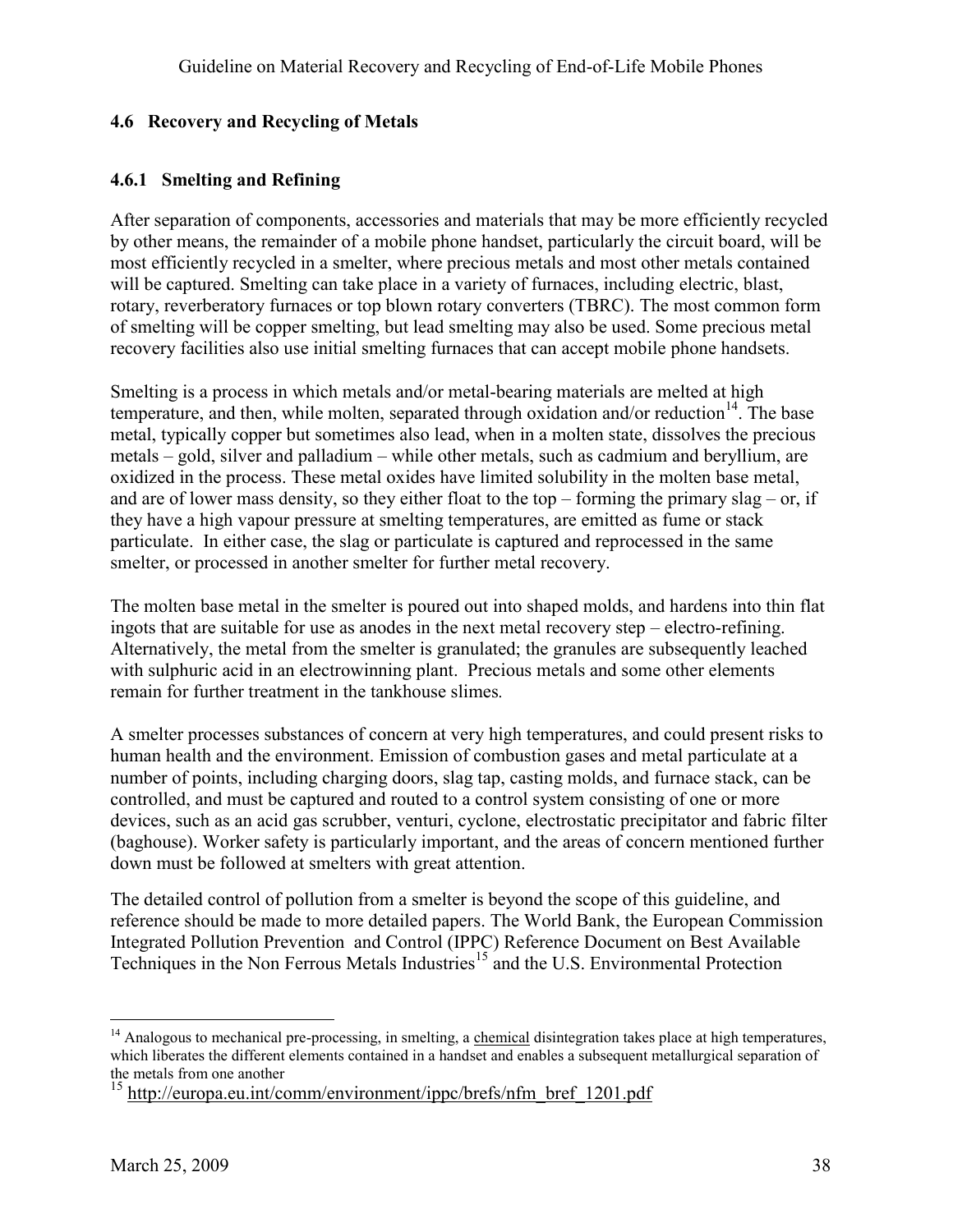Agency have produced papers describing the copper smelting process in somewhat greater detail, giving specific pollution control guidance, and providing additional references.

However, one point of specific guidance regarding smelting of mobile phones is appropriate here. Smelting requires modification of pollution control systems specifically for electronic scrap and mobile phones, because the presence of plastics and halogens, i.e., chlorine and bromine, raises concerns about the possible creation of furans and dioxins. These chemicals are considered to be highly neurotoxic and carcinogenic. To prevent their formation, the oxidation of hydrocarbons should be at a temperature of 850 deg.C. (1600 deg.F.) or higher, with a residence time of 2 seconds, with excess oxygen. These smelting furnace conditions will assure thermal destruction of hydrocarbons and will substantially reduce the possibility of formation of furans and dioxins in the furnace emission stream. Halogens will be converted to acids, and then to salts in an acid gas scrubber. In addition, the smelter exhaust gas should be rapidly reduced to a temperature of 200 deg.C. (400 deg.F.) or less at the inlet to a very high efficiency dust removal system, such as a baghouse or electrostatic precipitator.<sup>16</sup>

In the electro-refining step, an anode from the smelter is dissolved in sulphuric acid, and the base metal is simultaneously electroplated onto a cathode. The resulting cathode, at a purity level of 99.5% or greater, is suitable for sale in international markets as the complete equivalent of metal produced from primary sources. The sulphuric acid bath can be reused, but must eventually be replaced. Used sulphuric acid can be used in other metallurgical operations, or can be neutralized and cleaned through precipitation and settlement or filtering, and discharged at high standards for purity. The precious metals that were dissolved in the anode – gold, silver, palladium – are not carried over into the cathode. They remain instead in the electrolytic cell, as insoluble precipitants known as cell slimes. Slimes are periodically collected and processed for recovery of desired metals. This processing may include a variety of steps, including additional melting and selective dissolution and precipitation, which upgrade and/or selectively remove specific metals to market standards, completely equivalent to products from primary sources. All of these metal-specific operations may create air emissions or waste waters, and require individual attention to appropriate control systems.

The slag that is removed in the smelting process typically contains lead, nickel, etc. and may still contain some copper and precious metals. It is fed into another smelting process, usually a lead blast furnace, where lead acts as a chemical collector metal for remaining precious metals and other metals such as tin, bismuth, and antimony. The lead bullion from the blast furnace is fed into the lead refinery, usually a Harris-process, where lead and other refined metals, including nickel, are produced. The slag from the lead smelter contains silica, alumina, other ceramic constituents as well as iron oxide and other oxidized metals. It usually is a glassy, chemically inert slag that can be further used for construction purposes.

Slag may also be ground to a powder, from which a desired substance can be leached. Slag from the smelting of mobile phones will contain, among other substances, lead, cadmium and beryllium oxide, which may concentrate in smelter slag. Therefore, reprocessing of smelter slag, particularly by grinding it to a fine powder, requires a very high degree of attention to the

<sup>&</sup>lt;u>.</u> <sup>16</sup> For additional information, see the European Commission Integrated Pollution Prevention and Control (IPPC) Reference Document on Best Available Techniques in the Non Ferrous Metals Industries.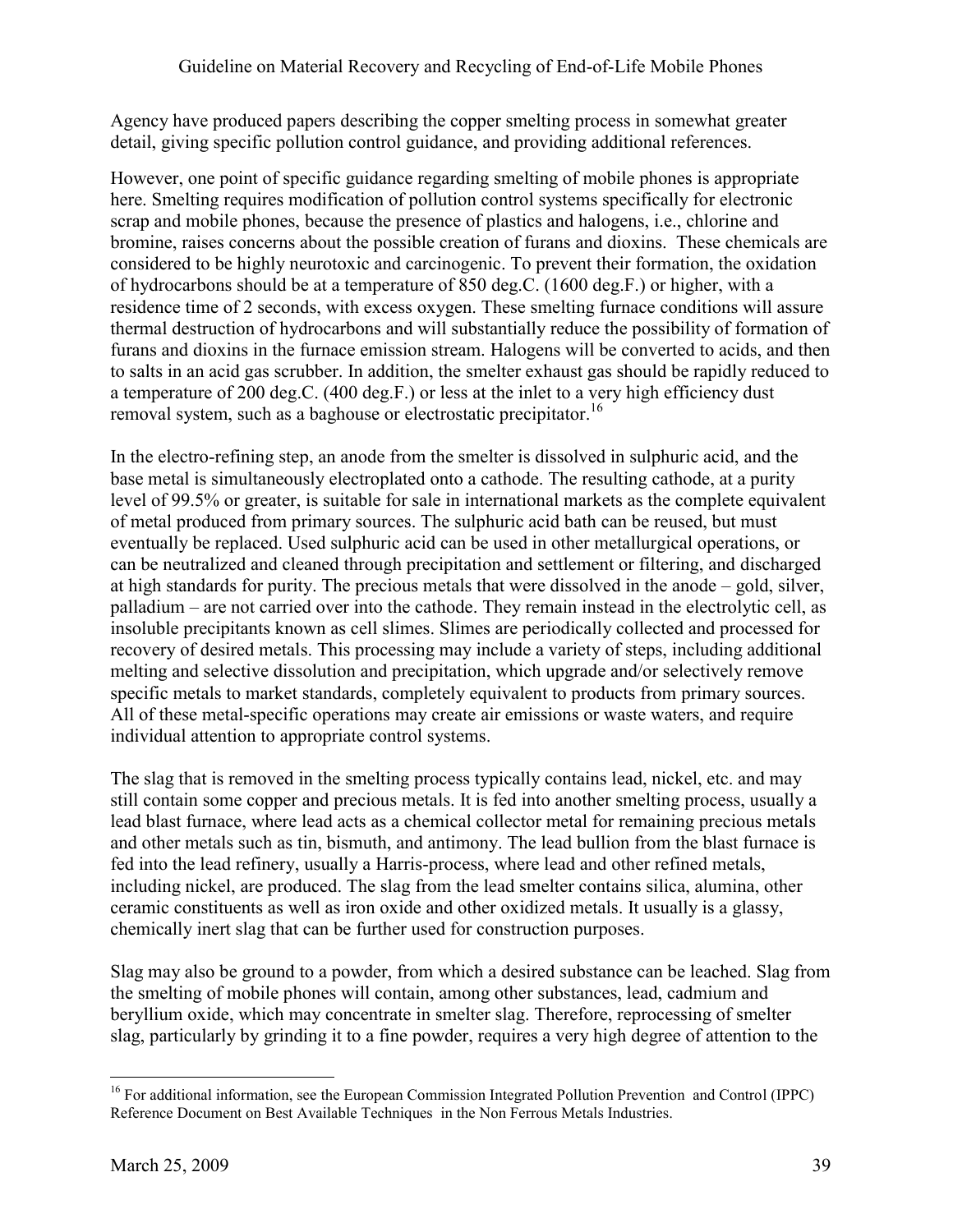potential presence of these metals in workers' breathing zones. If the smelter slag does not contain metal concentrations of interest, it may be suitable for use as building or road construction aggregate. To be appropriate for such use, it must be stable and insoluble from high temperature processing so that it will not leach its constituents. Periodic testing for solubility should be conducted. As an alternative to use as a construction aggregate, smelter slag may be disposed in a controlled industrial landfill, with similar appropriate attention to the possibility of release of substances of concern.

Priority should be given to processes that can eco-efficiently recover a large range of elements from the feed, produce a final slag that can be further used as a product instead of disposal in a landfill, and secure an environmentally efficient offgas and effluent treatment and control. Some companies operate integrated copper smelters and refineries for processing handsets in an aligned flowsheet, which integrates various smelting and refining processes for copper, lead, precious metals and other metals<sup>17</sup>, while making use of the caloric value and the reducing potential of contained plastic fractions.

#### <span id="page-39-0"></span>**4.6.2 Hydrometallurgical processes**

Hydrometallurgical processes use cyanide, and/or strong acids such as aqua regia, nitric acid, sulphuric acid, and hydrochloric acid, to selectively dissolve metals and separate them from other substances. These processes are commonly used in many metal recovery and refining operations. However, there is no known hydrometallurgical process that can directly treat whole mobile phone handsets in an ecologically sound and economically viable way, because of their solid bulk and high plastic content. Hydrometallurgical processes normally require that substances be first prepared through removal of plastic content, and milling or grinding to a small particle size with a high surface area. Thus, a sound hydrometallurgical process for mobile phones will take place at later stages of selective metal recovery, to extract specific desired metals.

In some cases, hydrometallurgical processes are presently used in informal, unauthorized operations to recover precious metals from printed circuit boards, usually using cyanide, and/or strong acids such as aqua regia, nitric acid, sulphuric acid, and hydrochloric acid. These operations should be avoided. They present high risks of injury to workers, and environmental problems with untreated spent acids. They also recover only certain metals, whilst leaving other metals, as well as the plastic fraction, unrecovered and unstabilized, making their land disposal an even greater environmental and safety concern.

#### <span id="page-39-1"></span>**4.6.3 Availability of markets**

There are smelters, both large and small, throughout the world, but only a limited number have the emissions control systems that can manage the plastics and halogens in mobile phones in an environmentally sound manner. These capable smelters, however, have more than sufficient existing capacity to recycle all mobile phones in use. The large capital investment needed to

<sup>1</sup> <sup>17</sup> Such as tin, nickel, cobalt, bismuth, arsenic, indium, selenium, tellurium etc.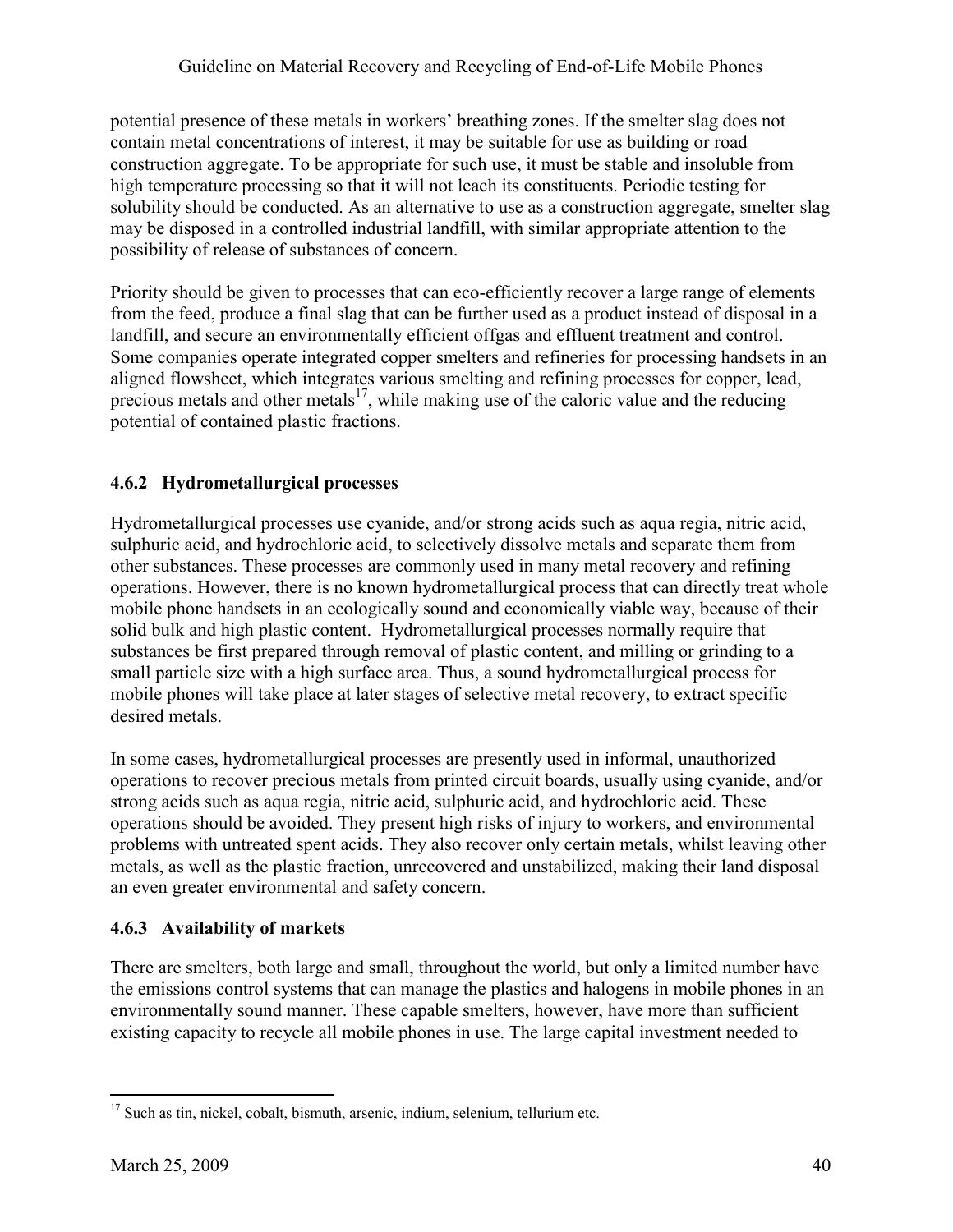establish a new smelter will probably present obstacles to new smelters, unless there are very large volumes of additional compatible feedstocks.

#### <span id="page-40-0"></span>**4.7 Eco-efficiency of environmentally sound management practices**

Studies on eco-efficiency of ESM practices in recycling of electronic waste are still relatively rare. On the precise issue of recovery and recycling mobile phones, only one study has been performed until now. This study, the QWERTY study, was performed in 2004 in Sweden.

The study, using an eco-efficiency approach, examines the environmental effectiveness of several waste management scenarios**,** ranging from disposal in a landfill to direct insertion into a metal smelter. The study considers the environmental losses of each scenario, e.g., landfill of mobile phones, and/or environmental gains, e.g., recovery of metals<sup>18</sup>. In doing so, it takes into account the different environmental characteristics of the materials contained in mobile phones, and assigns an 'environmental weight' to each material, rather than just a physical weight. This approach, for example, places a high environmental value on the recovery of gold from waste, because it avoids the significant environmental damage of gold mining and production of gold from ore.<sup>19</sup> Thus, it views recovery of a small amount of gold from mobile phones as carrying greater environmental benefits than recovery of, for example, a larger amount of steel or plastic. After applying these 'environmental weights' the study then compares the overall environmental losses and gains of a waste management scenario with the economic costs and benefits of that scenario.

The QWERTY study comes to the conclusion that, for mobile phones, the direct smelter route is more eco-efficient than the other waste management scenarios that were examined. Specifically, this study concludes that manual disassembly of mobile phones does not return significant environmental benefit, and its costs outweigh the economic benefits that might otherwise be achieved through efficient metal recovery in a smelter. However, unlike the findings for manual disassembly, the study found that the difference in eco-efficiency between the direct smelter route and one involving mechanical pre-processing (using shredding, mechanical separation, and separate recycling of the derived materials) is not particularly great. In fact, the study indicates that as the precious metal content of mobile phones decreases in the future (as is generally expected), the difference in eco-efficiency of the direct smelter route versus mechanical pre-processing and separation is no longer expected to be significant.

The QWERTY eco-efficiency study is cited here as an example of a valuable approach that can be helpful to reaching conclusions on best practices for environmentally sound and economically efficient management. This study would not necessarily reach the same conclusion for other types of electronic waste, such as personal computers, with different disassembly costs, and different types and amounts of materials recovered. Each type of waste should be examined for its unique characteristics – economic and environmental – to determine the most eco-efficient manner of its management. Furthermore, the study did not examine every waste management scenario and the results of other studies will vary according to different

<u>.</u>

<sup>&</sup>lt;sup>18</sup> For details on the scenarios see appendix.

<sup>&</sup>lt;sup>19</sup> For details see: J. Huisman, The QWERTY/EE concept, Quantifying recyclability and eco-efficiency for end-oflife treatment of consumer electronic products, Ph.D. thesis, ISBN 90-5155-017-0, Delft university of Technology, May 2003, Delft, The Netherlands.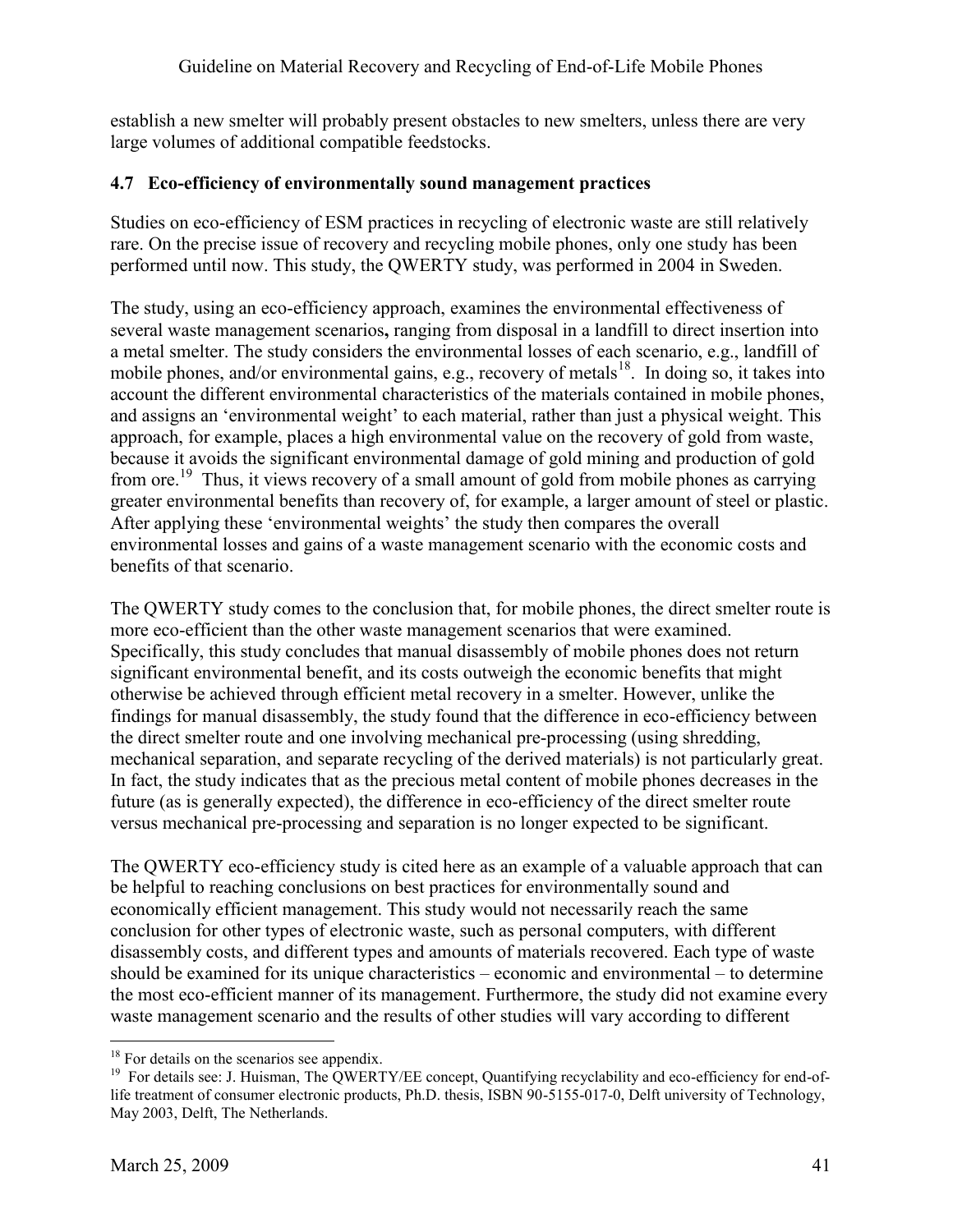circumstances, including the particular recycler and smelter practices that are examined. In this study, the practices of several specific Swedish recycling and recovery facilities were examined.

The QWERTY study was reviewed by Ökopol20 , the German Institute for Environmental Strategies. The Ökopol review elaborates upon the limitations of the QWERTY study, including the fact that the QWERTY study examines only Swedish practices and conditions, rather than a more complete set of possible waste management scenarios. This critique also questions the lack of transparency regarding the cost data used in the QWERTY study (proprietary data for specific Swedish firms), as well as some of the economic calculations and data inputs.

#### **4.8 Recommendations on Section 4**

1. The General Facility Guidelines of Section 4.1 should be implemented by all pre-processing, smelting, refining and other processing facilities that are involved in any aspect of mobile phone material recovery and recycling.

2. If shredding is utilized, mobile phone batteries should be removed prior to shredding. Batteries should also be removed prior to any smelting or refining. Mobile phone batteries should be sent to an authorized battery recycler.

3. Where mobile phones or their components are shredded or heated, appropriate measures to protect workers, the general public and the environment from dusts and emissions are especially important. Such measures include adaptations in equipment design or operational practices, air flow controls, personal protective equipment for workers, pollution control equipment or a combination of these measures.

4. Companies capable of pre-processing, smelting, refining or performing other steps in mobile phone material recovery and recycling should identify themselves to their competent authorities. Competent authorities should inspect and verify that these companies are practicing environmentally sound management consistent with this guideline.

5. Mobile phone collectors and pre-processors should perform due diligence to assure that subsequent handlers and processors operate consistent with this guideline.

6. To assist Parties and others in performing inspections and due diligence audits based on this guideline, a new MPPI project should be initiated to create an audit checklist or similar tools.

7. Further eco-efficiency analyses should be performed to greater inform decision making by parties and other interested persons regarding optimal approaches for material recovery and recycling of end-of-life mobile phones. Recovery of some materials from waste and scrap, such as metals and especially precious metals, has been shown to provide significant savings in energy use and prevention of other adverse environmental consequences, compared to production of the same materials from ores and natural resources. Further eco-efficiency analyses should be performed to show how such savings can best be achieved through selection

<sup>&</sup>lt;u>.</u> <sup>20</sup> Owerty and Eco-Efficiency analysis on cellular phone treatment in Sweden" September 2004, Knut Sander, Ökopol GmbH, Institute for Environmental Strategies, Nernstweg 32-34, D-22765 Hamburg, Germany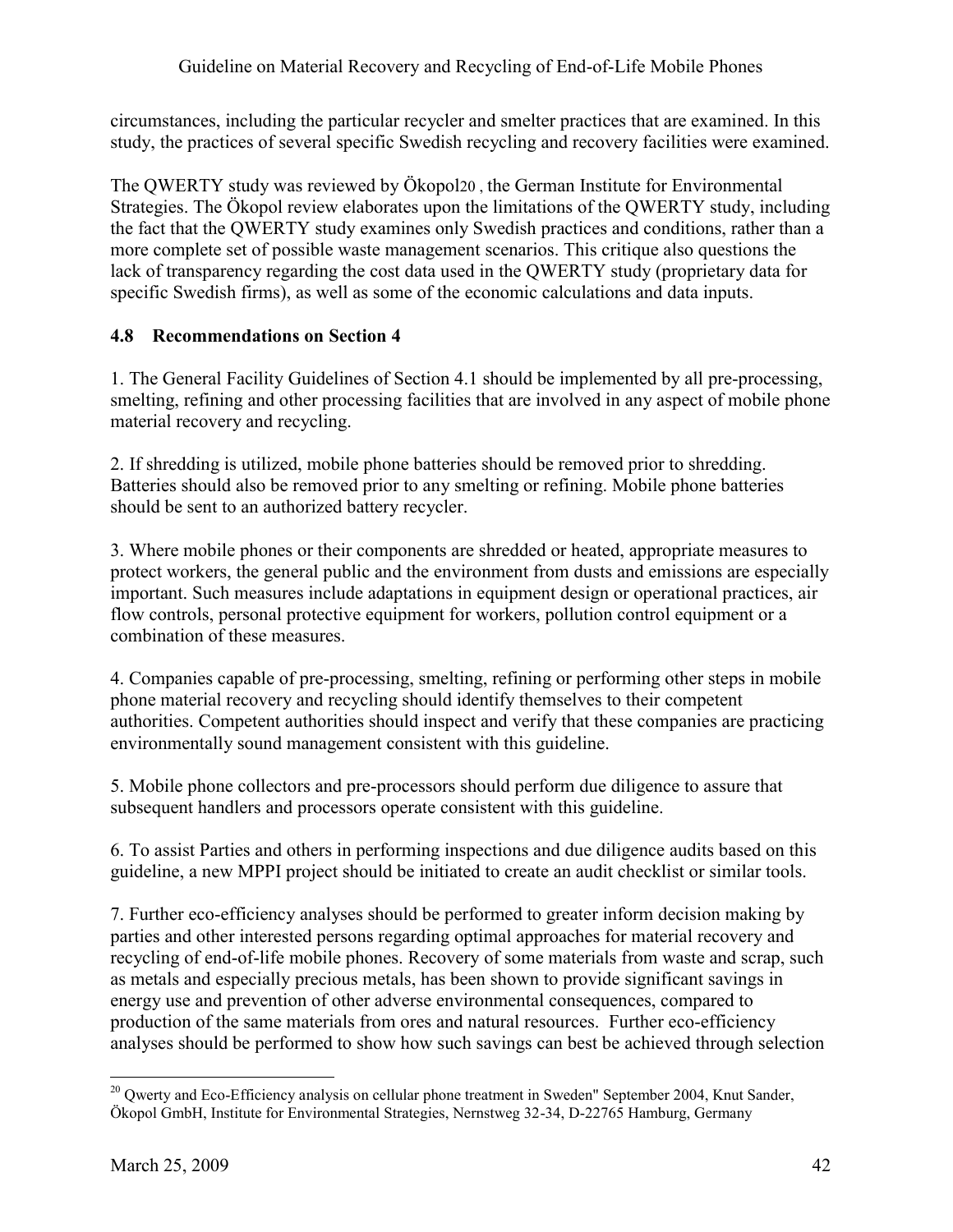of recovery processes and prevention of losses of material in recovery from end-of-life mobile phones.

8. Because conformance with this guideline may mean an increase in recycling costs, Parties, industry and other interested persons should collaborate to ensure that there is adequate financing for mobile phone material recovery and recycling.

9. The material recovery and recycling phase of end-of-life mobile phones should be taken into account by manufacturers during product design, by considering the issues of increased recyclability, reduction in toxicity. (See the report of Project Group 4.1 for greater detail.)

10. Mobile phone manufacturers should collaborate to address the recyclability of plastics in mobile phones. Specifically, consideration should be given to greater consistency in material selection during the design stage for all mobile phones, which would allow plastics recyclers to eliminate sorting steps necessary to achieve compatibility of plastics types.

## <span id="page-42-0"></span>**5. MATERIAL RECOVERY AND RECYCLING CAPACITY**

The technology needed to recycle end-of-life mobile phones is specialised. There are a relative small number of smelters and refiners, both large and small, in the world that have specialised material handling equipment and pollution control systems that are appropriate for metal recovery from the handset (minus the battery). The building of new smelters and refiners would necessitate a great amount of investment. Furthermore, the annual recycling of mobile phones is estimated to provide not more than 65,000 tonnes worldwide, which raises the question of the relevance of the building of such facilities in most countries. Mobile phones are one type, among others, of electronic wastes and the quantity of all such electronic wastes may justify the building of additional smelting and refining capacity. However, we do not see such a need, in view of existing capacity.

Pre-processing capacity may be constructed where it does not exist, depending on the collection of mobile phones and domestic demand for such capacity. As with smelting and refining facilities, other end-of-life electronics may add to local demand for such processing capacity.

Because of the unlikely creation of pre-processing and smelting/refining facilities in every country, it will be necessary, in order to achieve environmentally sound management, that mobile phones, whether whole or pre-processed, that are intended for material recovery and recycling be exported by many countries to other countries where such facilities exist. Thus, regardless of whether or not mobile phones were to be considered hazardous waste, this transboundary movement is in conformity with the Basel Convention's Framework Document on the Preparation of Technical Guidelines for Environmentally Sound Management<sup>21</sup>, which includes the following principles:

<u>.</u>

<sup>21</sup> Basel Convention Website, Guidance Document for the Preparation of Technical Guidelines for the Environmental Sound Management of Wastes Subject to Basel Convention, [www.basel.int/meetings/sbc/workdoc/framewk.htm.](http://www.basel.int/meetings/sbc/workdoc/framewk.htm)

See also Basel Convention Website, Basel Convention Technical Guidelines, [www.basel.int/meetings/sbc/workdoc/old%20docs/guidelns.htm](http://www.basel.int/meetings/sbc/workdoc/old%20docs/guidelns.htm)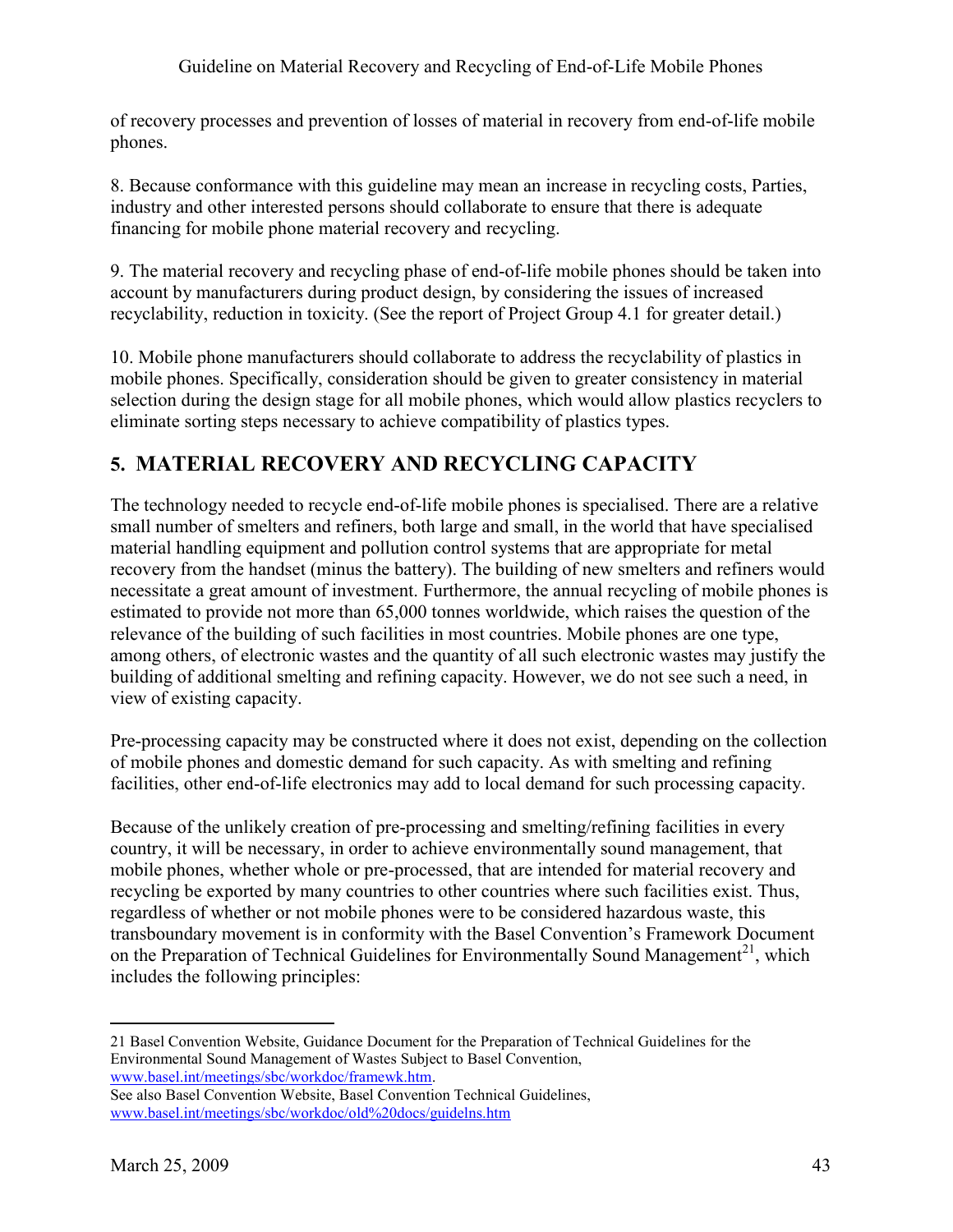- The **Self-sufficiency Principle** by which countries should ensure that the disposal of the  $\bullet$ waste generated within their territory is undertaken there by means which are compatible with environmentally sound management, *recognizing that economically sound management of some wastes outside of national territories may also be environmentally sound*;
- The **Proximity Principle** by which the disposal of hazardous wastes must take place as  $\bullet$ close as possible to their point of generation, *recognizing that economically and environmentally sound management of some wastes will be achieved at specialized facilities located at greater distances from the point of generation*;
- The **Least Transboundary Movement Principle** by which transboundary movements of hazardous wastes should be reduced to a minimum *consistent with efficient and environmentally sound management*;

**These principles recognize that transboundary movements may be made when economically sound, efficient, and environmentally sound material recovery and recycling takes place in other national territories, without regard to distance.**

The guidance document recognizes as well "that the application and formulation of these principles will vary from country to country. It is also recognized that cost and economic efficiency are considerations in developing a waste management strategy".

#### <span id="page-43-0"></span>**5.1 Recommendations on Section 5**

1. It is of utmost importance that in every country a sufficient infrastructure is put in place to collect end-of-life mobile phones and direct them to appropriate material recovery and recycling channels, taking into account the Guideline on Collection of Used and End-of-life Mobile Phones, developed by the MPPI Project Group 2.1.

#### <span id="page-43-1"></span>**6. PROPOSAL FOR ENVIRONMENTALLY SOUND MANAGEMENT (ESM) OF END-OF-LIFE MOBILE PHONES (MPs) IN THE RECYCLING PHASE TO DESIGNATED GOVERNMENTAL AUTHORITIES**

In order to develop the ESM of end-of-life MPs by material recovery and recycling facilities, these need to operate within a regulated framework that establishes a balance between the necessity of ESM and economic efficiency. Parties should elaborate and implement policies and/or programs that ensure that competitive pressures do not encourage cost savings to the detriment of environmental and health protection. However, domestic policies and/or programs should not generate unnecessary economic burden to material recovery and recycling facilities.

Taking into account the size of the enterprise, the type and amount of waste, the nature of the operation, the regulatory infrastructure, Parties should:

1. develop appropriate governmental level legal requirements such as authorisations, licences, permits, or standards. The legal requirements should address facility operation, workers' health and safety, control of emission to air, land, water and waste management. The license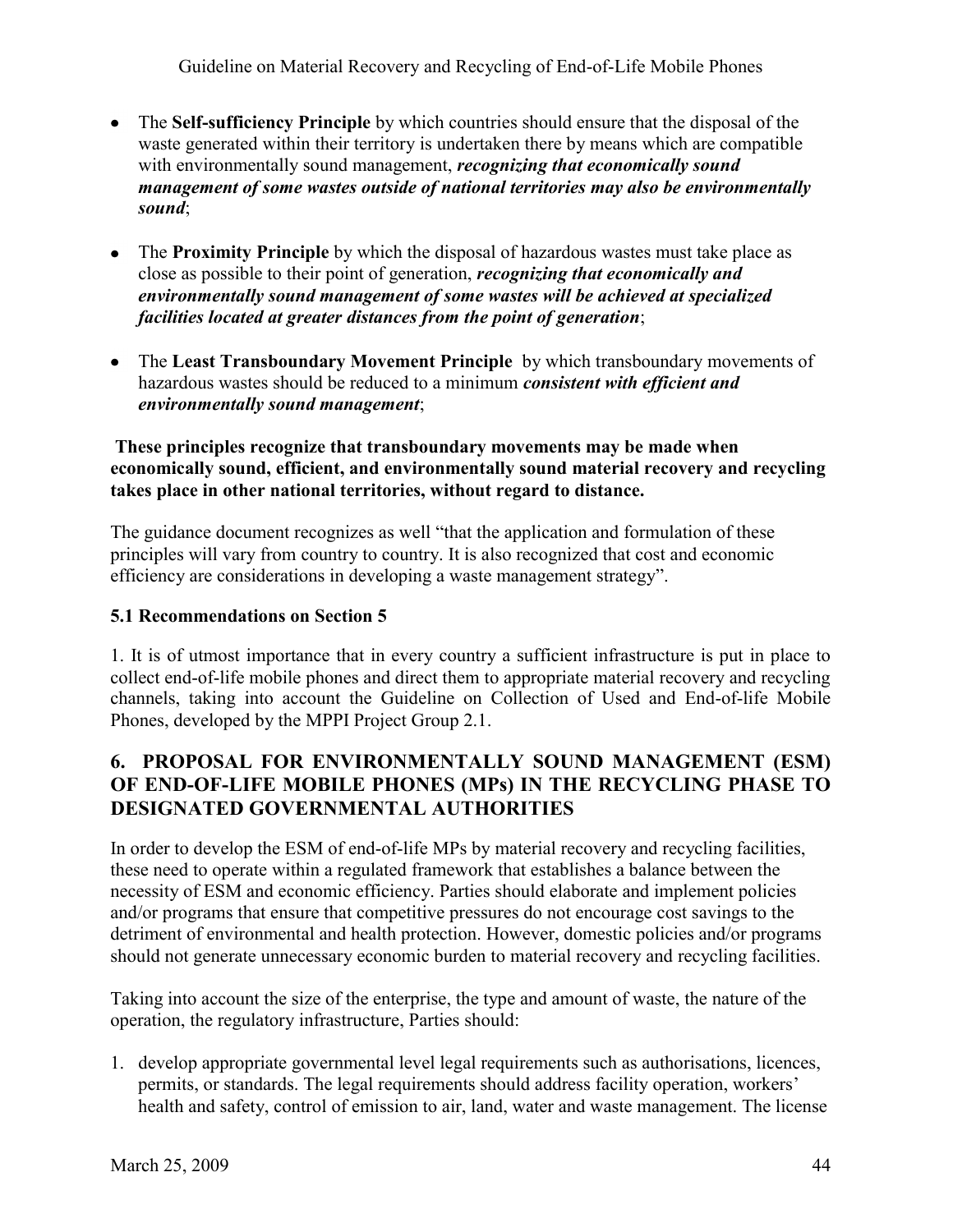or permit should describe and authorise specific facility capacities, processes and potential exposures;

- 2. require that facilities operate according to best available technologies while taking into consideration the technical, operational and economic feasibility of doing so;
- 3. encourage information exchange between used MPs managers and authorities in order to optimise recovery operations;
- 4. move toward internalisation of environmental and human health costs in waste management;
- 5. encourage the development and implementation of an environmental liability regime for the material recovery and recycling facilities to prevent environmental damage;
- 6. require that facilities take appropriate measures to ensure workers' health and safety ;
- 7. recommend that material recovery and recycling facilities develop adequate monitoring, recording and reporting programmes;
- 8. encourage material recovery and recycling facilities to set up adequate employee training programs;
- 9. require that material recovery and recycling facilities have an adequate emergency plan;
- 10. require that material recovery and recycling facilities establish an appropriate plan for closure and after-care, ensuring the financial means for such closure.

#### <span id="page-44-0"></span>**6.1 Enhancement of use of international management systems (ISO 14000/EMAS)**

In order to facilitate the integration of domestic environmental and health policies in the recovery facilities' management system, these should be certified by an independent ESM system, like ISO 14000 series, or by an equivalent system, such as the European Eco-Management Audit Scheme (EMAS).

With ISO 14000 series, an ESM system is defined as the part of the overall management system that includes: organisational structure; planning activities; responsibilities; practices; procedures; processes; and resources for developing, implementing, achieving, reviewing and maintaining the environmental policy.

ISO 14001 provides a management system framework and implementation guidance for addressing regulatory requirements and company policy. The structure of an ISO 14001 ESM system is based essentially on 5 stages: 1) environmental policy; 2) planning; 3) implementation and operation; 4) checking and corrective action; and, 5) management review.

While ISO 14000 series provides an efficient system for the management of facilities in an environmental perspective, it is important to note that the EMS system, under ISO, does not itself specify environmental performance criteria, such as limits upon exposure to substances of concern for environment or health. It only requires improvement and measurement of the system's capacity for higher performance and a commitment to achieve compliance with the applicable national regulatory framework. This stresses the necessity of a domestic regulatory framework that encourages ESM of recovery and recycling facilities since the international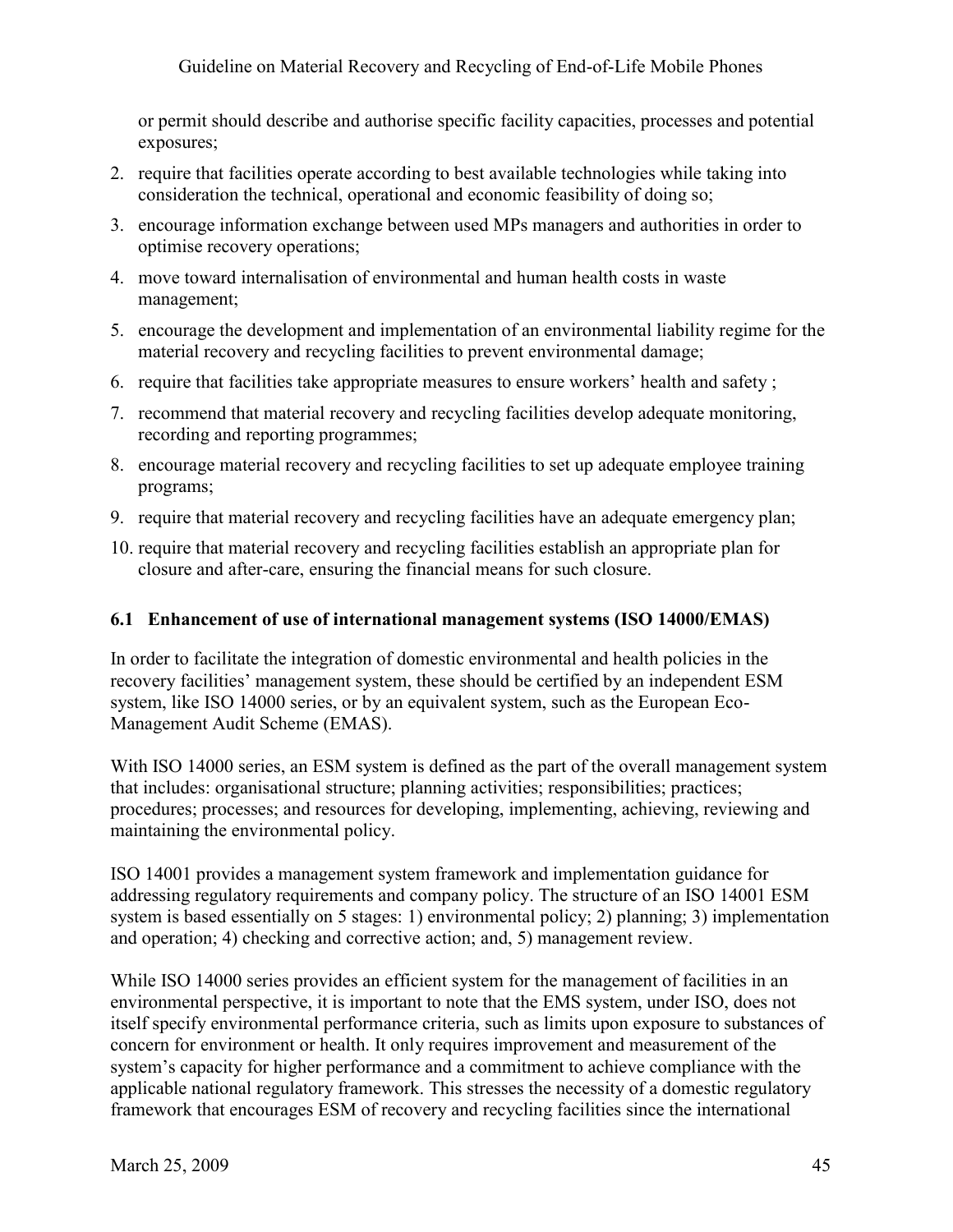standards implemented by facilities base their environmental policies on the national regulatory requirements.

The Eco-Management and Audit Scheme (EMAS), like ISO 14000 series, is a management tool for companies and other organisations to improve their environmental performance<sup>22</sup>. EMAS, however, goes beyond the ISO 14001 requirements in topics such as external communication, audits, commitments and other requirements.

The scope of EMAS is also different from ISO 14000 series. Indeed whereas ISO 14001 is a worldwide standard, EMAS is a voluntary regulation that is applicable only to the organisations operating within the European Union and the European Economic Area (EEA). Parties contained in this area should encourage recovery facilities operating in their countries to use EMAS.

The implementation of ISO 14000 series or EMAS should generate both environmental and economic benefits to recovery and recycling facilities. First, it will improve the ability of the facility to comply with environmental legislation. Second, it will reduce the cost of facility operation through minimising use of materials, energy consumption, water consumption and other aspects. Third, reduced environmental risks can become financial benefits resulting from trust by shareholders, investors, insurance companies and financial institutions. Fourth, the ESM system will improve the efficiency of the activities of the recovery and recycling facilities. Fifth, the competitiveness of the facility will be maintained and/or increased by being able to respond to the growing demand of ESM requirements.

#### <span id="page-45-0"></span>**6.2 ESM system for pre-treatment facilities of end-of-life MPs:**

The facilities integrated in the recycling chain of end-of-life MPs vary in their complexity. Shredding facilities and other pre-processing facilities are less sophisticated and generate less environmental and health risks than the copper smelting facilities. Their procedures for achieving certification/registration for international management systems such as ISO 14001 or EMAS should be simplified in comparison to copper smelting facilities. Indeed, regular audits may create a burden and impose heavy costs on pre-treatments facilities. These audits should thus be less complicated and may be carried out less frequently than at the copper smelting facilities, while being consistent with the need to maintain the ESM of waste.

#### <span id="page-45-1"></span>**6.3 Implementation of ESM regulatory framework for the recycling phase in developing countries and countries with economies in transition**

Environmental policies tackling the issue of the material recovery and recycling phase of electronic wastes are still not much developed in most countries and specifically in developing countries and countries with economies in transition. These countries should be provided with the adequate capacity and the capability to implement such a regulatory framework. Article 16 of the Basel Convention requests the Secretariat of the Basel Convention (SBC) to compile specific information on sources of technical assistance, training, expertise and available technical and scientific know-how with a view to assisting requesting countries in many areas

<u>.</u>

 $22$  Eco-Management and Audit Scheme (EMAS) Website, Executive Summary, www.europa.eu.int/comm/environment/emas/about/summary\_en.htm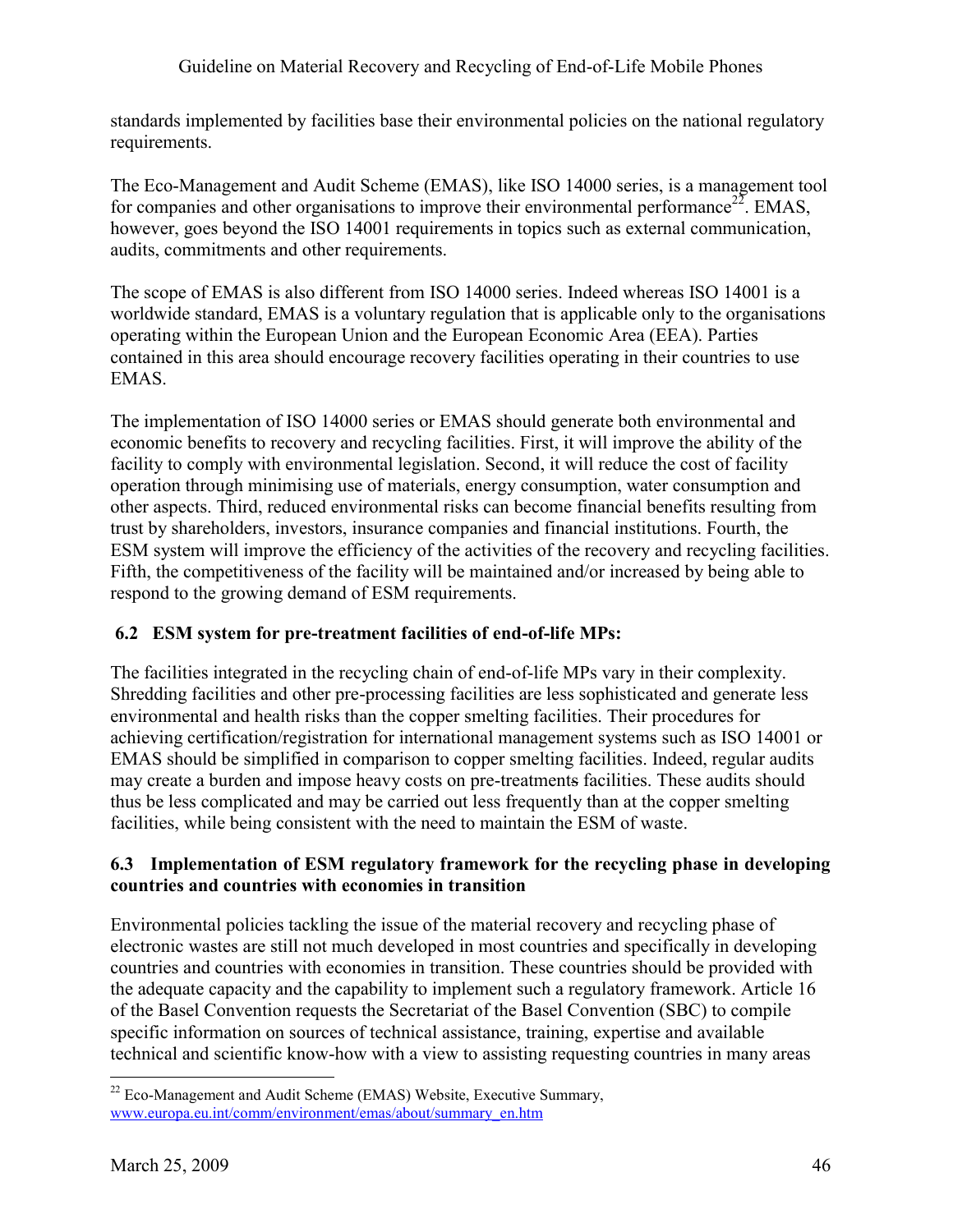such as environmentally sound technologies related to waste or the strengthening of national institutions. The SBC provides assistance in the fields of law enforcement and capacity-building depending on each country's specific weaknesses and deficiencies that appear during the implementation of the national policies on hazardous wastes. The SBC could extend its role by including the topic of an ESM regulating framework in the material recovery and recycling phase of MPs in its program of work.

The implementation of ESM systems like ISO14000 could generate costs that could hardly be acceptable for facilities in developing countries and countries with economies in transition. In this context, the Regional and sub-regional centres of the Basel Convention could have an important role to play in order to encourage material recovery and recycling facilities to be certified by such management tools. The regional and sub-regional centres which provide training and technology transfer on the environmentally sound management of wastes are aimed primarily at strengthening the capacity of governments of the regions in complying with the technical requirements of the environmentally sound management of wastes. The centres of the Basel Convention have not yet tackled this issue of the ESM of used mobile phones including standards like ISO 14000 series. The centres could include this topic in their training and technology transfer. Pilot projects could be launched in specific Regional or sub-regional Centres chosen by the parties.

#### <span id="page-46-0"></span>**6.4 Recommendations on Section 6**

1. Parties and signatories of the Basel Convention are encouraged to implement policies and/or programs which promote the environmentally and economically sound material recovery and recycling of end-of-life mobiles phones.

2. It is very important that end-of-life mobile phones be collected effectively (which is usually not the case today, even in industrialised countries), taking into consideration the Guideline on Collection of Used and End-of-Life Mobile Phones, developed by the MPPI Project Group 2.1. Environmentally sound material recovery and recycling of mobile phones requires setting up an effective recycling chain, comprising the steps of robust collection of used phones, testing/refurbishment/reuse if appropriate, preparing/dismantling of non-reusable phones or parts, and recycling of handsets and batteries.

3. Material recovery and recycling facilities should be certified through an independent environment management system, like ISO 14000 series and the European Eco-Management Audit Scheme (EMAS), or by an equivalent system. The procedures needed for pre-processing facilities to achieve certification/registration for international environmental sound management systems should be simplified.

4. Parties of the Basel Convention are encouraged to extend the role of the Regional Centers of the Basel Convention to develop training and technology transfer on environmentally sound material recovery and recycling of end-of-life mobile phones in order to help developing countries and countries with economies in transition implement regulatory frameworks for the environmentally sound management of end-of-life mobile phones.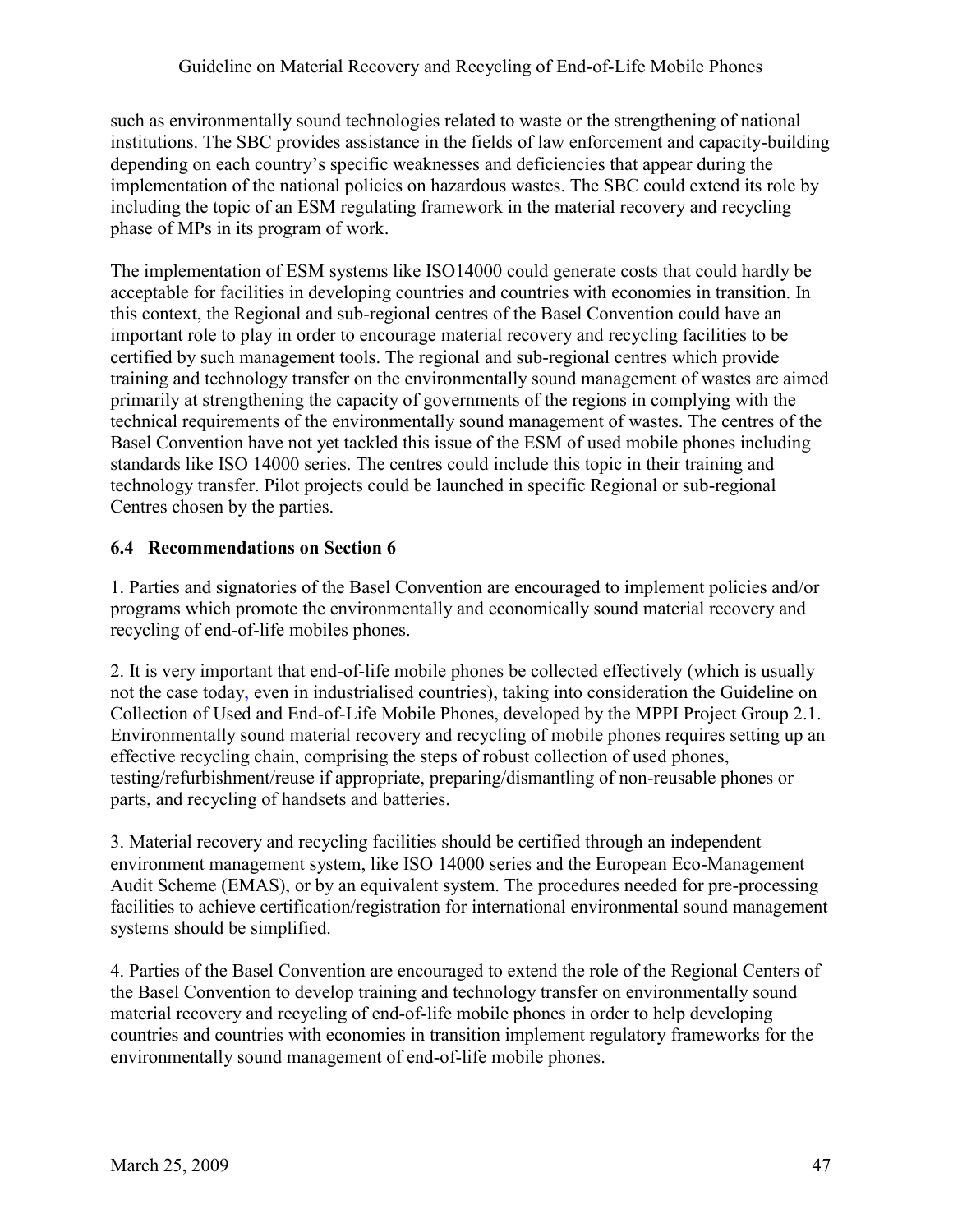## **Annex I**

## **Summary of 2004 Swedish Eco-Efficiency Study**

A recent study of recycling of end-of-life mobile phones (after removal of batteries) in Sweden in 2004 has concluded that their manual disassembly before metal recovery is not eco-efficient, because the added cost of such disassembly does not provide added environmental benefits.

This study, using an eco-efficiency approach, examines the environmental effectiveness of several waste management scenarios**,** ranging from disposal in a landfill to direct insertion into a metal smelter. The study considers the environmental losses of each scenario, e.g., landfill of mobile phones, and/or environmental gains, e.g., recovery of metals. In doing so, it takes into account the different environmental characteristics of the materials contained in mobile phones, and assigns an 'environmental weight' to each material, rather than just a physical weight. This approach, for example, places a high environmental value on the recovery of gold from waste, because it avoids the significant environmental damage of gold mining and production of gold from ore.<sup>23</sup> Thus, it views recovery of a small amount of gold from mobile phones as carrying greater environmental benefits than recovery of, for example, a larger amount of steel or plastic. After applying these 'environmental weights' the study then compares the overall environmental losses and gains of a waste management scenario with the economic costs and benefits of that scenario.

The following scenarios, based upon metal recovery processing data collected in Sweden, were investigated and compared:

Baseline/Scenario 0: "MSW (100% landfill) = Disposal as Municipal Solid Waste"; Mobile phones are discarded by consumers as part of municipal solid waste stream, to landfill.

Scenario 1: "No sorting route = Recycling in electronic waste stream, with shredding and material separation"; Mobile phones are recycled as part of general electronic waste (part of the IT and consumer electronics stream); all products are shredded and separated into four fractions – copper and precious metals, aluminum, iron and steel, and plastics – for separate recycling.

Scenario 2: "Direct smelter route = Recycling with prior sorting from other electronic waste, and direct smelting without shredding and material separation"; Mobile phones are first sorted from other IT and consumer electronics, and then inserted directly (i.e. without prior shredding and material separation) into an integrated copper smelter for copper and precious metal recycling.

 $\frac{1}{23}$  For details see: J. Huisman, The QWERTY/EE concept, Quantifying recyclability and eco-efficiency for end-oflife treatment of consumer electronic products, Ph.D. thesis, ISBN 90-5155-017-0, Delft university of Technology, May 2003, Delft, The Netherlands.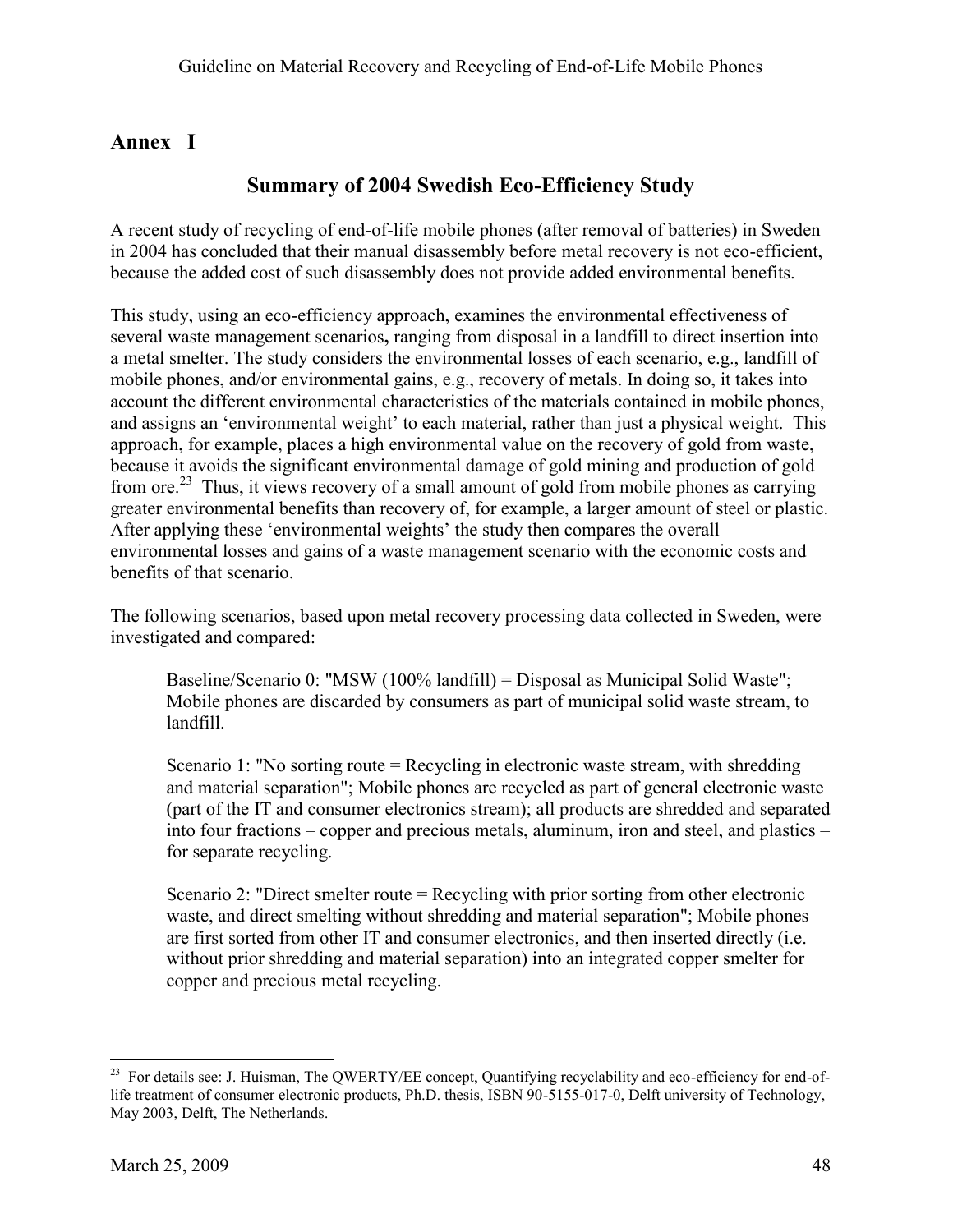Scenario 3: "Disassembly route = Disassembly to remove circuit boards, with prior sorting from other electronics"; Mobile phones are manually disassembled to remove circuit boards for copper and precious metal recycling, and remainder of material is shredded and separated into aluminum, iron and steel, and plastics, for separate recycling processing.

Scenario 4: "Plastic recycling housing = Disassembly to remove plastic housing and circuit boards, with prior sorting from other electronics ;" Mobile phones are manually disassembled to remove plastic cases for plastics recycling, and circuit boards for copper and precious metal recycling. The remainder of material is shredded and separated into copper, aluminum, iron and steel, and plastics – for separate recycling processing.

The results of the analysis are shown in figure 2.



**Figure 2:** Eco-efficiency graph for four cellular phone recycling scenarios, 'average mix'.

The graphic can be interpreted as follows:

- Scenario 0: Disposal in municipal solid waste (MSW) landfill leads to some environmental loss, and relatively low costs.
- Scenarios 1 and 2 : Both recycling and metal recovery scenarios (shown on the green arrows) offer a significant economic gain from sale of recovered metals, and a significant environmental gain from avoided disposal and avoided new production from ores. The direct smelter route (scenario 2) is somewhat more favourable for mobile phones than shredding and separation (scenario 1), because net revenues are slightly higher (due to a better recovery of precious metals and less pre-processing costs) and the environmental gain is also higher (due to better recovery of materials with a high environmental weight). There are, of course, added costs to separate mobile phones (scenario 2) from other electronic waste (scenario 1), but the extra value recovered by this measure slightly outweighs the extra costs.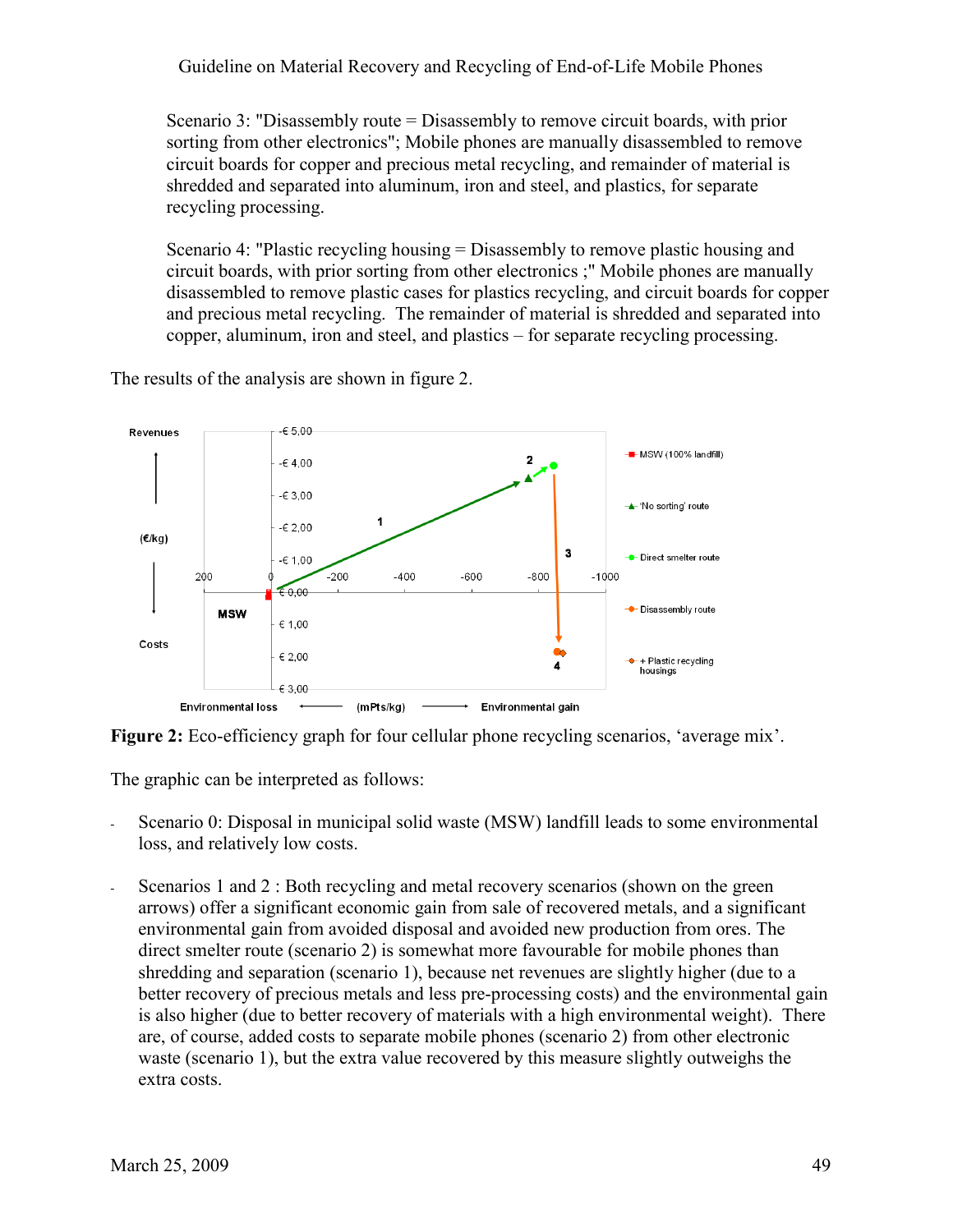- Scenarios 3 and 4: Manual disassembly of mobile phones before metal recovery (shown on amber arrows) will achieve only a slightly better environmental gain, and its high costs completely outweigh the potential revenues from sale of recovered metals. The removal and recycling of plastic cases from mobile phones, which might facilitate their recycling as plastic, does not generate any significant revenue to offset the costs.

This study comes to the conclusion that, for mobile phones, the direct metal processing (scenario 2) is more eco-efficient than the other waste management scenarios that were examined.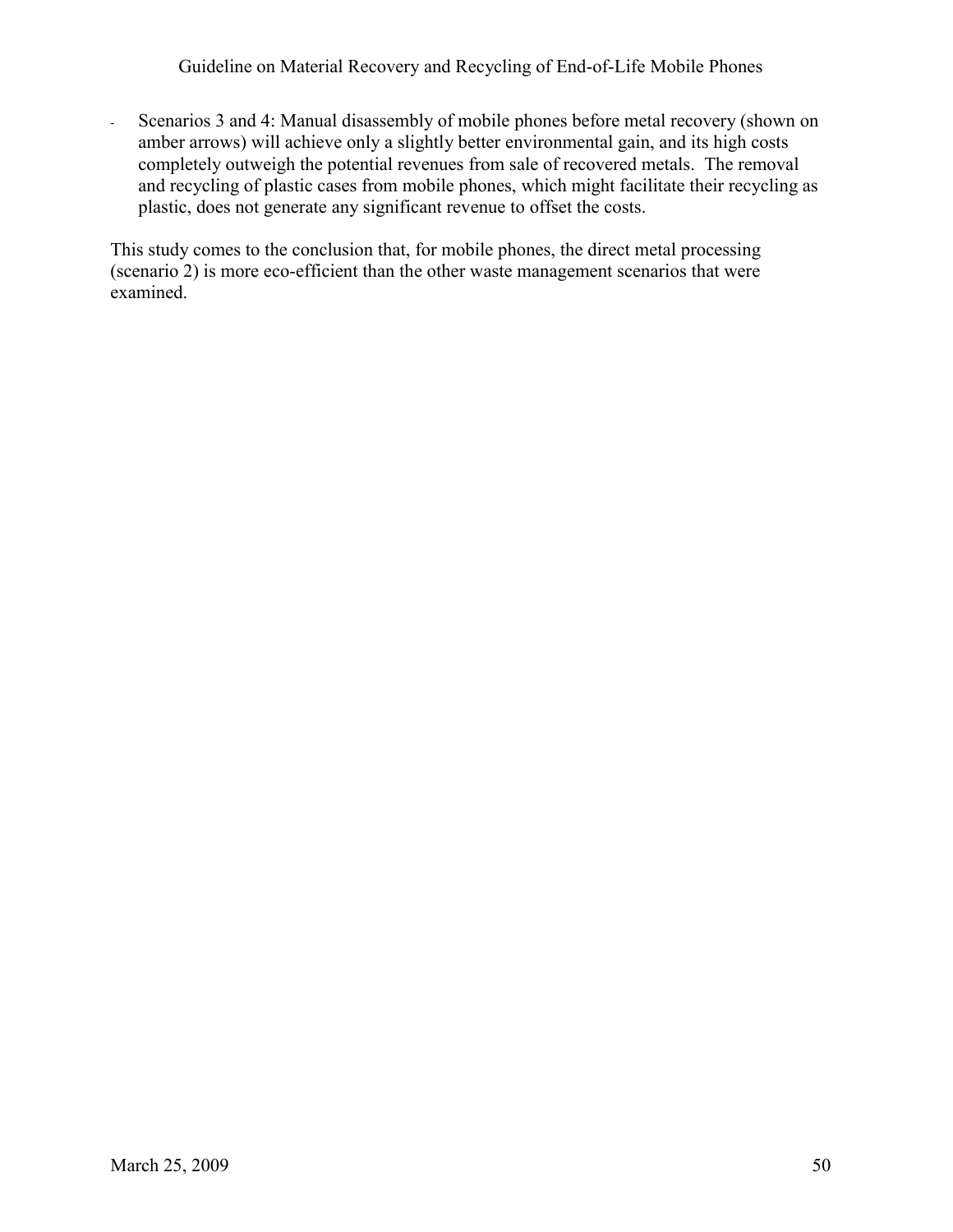## **Annex II**

## **Glossary of Terms**

**Note:** *These terms were developed for the purpose of the overall Guidance Document and individual project guidelines, and should not be considered as being legally binding, or that these terms have been agreed to internationally. Their purpose is to assist readers to better understand this Guideline and the overall Guidance Document. The processes of dismantling, refurbishment or reconditioning and repairing may entail the removal of batteries, electronic components, printed wiring boards or other items which should be managed in an environmentally sound manner and in accordance with the Basel Convention when destined for transboundary movement.*

**Basel Convention:** UNEP's Convention of March 22, 1989 on the Control of Transboundary Movements of Hazardous Wastes and their Disposal, which came into force in 1992.

**Components:** parts or items removed from used mobile phones which may include batteries, electronic components, circuit boards, keyboards, displays, housing or other parts or items

**DfE:** Design for Environment; meaning a product has been designed to reduce environmental impact throughout its whole life cycle.

**Dismantling:** (manual) separation of components/constituents in a way, that recycling, refurbishment or reuse is possible.

**Disposal:** means any operations specified in Annex IV of the Basel Convention.

**EMC:** Electromagnetic compatibility (EMC) means the ability of equipment to function satisfactorily in its electromagnetic environment without either introducing intolerable electromagnetic disturbances to other equipment in that environment, or being adversely affected by the emission of other electrical equipment.

**EMF:** Electromagnetic Fields (EMF) are a combination of both electric and magnetic fields. EMF occurs naturally (light is a natural form of EMF) as well as a result of human invention. Nearly all electrical and electronic devices emit some type of EMF. Safety standards are applicable, but these may vary from country to country.

**Eco-efficiency:** producing economically valuable goods and services with less energy and fewer resources while reducing the environmental impact (less waste and less pollution) of their production. In other words eco-efficiency means producing more with less. It may include, for example, producing goods through recycling when that is more efficient, and more environmentally friendly, than production of the same goods with primary resources and methods.

**End-of-life mobile phone:** a mobile phone that is no longer suitable for use, and which is intended for disassembly and recovery of spare parts or is destined for material recovery and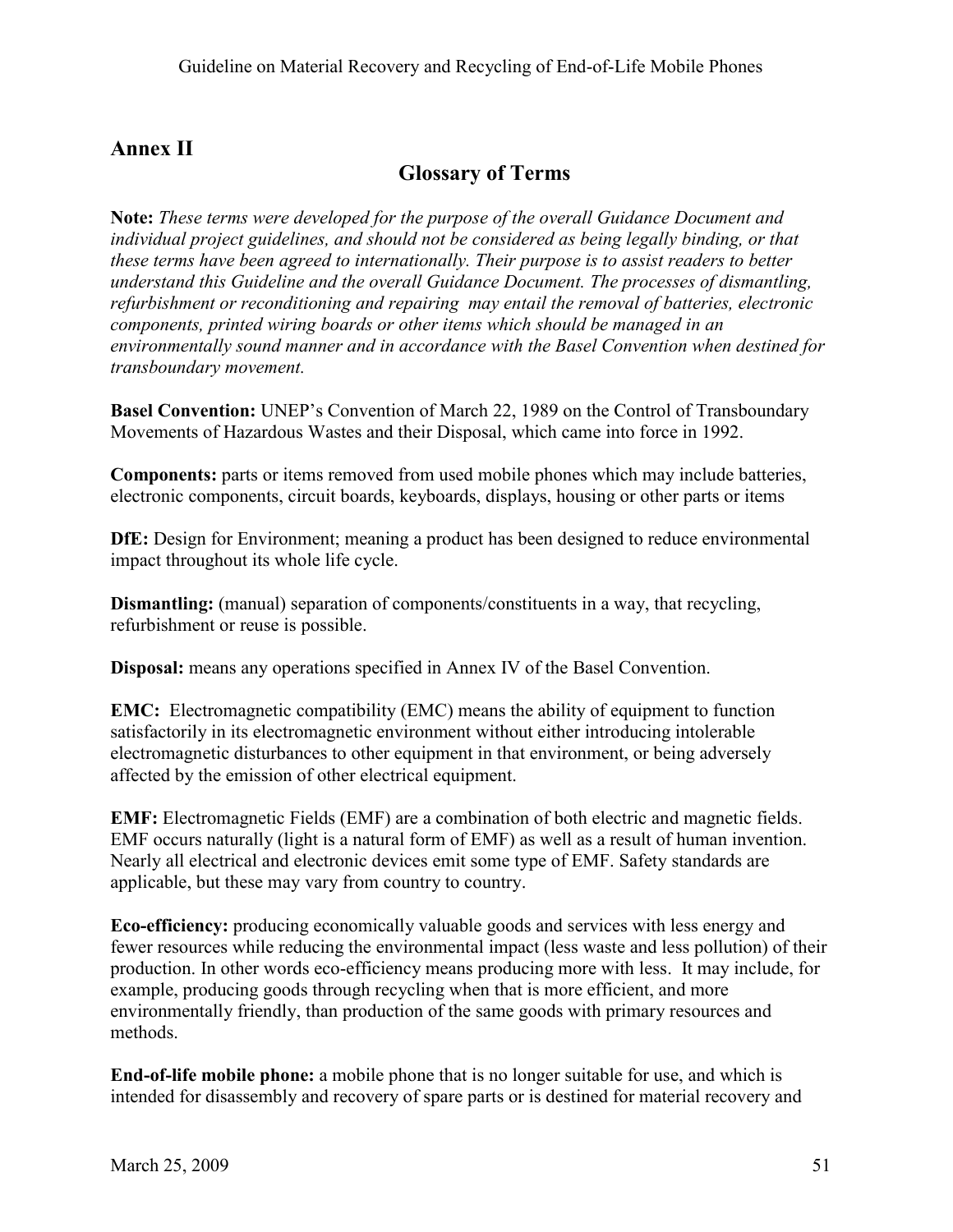recycling or final disposal. It also includes off-specification mobile phones which have been sent for material recovery and recycling or final disposal

**Environmentally Sound management:** taking all practicable steps to ensure that used and/or end-of-life products, or wastes are managed in a manner which will protect human health and the environment.

**Evaluation:** the process by which collected used mobile phones are assessed to determine whether or not they are likely to be suitable for re-use. This assessment may include:

- a) A visual check
- b) A 'power-on' check

c) A check that the model is included / not included on a list of handsets provided by the refurbishment company.

**Hydrometallurgical processing:** processing of metals in cyanide, and/or strong acids such as aqua regia, nitric acid, sulphuric acid, and hydrochloric acid.

**Incineration:** a thermal treatment technology by which municipal wastes, industrial wastes, sludges or residues are burned or destroyed at temperatures ranging from 1000\*C to more than 1200\*C (high temperature incineration used mainly to incinerate hazardous wastes) in the presence of oxygen resulting from the rapid oxidation of substances. Most of them have an air pollution control equipment to ensure the emission levels meet the requirements prescribed by the regulatory authorities.

**Integrated copper smelter:** a facility, or related facilities in the same country under the same ownership and control, that melts metal concentrates and complex secondary materials that contain - among others - copper and precious metals, using controlled, multi-step processes to recycle and refine copper, precious metals and multiple other metals from managed product streams.

Labelling: the process by which individual or batches of mobile phones are marked to designate their status according to the guideline developed under the project 2.1.

Landfilling: the placement of waste in, or on top of ground containments, which is then generally covered with soil. Engineered landfills are disposal sites which are selected and designed to minimize the chance of release of hazardous substances into the environment.

Leachate: contaminated water or liquids resulting from the contact of rain, surface and ground waters with waste in a landfill.

Life cycle management: holistic way to consider the environmental issues associated with a substance, product or process from resource utilization, through manufacture, transportation, distribution, use, to waste management and disposal of residues from treatment or recycling operations.

**Material Recovery:** means relevant operations specified in Annex IVB of the Basel Convention.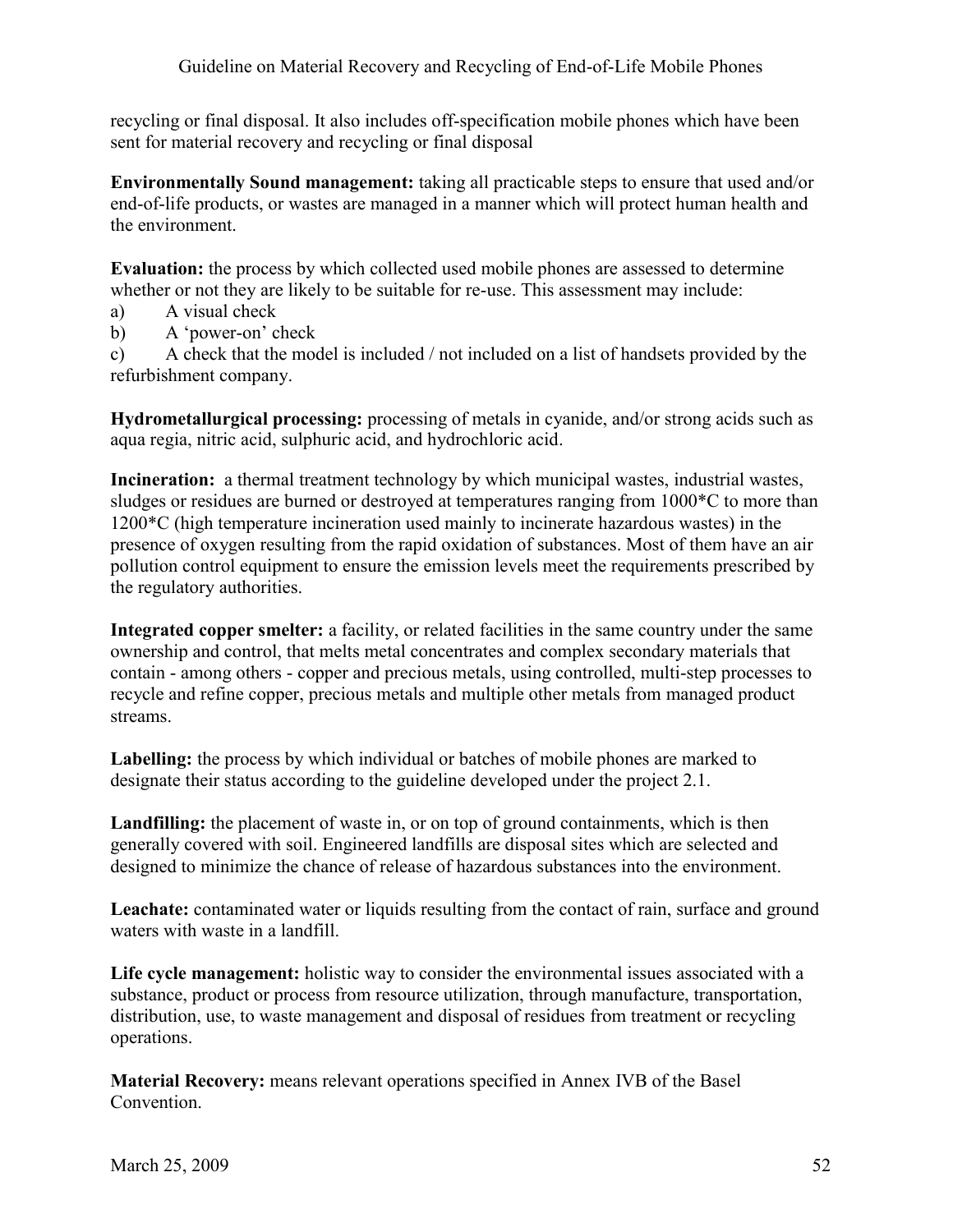**Mechanical Separation:** mechanical means to separate a mobile phone into various components or materials.

**Mobile phone (sometimes called a cellular phone or cell phone):** portable terminal equipment used for communication and connecting to a fixed telecommunications network via a radio interface (taken from International Telecommunication Union K.49 (00), 3.1). Modern mobile phones can receive, transmit and store: voice, data, and video.

**Printed wiring board:** also called a printed circuit board, consisting of integrated chips, resistors, capacitors and wires.

**Pyrometallurgical processing:** thermal processing of metals and ores, including roasting and smelting, remelting and refining.

**RoHS:** Directive of the European Parliament and the Council on the Restriction of the Use of Certain Hazardous Substances in Electrical and Electronic Equipment.

**RF:** describes electromagnetic energy transmitted through radio and microwaves.

**Recycling:** means relevant operations specified in Annex IVB of the Basel Convention.

**Refurbishment or Reconditioning:** the process for creating a refurbished or reconditioned mobile phone.

**Refurbished or reconditioned mobile phone:** a mobile phone that has undergone refurbishment or reconditioning, returning it to a satisfactory working condition fully functional for its intended reuse and meeting applicable technical performance standards and regulatory requirements including the original product's rated operational characteristics. The intended reuse must include full telephony capability.

**Repairing:** a process of only fixing a specified fault or series of faults in a mobile phone.

**Reuse:** a process of using again a used mobile phone or a functional component from a used mobile phone, possibly after repair, refurbishment or upgrading.

**SAR:** stands for Specific Absorption Rate, which is the amount of Radio Frequency (RF) absorbed by the body. The unit of measurement is in Watts per Kilogram (W/Kg). SAR is determined, in laboratory conditions, at the highest certified power level of the mobile phone. When in use, the actual SAR can be well below this value due to automatic power control by the mobile phone. The SAR of each model of mobile phone is measured as part of the safety standard compliance process.

**Segregation:** sorting out mobile phones from other (electronic) wastes for possible reuse or for treatment in specific recycling processes.